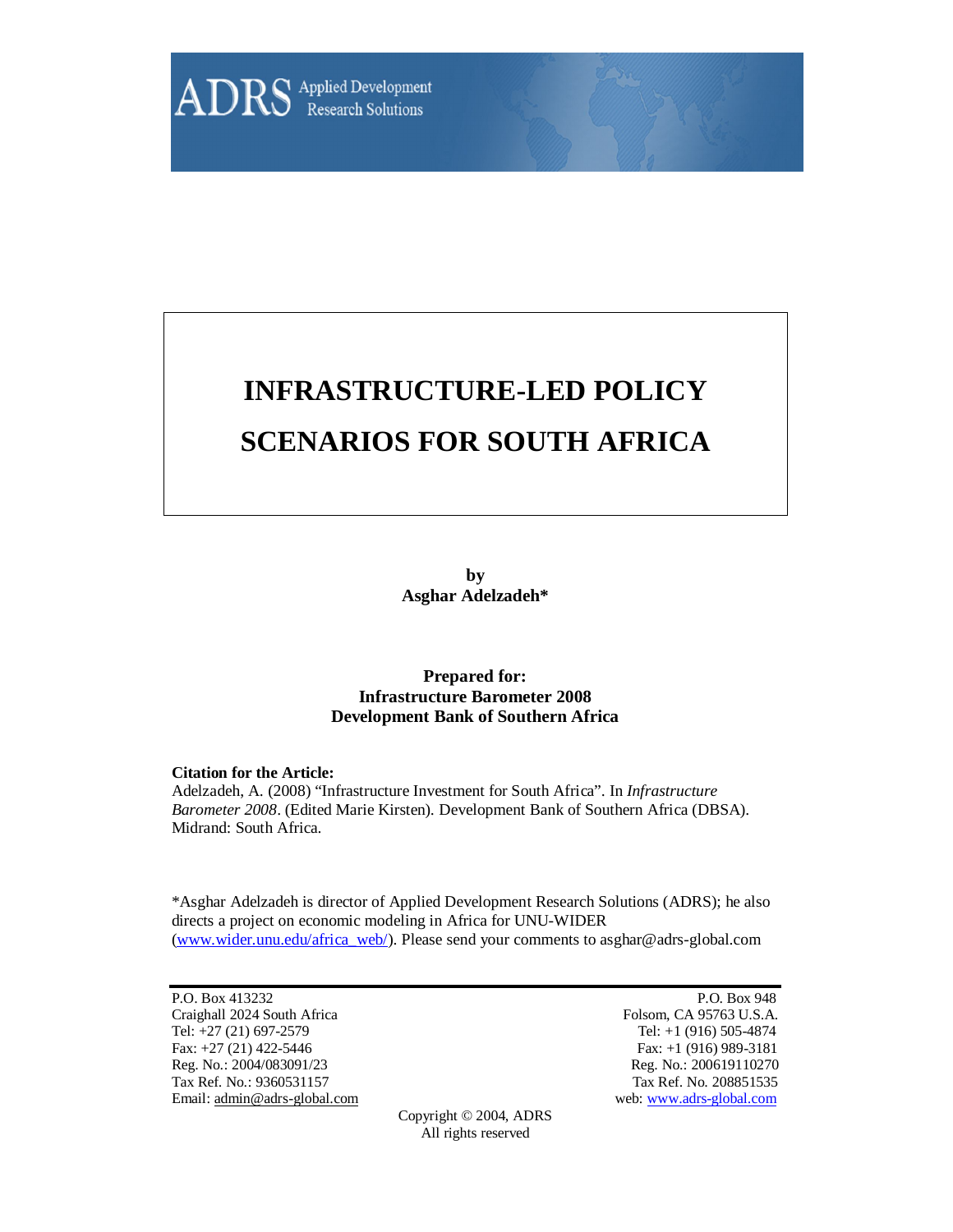# **INFRASTRUCTURE-LED POLICY SCENARIOS FOR SOUTH AFRICA**  Asghar Adelzadeh

#### **INTRODUCTION**

The Development Bank of South Africa (DBSA) brought together a group of experts from government, academic and research institutions to engage in a process of scenario-based strategic thinking and scenario formulation. The process enabled participants to examine the future of South Africa and provide diverse perspectives that went beyond the assumptions and views held by any one individual, group or organization. The group began by identifying an overarching focus question for the period between 2008 and 2014: *What are the prospects for increased infrastructure spending to help achieve faster growth, and radically reduce poverty and inequality?*

In response to the focus question, the group constructed a series of plausible scenarios and development trajectories. By grappling with uncertain aspects of the future, and a range of seemingly distant forces that may evolve and affect the overall environment, they generated scenarios to describe diverse possible futures. Economic modelling techniques have been used to examine the plausibility of the future scenarios and to specifically provide feasible answers to the focus question. The combination of scenario planning and economic modelling illustrates the relationship between different future scenarios and relevant policy choices. Importantly, a better understanding of the risks and uncertainties that emerge for the future shed light on the strategic decisions needed in the present to move the country into its most desirable outcome.

#### **THE DRIVING FORCES OF THE SOUTH AFRICAN ECONOMY**

In order to examine this critical question of infrastructure and development, the participants of the group that met in October 2007 engaged in a process of analysis to isolate trends and key forces that drive the economy. They identified 25 key factors that combined known facts about the future, (e.g. demographics, mineral reserves) and critical uncertainties that are plausible yet unpredictable (Column 1 of Box 1.)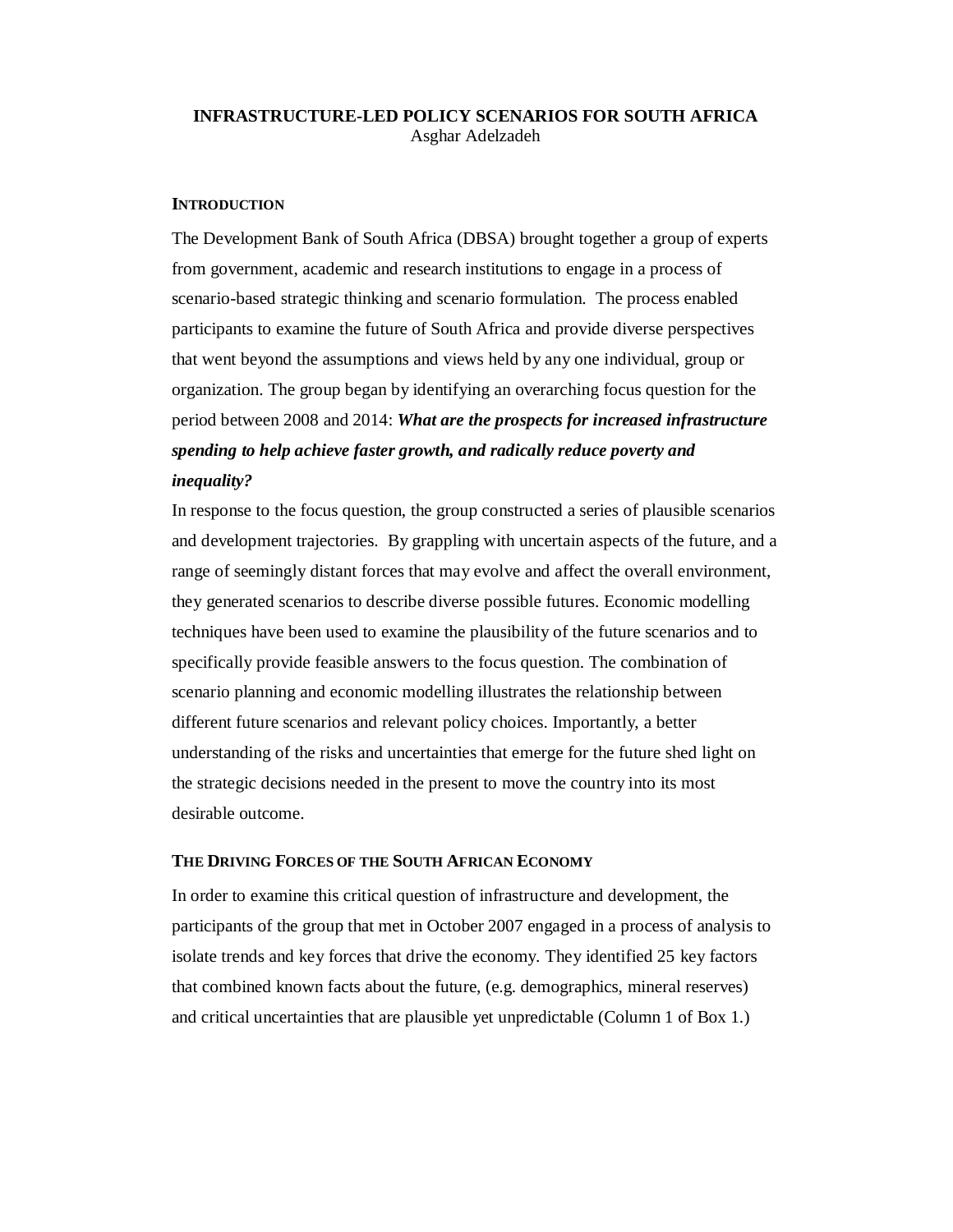| <u>os I. Dilvers or obath Allican Orowth and Development</u> |               |                    |  |  |  |  |  |
|--------------------------------------------------------------|---------------|--------------------|--|--|--|--|--|
|                                                              | <b>Impact</b> | <b>Uncertainty</b> |  |  |  |  |  |
| Commodity prices                                             | 34            | 32                 |  |  |  |  |  |
| <b>Infrastructure Investment</b>                             | 32            | 18                 |  |  |  |  |  |
| Consumer spending                                            | 29            | 21                 |  |  |  |  |  |
| <b>Balance of Payments</b>                                   | 24            | 27                 |  |  |  |  |  |
| HIV&Aids                                                     | 19            | 20                 |  |  |  |  |  |
| Political will                                               | 33            | 32                 |  |  |  |  |  |
| Interest rates/Monetary policy                               | 32            | 19                 |  |  |  |  |  |
| Fiscal policy                                                | 33            | 16                 |  |  |  |  |  |
| Governance and democracy                                     | 27            | 25                 |  |  |  |  |  |
| Capacity – human                                             | 33            | 28                 |  |  |  |  |  |
| Capacity - Industrial                                        | 34            | 23                 |  |  |  |  |  |
| Inclusively and exclusiveness/ Unlocking potential           | 32            | 29                 |  |  |  |  |  |
| Climate change                                               | 26            | 24                 |  |  |  |  |  |
| Use of Fossil fuels                                          | 19            | 21                 |  |  |  |  |  |
| Infrastructure spend                                         | 26            | 18                 |  |  |  |  |  |
| Spatial /disparity                                           | 27            | 22                 |  |  |  |  |  |
| Income and wealth distribution                               | 33            | 30                 |  |  |  |  |  |
| Economic growth                                              | 34            | 30                 |  |  |  |  |  |
| Regional economy                                             | 26            | 27                 |  |  |  |  |  |
| Global economy-                                              | 30            | 29                 |  |  |  |  |  |
| International financial market                               | 28            | 28                 |  |  |  |  |  |
| Competition and regulation                                   | 25            | 23                 |  |  |  |  |  |
| Water scarcity                                               | 23            | 20                 |  |  |  |  |  |
| Energy security                                              | 32            | 23                 |  |  |  |  |  |
| Technology and innovation                                    | 27            | 24                 |  |  |  |  |  |

# **Box 1. Drivers of South African Growth and Development**

There are many trends, events and drivers that shape the future, but some are more important and evident than others. The factors identified by participants were ranked according to their *strongest impact* on the economy and those most unlikely to occur (Box 1). Factors that are certain to occur were removed from the discussion. By so doing, participants were able to prioritise aspects of the economy that augment or hamper the goal of infrastructure development and its link to poverty eradication. Additionally, by capturing unpredictable drivers, they were able to identify possibilities, as remote or unlikely, that could enhance or impede the country's success in the long run. Ranking the identified driving forces of the economy enabled participants to achieve consensus on the two most important drivers of South African economy, namely growth and poverty.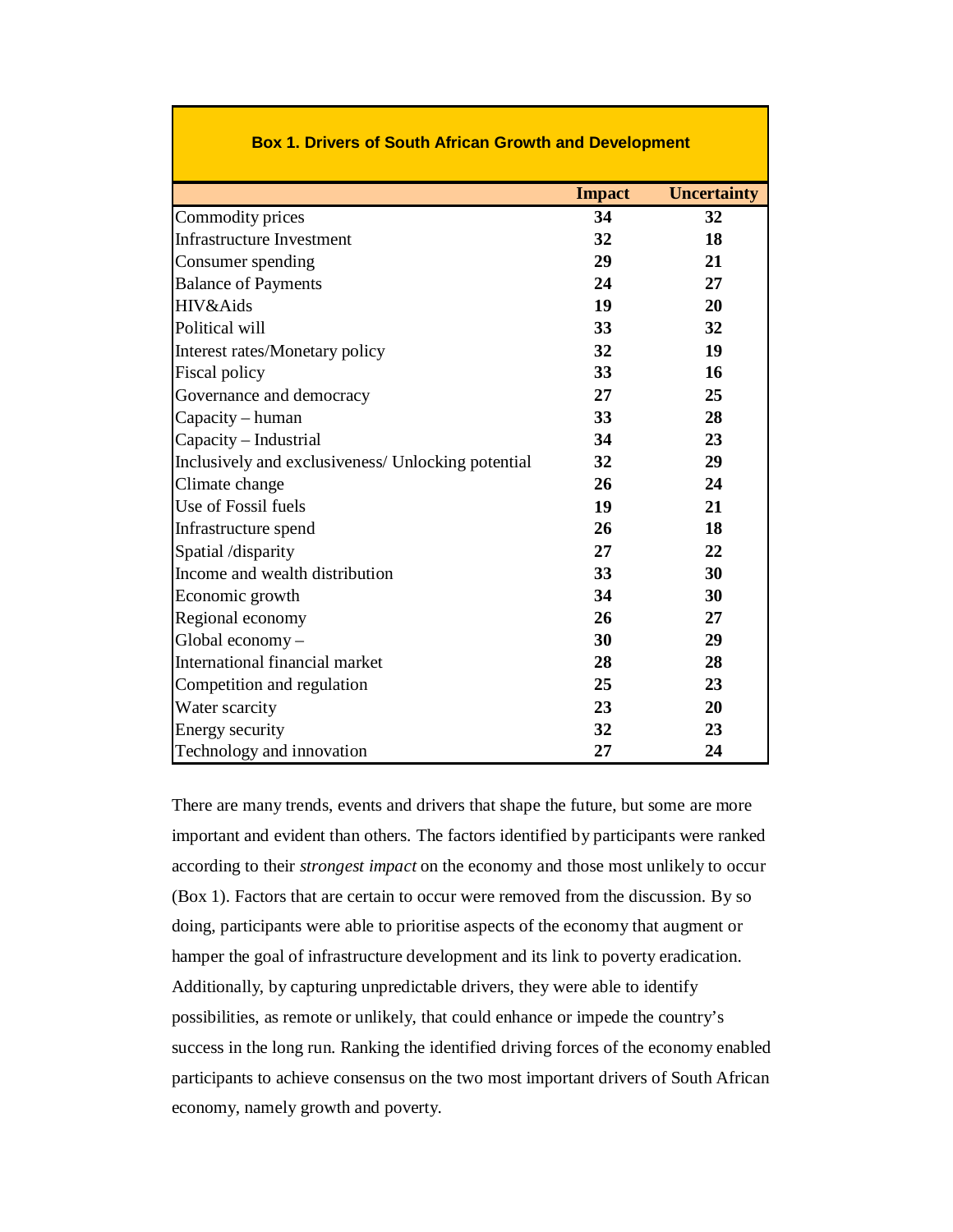The two key drivers are mapped along vertical and horizontal axes in order to construct four quadrants upon which future development paths are depicted. The vertical axis captures the continuum between high and low growth. The horizontal axis reflects the range between worsening and declining rates of poverty. By mapping growth and poverty on an x-y diagram, four distinct quadrants emerge. Each quadrant has a story to tell. The two right-hand quadrants depict diverse development paths that produce higher or lower economic growth with small or substantial decline in the poverty rate. The two quadrants on the left side of the diagram portray possible growth paths that are accompanied by small or large reductions in poverty. Looking at the diagram from a top-bottom angle, the top two quadrants depict the important distinction between two types of high growth paths. Those that fall within the left side quadrant include increased polarisation and worsening of poverty. The growth paths that fall within the top right hand side quadrant lead to gradual or accelerated declines in poverty. The bottom two quadrants

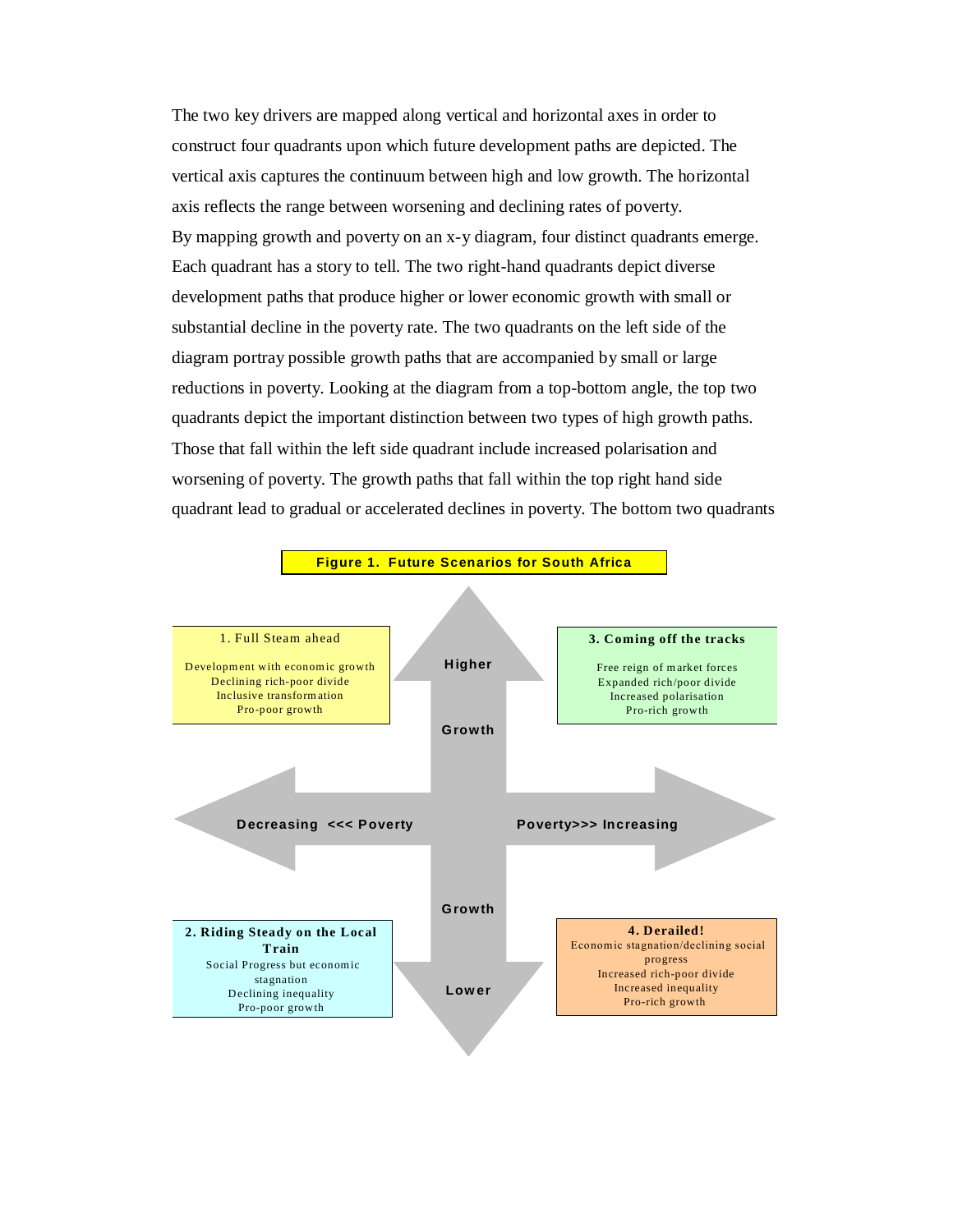capture similar qualitative differences between development paths with low growth rates.

#### **2014: IDENTIFYING FUTURE SCENARIOS**

The participants in the scenario-planning workshop used the key drivers of the economy to identify more specifically the particular conditions under which a mix of domestic and international factors may steer the country towards one of the four quadrants over the next six years. Looking at each scenario from the perspective of the year 2014 – the target set by government for the halving of poverty and unemployment in South Africa – they identified four possible development paths.

# **Development path 1: Full steam ahead (high economic growth with poverty reduction)**

*The 'Full steam ahead' path describes a future South Africa in which the desire for improved growth performance has been tempered by simultaneously meeting the country's development goals. Overall, the country's economic path is characterised by high growth rates and declining poverty rates.* 

It is 2014. Looking back, the factors that helped bring the country to its current situation had both domestic and international dimensions. Domestically, South Africa benefited from high political commitment and coordination aimed at realising the twin objectives of halving poverty and unemployment rates. To achieve this, government policies focused increasingly on achieving a 'pro-poor' growth outcome.<sup>1</sup> The substantial decline in the unemployment rate and significant reduction of poverty and income inequality was the direct result of the inclusive restructuring of an economy that put people to work in meaningful ways.

The implementation of planned investment in infrastructure was successfully carried out, with an uncompromising focus on employment creation. The government successfully designed and implemented a large public employment programme to create millions of work opportunities for the unemployed. Thus, public infrastructure investment has led to the process of pro-poor transformation and improved economic efficiency. As a result, contrary to the earlier trend, the new growth path is characterised by much higher rates of employment creation. This has significantly contributed to the flow of resources to households, enabling many to feel the benefits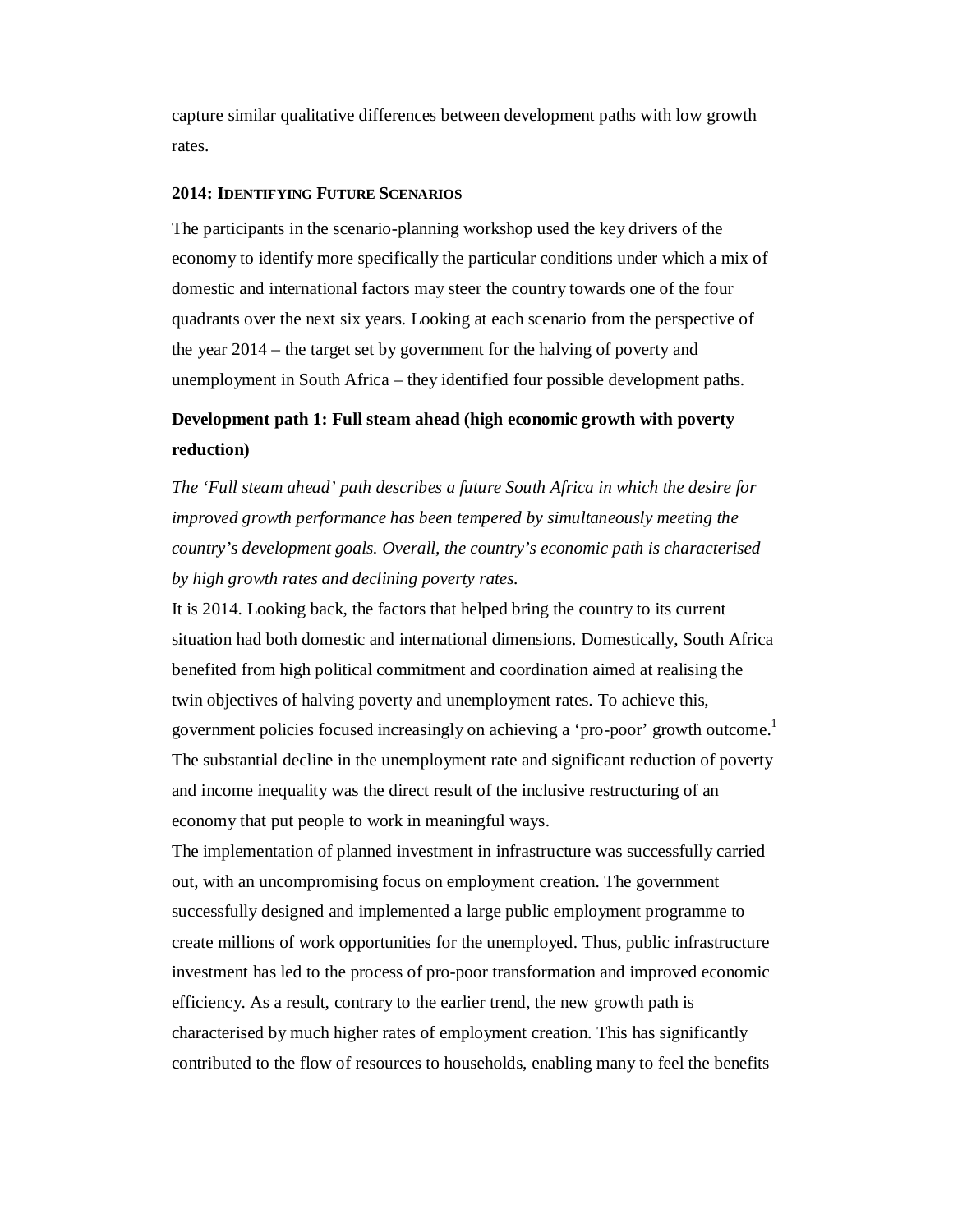of an inclusive growth process and helping them move out of poverty. In turn, the increased household incomes boosted local markets and economic growth. The high rates of growth were also supported by government's heavy investments in education, health care, housing, water and other social and economic services. A number of international factors also contributed to the outcome of this scenario. For example, the country benefited from the quick recovery of the world economy from the economic crisis of 2008, the stabilisation of oil prices and a continuing robust commodity market.

# **Development path 2: Riding steady on the local train (low growth with declining poverty)**

*'Riding steady on the local train' describes a future South Africa where the economy has been successfully restructured to respond to the chronic problems of unemployment, poverty and inequality. The country's economic path embodies reductions in poverty despite its moderate to low growth performance.* 

From the vantage point of 2014, South Africa's modest growth performance has become increasingly job creating. The government has been steadfast in its commitment to use policy and resources to reduce unemployment, poverty and inequality. Despite lower rates of economic growth, government paced its public infrastructure investment in such a way as to ensure that the growth process embodied significant employment creation and reductions in poverty and income inequality. As a result, infrastructure investment and industrial policy were coordinated to help the expansion of domestic industry, reduce reliance on imports and increase the employment generation potential of public investment.

Moreover, government effectively implemented public employment programmes for the unemployed. It invested heavily in economic services (e.g. housing, education, health care) and expanded financial and in-kind support to poor individuals and households. Critical attention to the building of skills has resulted in workplace applications that have led to greater productive efficiencies within the formal sector, and engendered dynamic efficiencies overall.

Internationally, the prolonged economic slowdown in the OECD countries had a significant impact on South Africa's growth trajectory, as did the decline in the economic growth in sub Saharan countries. As with most of the global economy, the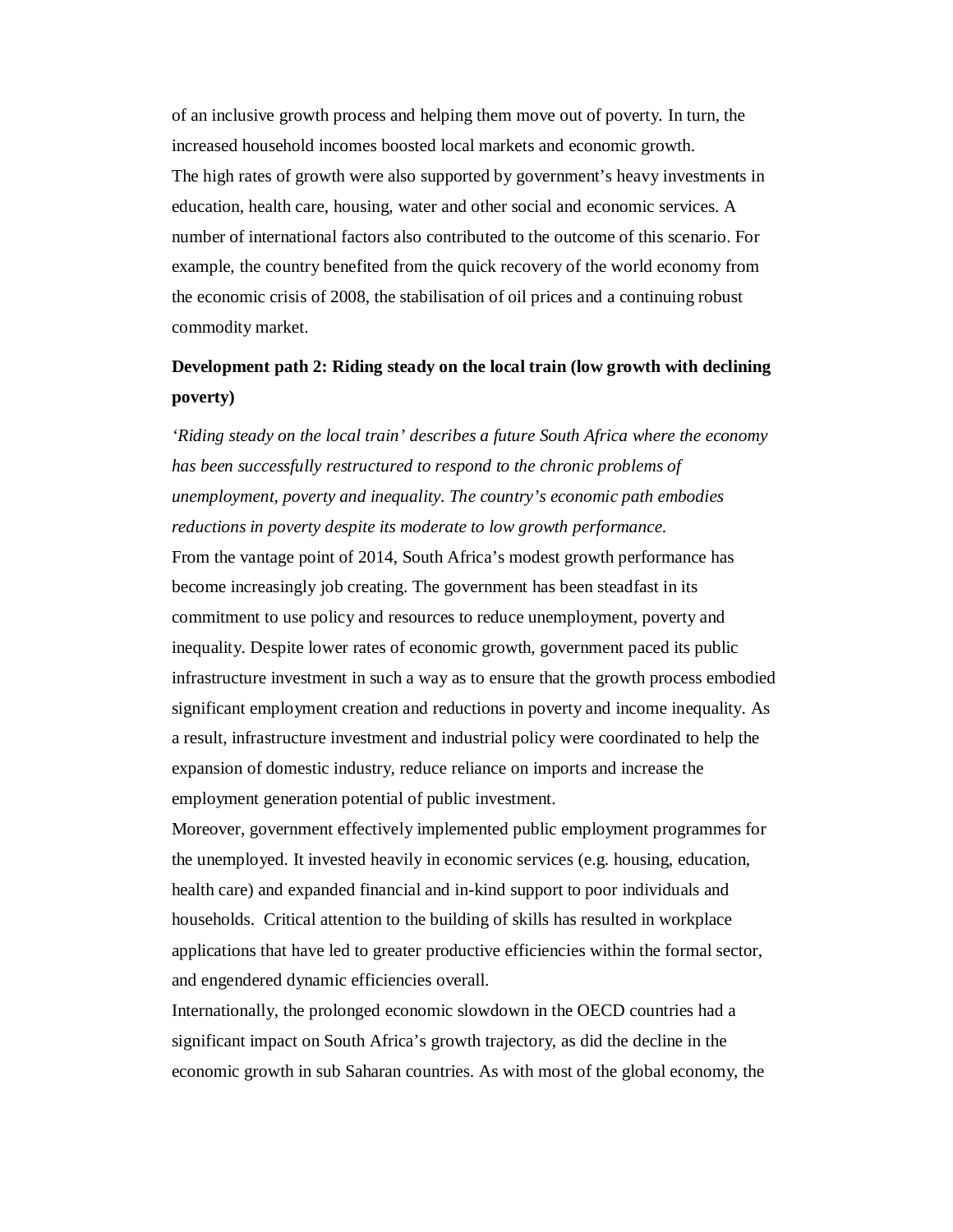persistent rise in oil prices has had a significant bearing on the current and future outlook.

# **Development path 3: Coming off the tracks (high growth with worsening of poverty)**

*The 'Coming off the tracks' path describes a future South Africa that is able to attain high levels of growth but is unable simultaneously to stave off poverty and inequality. Generally, economic activity remains skewed against the poor, and increasingly against working people, as the social and economic disparities between income groups widen.* 

It is 2014. The economy is experiencing high levels of growth. However, inequality and poverty levels remain extremely high, in part due to the persistence of the high unemployment rates and insufficient spending on social and economic services (e.g., healthcare, education, water, housing). Public infrastructure investment has had mainly supply side effects, increasing exports and raising the international competitiveness of industries, but it has been unable to increase the employmentgenerating capability of the economy. Consequently, the benefits of growth are shared by the white and black elites only; redistribution to the population at large remains fleeting and the income gap between the wealthiest and the poorest within society continues to grow.

In this scenario, the desire for economic development has not accompanied the good economic growth performance that has been supported by AsgiSA-related investments. The emphasis on economic growth as the overriding solution to the country's developmental imperatives has led to large segments of society being excluded from the benefits of high growth. The lively discussions that took place at the dawn of democracy about a pro-active development-driven state that would reorient the economy toward pro-poor outcomes were largely pushed to the margins. Wealthy groups, with an interest in retaining the current economic status quo, argued that any growth is good for the poor since 'a rising tide will raise all boats'. Anxious to further maintain and attract global business, the government followed this advice as it implemented its investment in the country's infrastructure. However, the high rate of capital goods imports and low rate of employment creation has negatively affected the livelihoods of many. Rising prices have affected most. The society is even more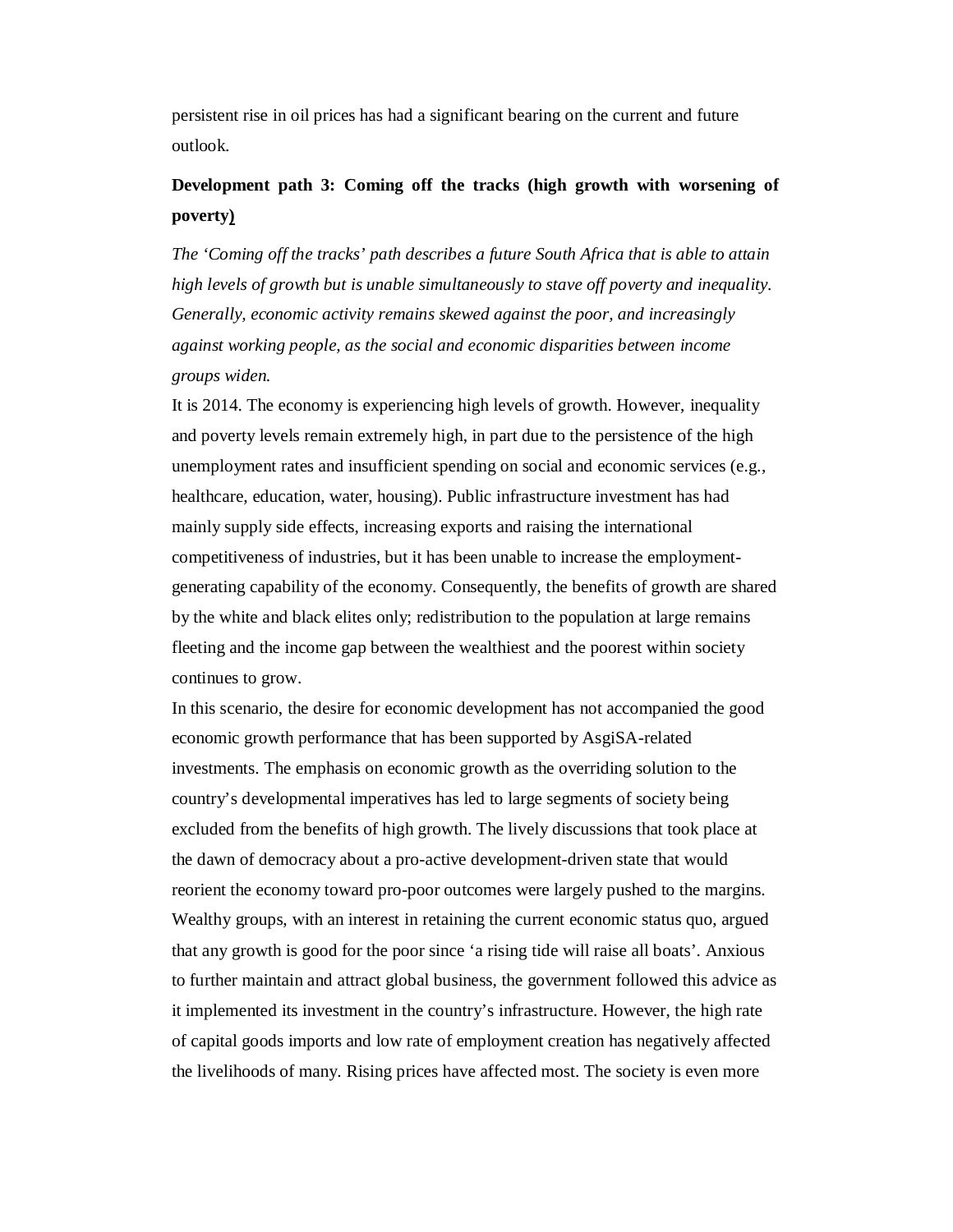polarised than before, with poor communities increasingly marginalised from the country's rising wealth.

The role of domestic factors – such as industrial policy, improvements in health and education outcomes, the public investment in part time employment for the poor, increased investment in economic services – has been downplayed. In contrast, concerns about adherence to inflation targets, the avoidance of budget deficits, increased international competitiveness and deregulation have, among other things, enjoyed singular importance.

Internationally, the good to moderate growth patterns in the OECD countries and robust commodity prices have contributed to the improvement in the country's growth performance.

#### **Development path 4: Derailed! (low growth with worsening poverty)**

# *The 'Derailed!' path reflects the general sentiment that the government promise of inclusive economic development has been largely unfulfilled.*

It is 2014. The low rates of growth and rising poverty are partly the outcome of the failure of public and private investment to absorb labour at sufficient levels. Similarly, industrial downturn, particularly in sectors hard hit by inadequate power supply, and a shortage of critical skills have negatively impacted on the economy's performance. The failure to nurture a broad skills base has prevented upward mobility in the workplace. Government employment creation programmes have failed to materialise or have, in some cases, been inadequate. Persisting high rates of unemployment and underemployment have ultimately diminished the productive potential of the economy. Household incomes have suffered as a consequence of these factors. The domestic and international causes that have lead to the 2014 situation are diverse. Domestically, the inadequate power supply (first signalled nearly ten years ago) has not been adequately responded to. The government also experienced poor management of public investment. The high import content of public investment undermined the opportunity for developmental industries to benefits from increased public infrastructure investment. Apart from World Cup related investment projects, other infrastructure investment has been curtailed or removed from the government planning processes.

Internationally, rising oil prices, prolonged economic slowdown in OECD countries and other factors have left the international demand for South African goods and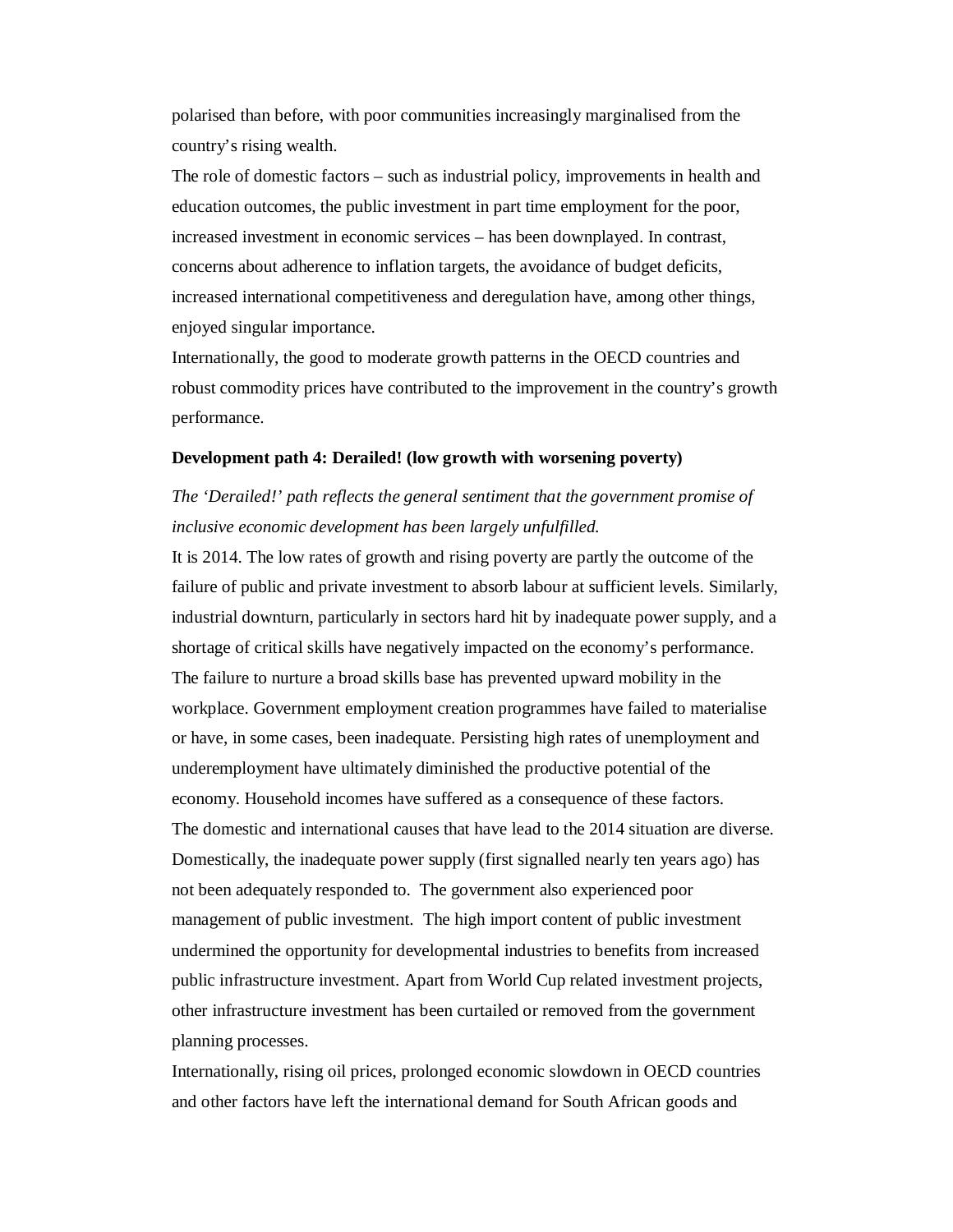services weak and dampened the country's growth prospects. Box 2 provides a comparison of important features of the four scenarios.

#### **QUANTIFICATION OF SOUTH AFRICA'S FUTURE PATHS**

The main distinction emerging from the four possible development paths relates to the magnitude of growth and the inter-relationship between growth, inequality and poverty. As the first step, this section reviews the channels through which growth and poverty interact. It also reviews the criteria that can be used to judge the variations to and extent of their interaction, and an overall assessment of the main beneficiaries of a growth path. Next, modelling techniques are used to develop and quantify policy scenarios with a view to providing feasible answers to the focus question and translating, as far as possible, the above future trajectories into model scenarios.

#### **Growth and poverty**

The first question we need to ask is: what is the relationship between economic growth and poverty? To answer this, we need to identify the channels through which growth influences poverty, develop a measure of the contribution of each channel to changes in poverty and provide an aggregate measure of their overall effect on poverty. It is also desirable to go one step further and use the findings to define the conditions for determining whether a growth path is or is not 'pro-poor'.<sup>2</sup>

In the theoretical and empirical literature, poverty reductions, especially rapid reductions in poverty, depend on two important factors. The first factor is the size of the economic growth rate: that is, the higher (lower) the growth rate, the larger (smaller) the poverty reduction will be. The second factor concerns changes in inequality that generally accompany economic growth: that is, a rise (fall) in inequality decreases (increases) the impact of growth on poverty reduction. Kakwani *et al*<sup>3</sup> derive a measure of 'total elasticity of poverty' that captures the net effect of the above two factors on the overall poverty index, and use it to define the formal conditions for different types of growth path. This chapter adopts a different formal approach to derive a similar measure of total elasticity of poverty.<sup>4</sup> The approach is informed by the need to include explicitly the links between poverty and both the labour market and government's poverty related expenditures. Osmani<sup>5</sup> defines these channels as the personal income channel and the social provisioning channel. The former refers to the growth of the economy which, through employment, translates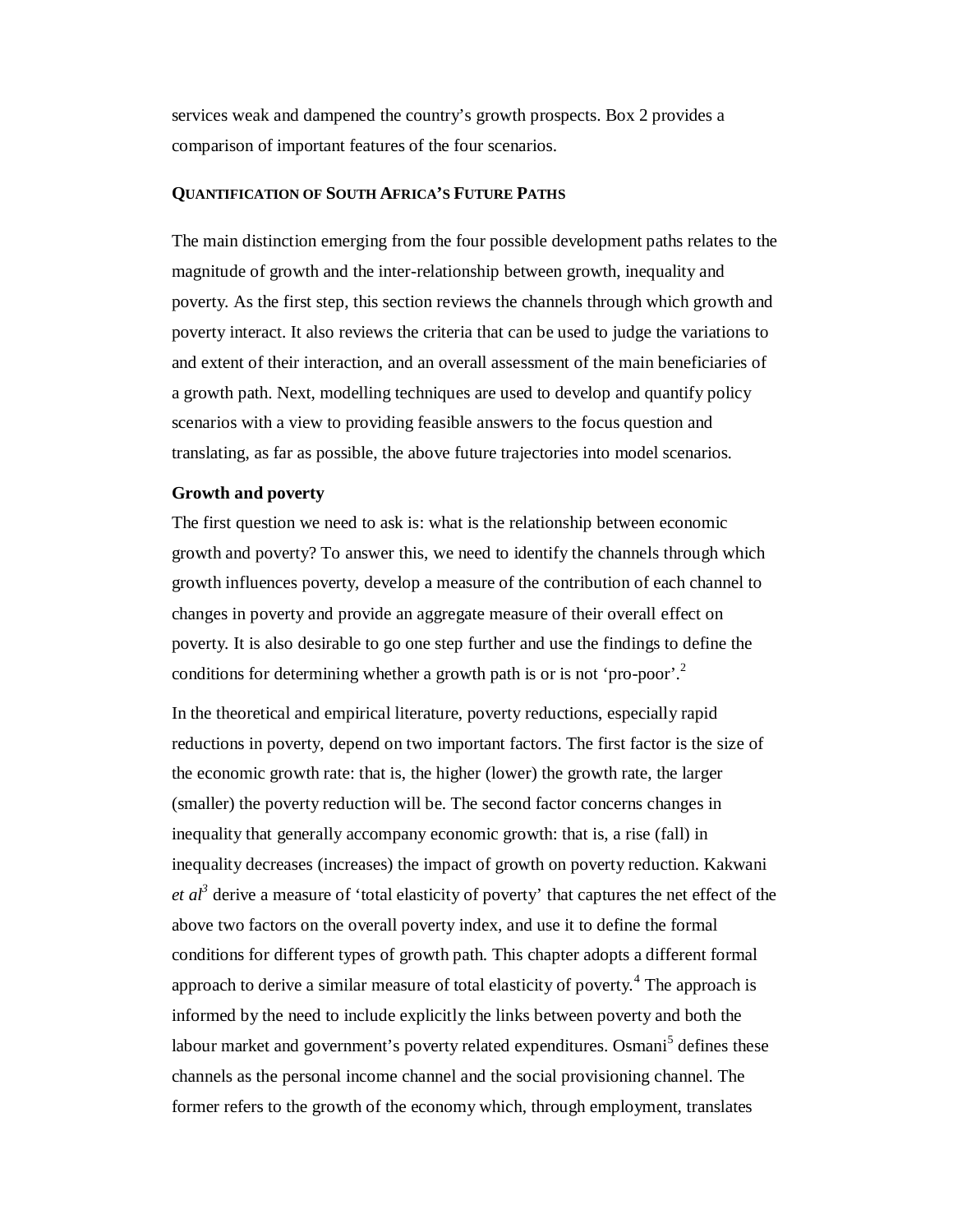into higher personal income amongst the poor. The latter refers to the resources generated by growth (e.g. taxes) that can potentially be used by a society to provide services to the poor.

#### **Measuring relationships and change**

Appendix A provides the formal presentation of the system of inter-relationship between growth, poverty, income distribution, provision of social services and employment.<sup>6</sup> Assuming that the poverty line is kept constant in real terms, one central expression captures the channels through which changes in the real growth rate of the economy impact on the poverty:

$$
\rho = \psi + \varphi + \kappa \gamma \tag{1}
$$

Where:

- $\rho$  represents total elasticity of poverty as a measure of the overall rate of decline in the poverty index, due to a 1 per cent real increase in GDP.
- represents a combination of elasticities related to the employment nexus between growth and poverty. It is a measure of how much a small increase in GDP reduces poverty through employment. It captures both the income and the inequality effects. In the rest of this chapter, we refer to  $\psi$  as the poverty elasticity of employment.
- represents a combination of elasticities related to the social provisioning nexus between growth and poverty. It is a measure of how much a small increase in GDP reduces the poverty rate through the social provisioning channel. It captures both the income and the inequality effects. In the rest of this paper, we refer to  $\varphi$  as the poverty elasticity of social provisioning.
- $\kappa$  measures the direct effect of 1 per cent increase in GDP on inequality (Gini index).
- $\gamma$  measures the increase in the poverty index as a result of a small increase in the inequality index.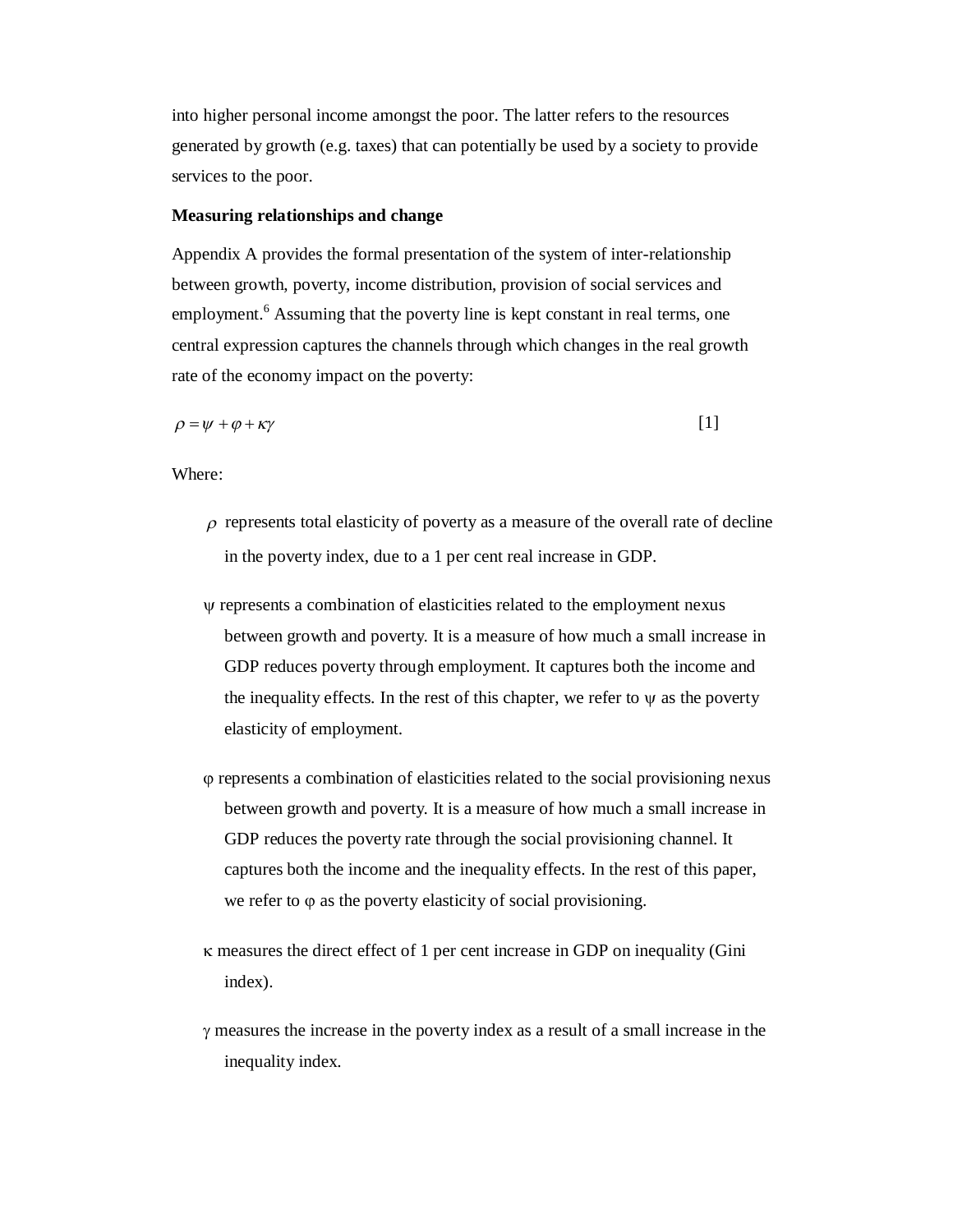Equation 1 captures the way a 1 per cent increase in GDP is channelled through employment and social provisioning to influence mean household income and inequality, which in turn influences the total poverty rate. Thus, the answer to how much a 1 per cent increase in GDP affects poverty depends on the extent to which change in the GDP affects employment and social provisioning, and has overall effects on average household income and inequality. The aggregation of these channels expresses how much, in the end, poverty is affected by a small change in the  $GDP.<sup>7</sup>$ 

The channels through which changes in inequality impact on poverty can be expressed differently to derive the following equation<sup>8</sup>:

$$
\rho = \mu + \sigma \tag{2}
$$

Where:

 $\mu$  represents the growth elasticity of poverty,<sup>9</sup> which is the percentage change in poverty due to a 1 per cent increase in economic growth, provided that the growth process does not change inequality (i.e. the benefits of growth are distributed equally among everyone in the country).

 $\sigma$  represents the inequality elasticity of poverty. It is an aggregate measure of all the channels through which a 1 per cent increase in GDP impacts on poverty through its impact on inequality. In other words, it is a measure of how much the changes in the total poverty index relate to changes in inequality, given a 1 per cent increase in GDP.

Equation 2 shows that the total poverty index is equal to the sum of two combinations of elasticities. The first  $(u)$  is an extension of Kakwani's concept of growth elasticity of poverty.<sup>10</sup> It measures percentage change in the poverty index that result from the impact of a 1 per cent increase in GDP on employment and social provisioning, provided that the growth process does not change inequality.

The second combination of elasticities ( $\sigma$ ) – a measure of the inequality elasticity of poverty – is the sum of different channels through which a 1 per cent increase in GDP impacts on poverty through its net effects on inequality.  $\sigma$  captures three channels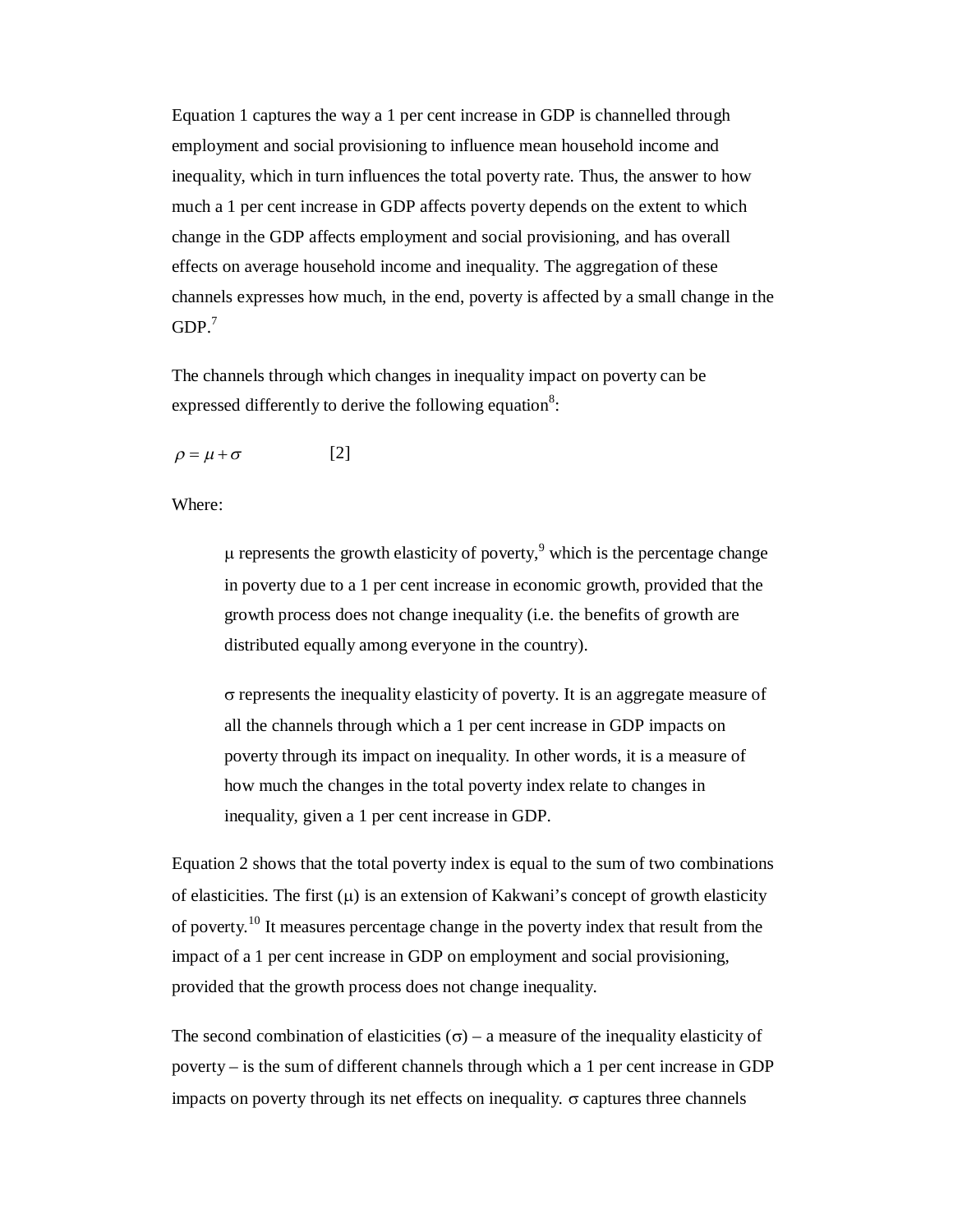through which growth impacts on inequality. The first and second measures capture the impact of growth on inequality through the employment and social provisioning channels. The third measures the direct effect of growth on inequality.

Kakwani, Khandher and Son $<sup>11</sup>$  show that economic growth is pro-poor (pro-rich) if</sup> the change in inequality that accompanies growth reduces (increases) total poverty. This implies that growth is pro-poor if both total elasticity of poverty  $(\rho)$  and the growth elasticity of poverty ( $\mu$ ) are negative and  $|\rho| > |\mu|$ . These two criteria for propoor growth are satisfied under certain conditions.<sup>12</sup>

For our purpose, a key criterion to distinguishing different development paths is the magnitude and sign of the total elasticity of poverty,  $\rho$ . A negative (positive)  $\rho$  reflects the overall rate of decline (increase) in the poverty index, due to a 1 per cent real increase in GDP.

#### **ECONOMIC MODELLING AND POLICY SCENARIOS**

In this section, we use a linked macro-micro economic model of South Africa to simulate the growth and development impacts of various policy scenarios to answer the core question – what are the prospects for increased infrastructure spending to help achieve faster growth, and radically reduce poverty and inequality? Appendix B provides a brief overview of the structure and characteristics of the economic model that has been used (i.e., Dynamically Integrated Macro-Microeconomic Model of South Africa – DIMMSIM). This section focuses on the specification of policy scenarios and analyses of their simulation results.

## **Policy scenarios**

What, with a different mix of policies, are the alternative paths that the economy is likely to take? The criteria that are used to judge the quality of different economic paths follow from this core question. A desirable economic path would possess the following characteristics:

- positive economic growth the higher the better
- declining unemployment rate  $-$  the faster the better
- $\blacksquare$  decreasing poverty the faster the better
- $\blacksquare$  decreasing income inequality the faster the better
- improved access by the poor to public services the more the better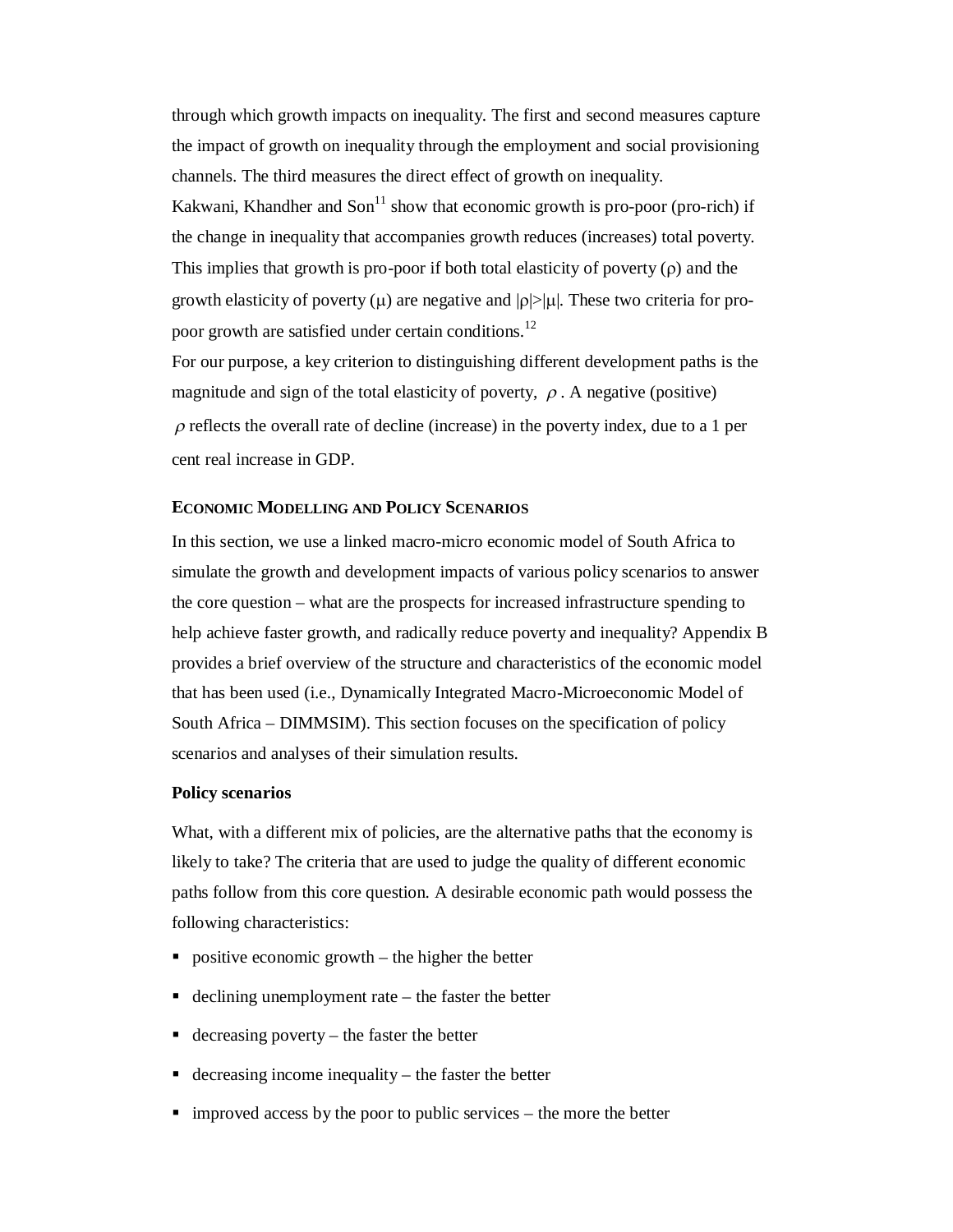In addition, results for a given economic path are evaluated for sustainability using a number of criteria, including:

- stable, low to moderate inflation
- $\blacksquare$  sustainable external balance the less the deficit the better
- $\blacksquare$  stable fiscal position low to moderate deficit.

Overall, the model was used to simulate a 'base' scenario and three groups of alternative scenarios. The base scenario is a construct of the future of South African economy with which to compare all other scenarios. It is designed to capture the economic growth and development trends that do not include ASGISA-related investments after 2007.

The first group of alternative scenarios (Group A) includes three scenarios that focus on the macroeconomic and development impact of different levels of public infrastructure investment during 2008-2014. The Group B scenarios are experiments designed to test the impact of combining the surge in public infrastructure investment (Group A scenarios) with initiatives aimed at gradually increasing the employment intensity of growth. The Group C scenarios are designed to test further the possibility of accentuating the developmental outcome of Group B scenarios by including a guaranteed national public employment programme.

# **GROUP A POLICY SCENARIOS: MACROECONOMIC AND DEVELOPMENT IMPACTS OF PUBLIC INFRASTRUCTURE INVESTMENT**

The multi-year expansion of public infrastructure investment is expected to have diverse direct and indirect effects on the economy. It is, among other things, expected to increase output, potentially increase private sector investment and raise employment. Through the channels that link growth to poverty, poverty and income inequality are also expected to be affected by the rise in public investment. The model used for this chapter captures and quantifies the complex interactions between macroeconomic, microeconomic and policy variables. It quantifies the growth, employment, poverty and inequality impacts of alternative public investment scenarios.

This section presents details and results of three policy scenarios that form Group A scenarios. The aim is to examine the macroeconomic and developmental effects of carrying out different levels of public investment between 2008 and 2014. The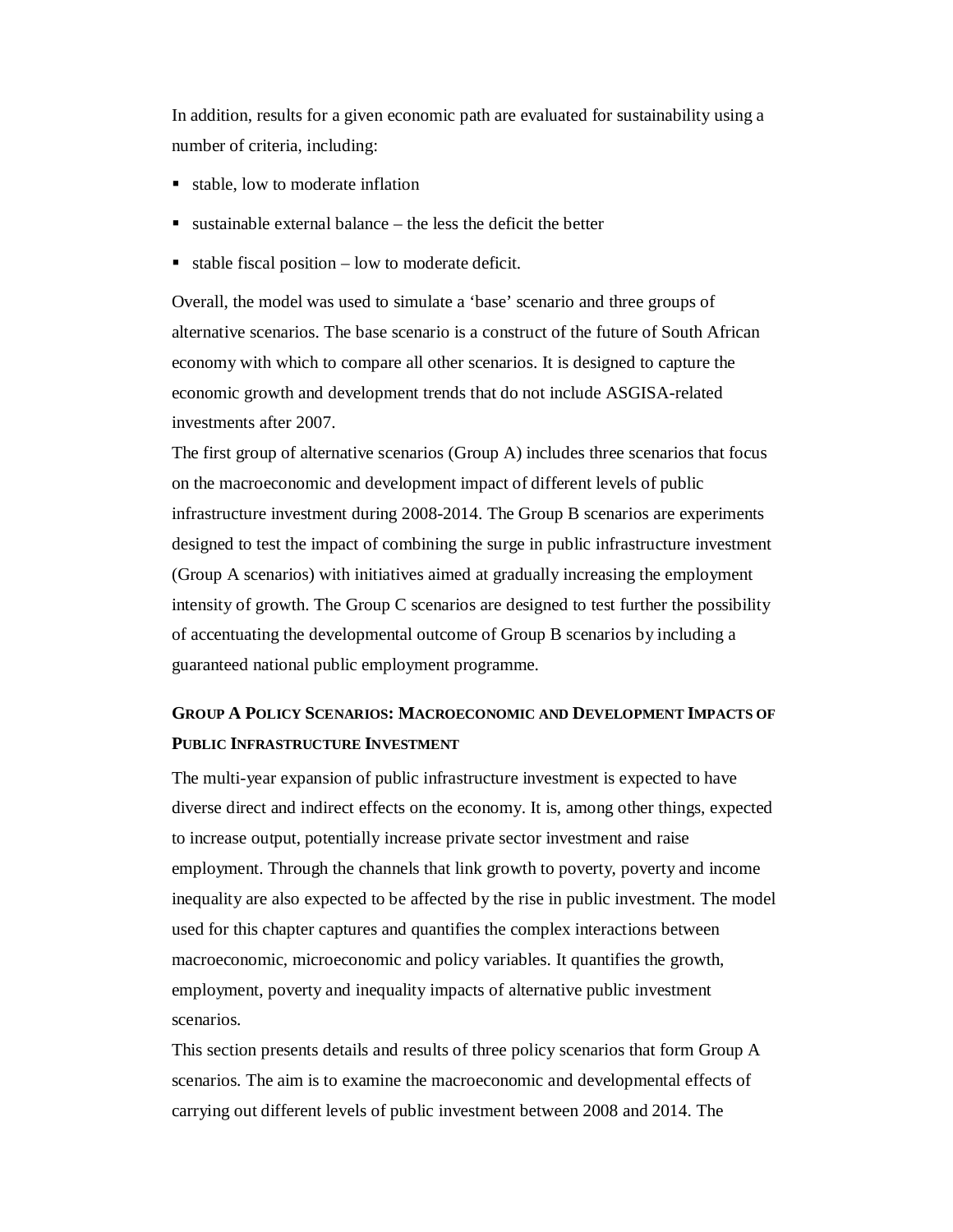scenarios differ based on assumptions of the level of public investment during the next seven years. Generally, they can be distinguished as follows:

## **Scenario A1 (100% AsgiSA Scenario)**

The focus of this scenario is on simulating the impact of fully implementing the government's infrastructure investment plan within the stated timeframe, as outlined in 2008 Budget Review. Moreover, since there is no specific government investment plan for the period 2011 to 2014, the scenario assumes that the public sector continues to invest substantially in social and economic infrastructure after 2010. Table 1 reflects the planned public investment during the next three years. It also shows the hypothetical level of public investment for the period 2011 to 2014, with the annual nominal growth rate of 13 percent.

| Table 1. Distribution of Public Sector Infrastructure Investment (2008-2014)                                                                                                                                                                                                                                                                                                                                                                                                                                                                             |         |         |         |         |         |         |         |  |  |
|----------------------------------------------------------------------------------------------------------------------------------------------------------------------------------------------------------------------------------------------------------------------------------------------------------------------------------------------------------------------------------------------------------------------------------------------------------------------------------------------------------------------------------------------------------|---------|---------|---------|---------|---------|---------|---------|--|--|
| (Current Prices, Rand million)                                                                                                                                                                                                                                                                                                                                                                                                                                                                                                                           |         |         |         |         |         |         |         |  |  |
|                                                                                                                                                                                                                                                                                                                                                                                                                                                                                                                                                          | 2008    | 2009    | 2010    | 2011    | 2012    | 2013    | 2014    |  |  |
| Building and construction works                                                                                                                                                                                                                                                                                                                                                                                                                                                                                                                          | 55,282  | 55.614  | 59,662  | 67.418  | 76,182  | 86.086  | 97,277  |  |  |
| <b>Transportation Equipment</b>                                                                                                                                                                                                                                                                                                                                                                                                                                                                                                                          | 12,325  | 9,519   | 10,469  | 11,830  | 13,368  | 15,106  | 17,070  |  |  |
| Machinery and Other Equipments                                                                                                                                                                                                                                                                                                                                                                                                                                                                                                                           | 58,602  | 96.114  | 95,751  | 108.199 | 122,264 | 138.159 | 156,119 |  |  |
| <b>TOTAL</b>                                                                                                                                                                                                                                                                                                                                                                                                                                                                                                                                             | 126,209 | 161,247 | 165,882 | 187,447 | 211,815 | 239,351 | 270,466 |  |  |
| <b>General Government GFCF</b>                                                                                                                                                                                                                                                                                                                                                                                                                                                                                                                           | 54.966  | 62.001  | 65.599  | 74.126  | 83.762  | 94.651  | 106,956 |  |  |
| <b>Non Financial Public Corporations GFCF</b>                                                                                                                                                                                                                                                                                                                                                                                                                                                                                                            | 71.243  | 99.246  | 100.284 | 113,321 | 128,053 | 144.699 | 163,510 |  |  |
| Note: Values for 2008-2010 are based on Treasury Department, 2008 Budget, various tables from Chapter 3, items related to the<br>gross fixed capital formation (GFCF), and the General Government and Non Financial Public Corporations. The data for 2011 to<br>2014 is based on the assumption that pubic investment in the economy will continue at a similar rate as the period 2007-2010.<br>Specifically, it allows annual investment in the three types of investment to be equal to the average of corresponding investment<br>during 2007-2010. |         |         |         |         |         |         |         |  |  |

# **Scenario A2 (50% AsgiSA Scenario)**

Scenario A2 examines what will happen if the public sector is unable, for various institutional, social, economic or political reasons, to implement fully its planned infrastructure investment. Or alternatively, what are the implications if both government and public enterprises adopt slower implementation plans for their infrastructure investment in order to allow for the gradual expansion of domestic industries? Specifically, the scenario examines the impact of public infrastructure investment that is 50 per cent lower than the amount in Scenario A1.

# **Scenario A3 (150% AsgiSA Scenario)**

Scenario A3 examines the impact of hypothetical public investment expenditure that is 50 per cent greater than that in Scenario A1. This scenario is designed to capture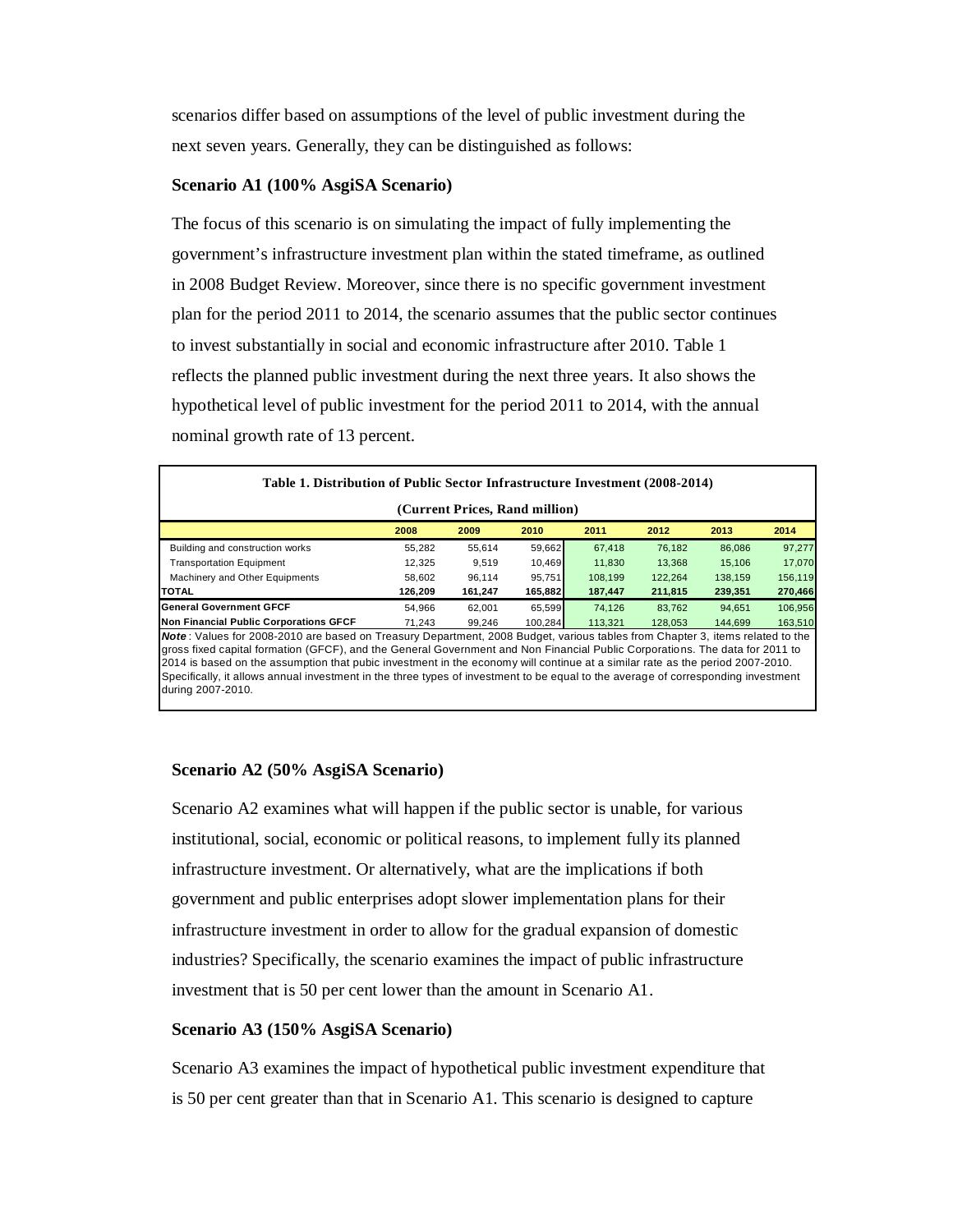possible additions to current planned infrastructure investment to include larger investment in social infrastructure (e.g., building schools, hospitals, irrigation systems, etc.) that goes beyond the current economic infrastructure investment. While the three scenarios share many similar assumptions, the following points are noteworthy:<sup>13</sup>

- Employment intensity of economic growth: The three scenarios are run without any external positive or negative shocks to employment. The employment intensity that emerges for each economic growth path is endogenously generated in the economy.
- Current expenditure of the government 2008 to 2014: The three scenarios use government's planned current expenditure for the period 2008 to 2010, as outlined in the latest budget document. The model uses the average annual growth of expenditure items for 2007 to 2010 to project amounts for the period 2011 to 2014.
- Monetary policy rule: The scenarios are run using the current inflation-targeting rule for monetary policy. The rule allows the interest rate to adjust gradually to close the gap between the annual inflation rate and the target inflation rate.
- Social security: The social security programme that underlies the three scenarios reflects current policy and includes the gradual extension of the old age pension benefit to males above 60 years old over the next three years. However, the amount of all social grants and the means tests are fully adjusted to the inflation rate every year within the model. $^{14}$
- Poverty line: All scenarios in this chapter use the adult equivalent definition of a poverty line, set at R577 per month for 2008. The poverty line is also annually adjusted to the inflation rate.

Other common assumptions for the scenarios in this group relate to:

- Trend in oil price
- OECD average annual growth rate
- Sub-Saharan average annual growth rate

#### **Analysis of scenario results**

The model generates extensive results for a wide range of variables related to the macro economy, industrial sectors and household's poverty and inequality.<sup>15</sup> Given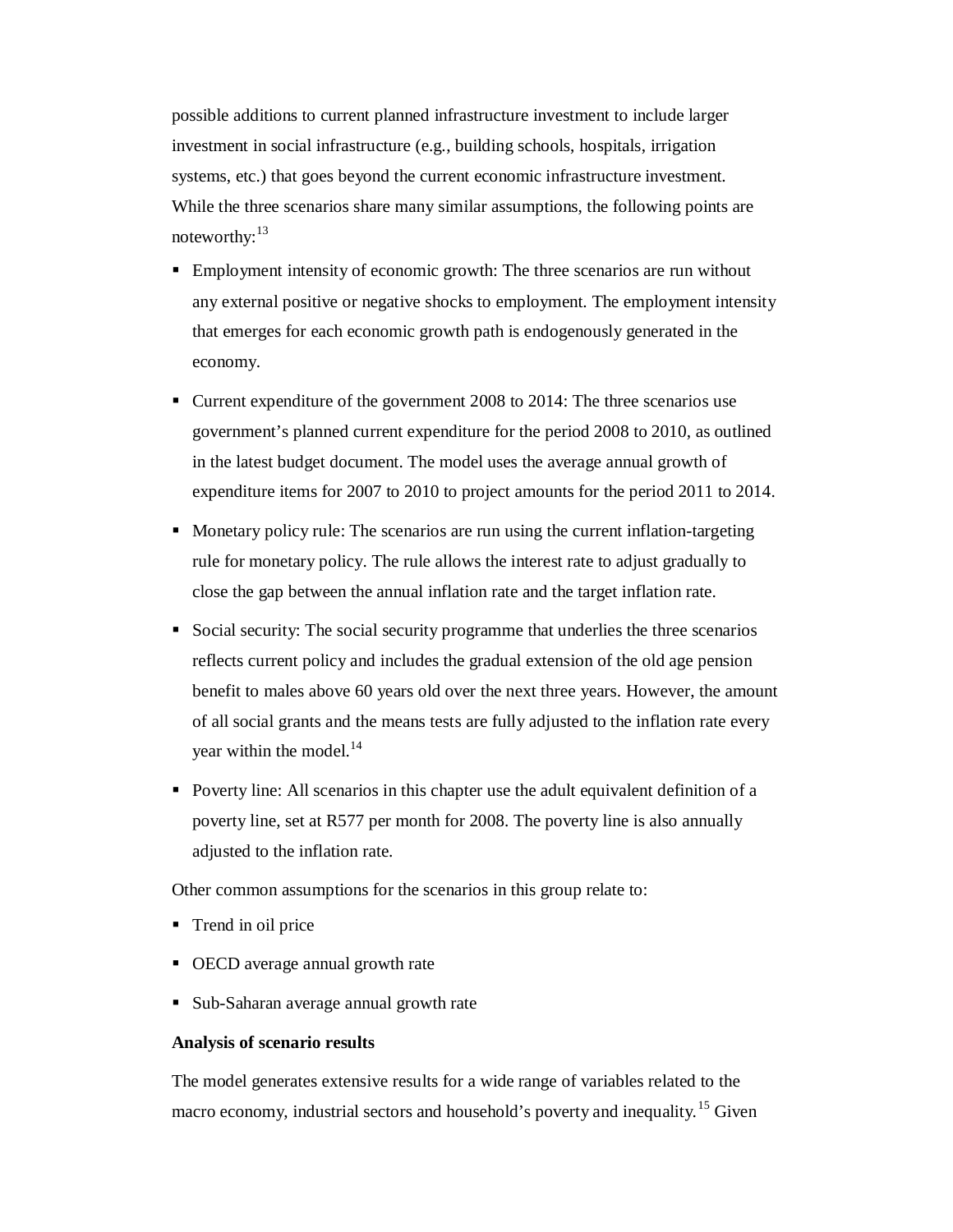the space limitation, this section presents simulation results for only four key growth and development indicators and several sustainability indicators for the period 2008- 2014.

The four important macroeconomic and developmental indicators are: the real rate of economic growth, the unemployment rate, the poverty rate and the Gini-coefficient as a measure of inequality.<sup>16</sup>

# *Growth Rates*

The base scenario, that assumes no AsgiSA related public investment beyond 2007, produces an average real annual growth rate of 4.3 per cent for the period 2008 to 2014. On the other hand, the full implementation of the current public investment plan, as described in Scenario A1 (100% AsgiSA scenario) helps raise the average rate of growth to 5.6 percent. The average annual growth will decline to 5.0 per cent with Scenario A2 (50% AsgiSA scenario) and will increase to 6.2 per cent with Scenario A3 (150% AsgiSA scenario). Comparing this to the base scenario results, it is clear that the magnitude of public investment makes a significant difference to growth performance and thus the size of the economy (Figure 2).<sup>17</sup>



The above overall results for the growth of the economy are distributed differently among sectors of the economy. AsgiSA-related public investment particularly helps raise the level of output of the following sectors: transport, storage and communications; building construction and engineering; financial services, business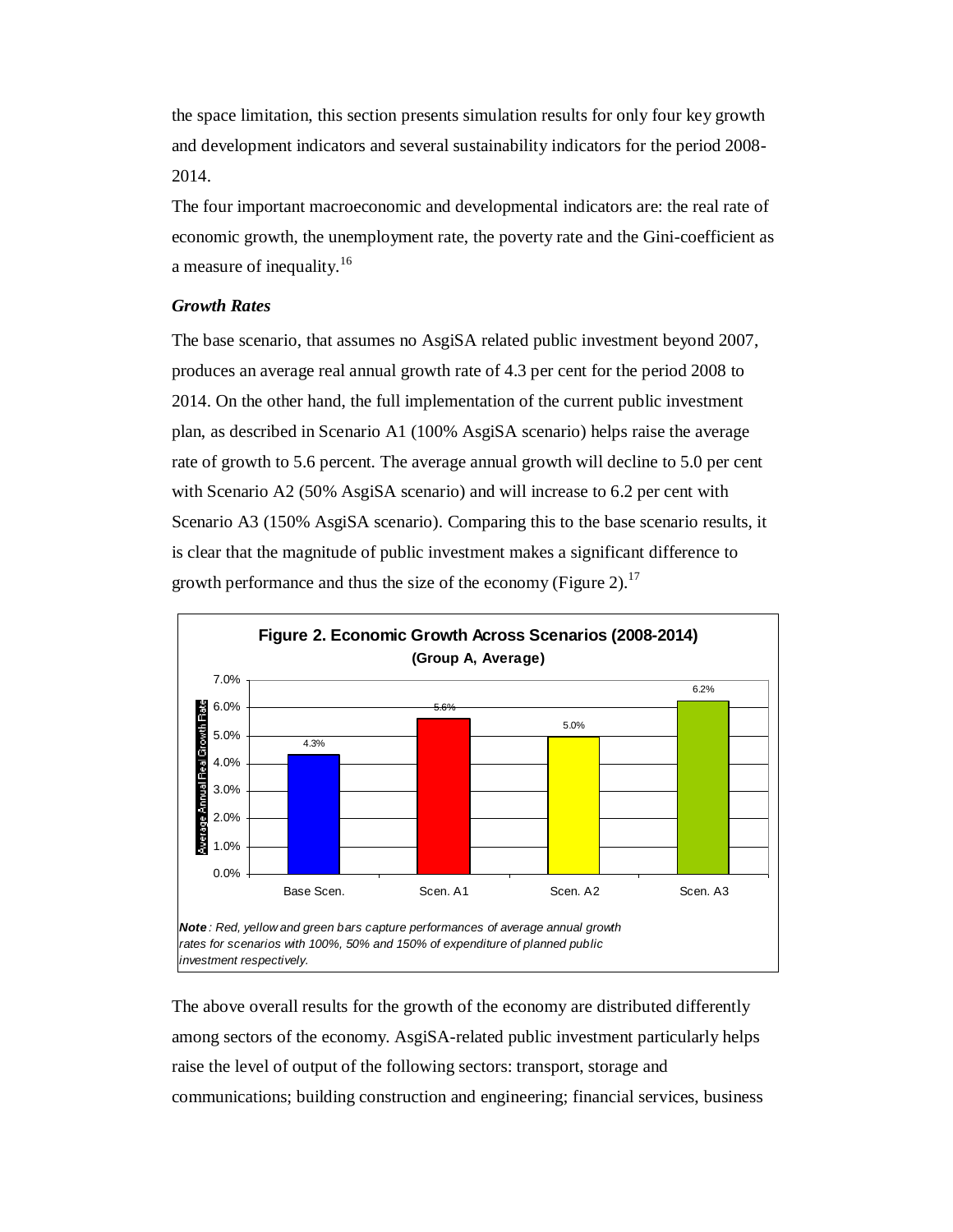intermediation, insurance and real estate; basic iron and steel; electricity, gas and water; coal mining; other mining; machinery and equipment; furniture; and community, social and personal services.

#### *Unemployment rate*

Using the Statistics South Africa population forecast up to 2015, and assuming that labour force participation remains at its 2007 level (56.5 percent), the South African labour force is estimated to reach 18.6 million by 2014. The objective of halving, by 2014, the official 2004 unemployment rate implies that the level of employment needs to reach 16.2 million. Based on the latest available Labour Force Survey<sup>18</sup>, this implies creating about 3 million jobs between 2007 and 2014. The model's estimates of the level of employment and the unemployment rate for 2007 are 11.9 million and 30.2 per cent respectively. These results are different from the Statistics South Africa's 13.2 million and 23 per cent for September 2007 (Statistics South Africa 2008). The discrepancy is mainly due to the classification of more than 2 million informal sector jobs as employed in the StatsSA report. The model's projections of sector employment are mainly based on formal sector employment and include employment in the agriculture and household sectors. Under the base scenario conditions, the model predicts that the unemployment rate will not change between 2008 and 2014, even though the economy is projected to generate almost 900 000 new jobs. On the other hand, over the next seven years, the model predicts that the growth path that underlies Scenario A1 (100% AsgiSA scenario) will result in the additional employment of 1.2 million, which is 300 000 more than the base scenario. Scenario A2 (50% AsgiSA scenario) results in a lower average annual growth rate and is also projected to generate fewer new jobs (about 1 million). On the other hand, under scenario A3 (150% AsgiSA scenario), total employment is projected to increase by about 1.4 million.

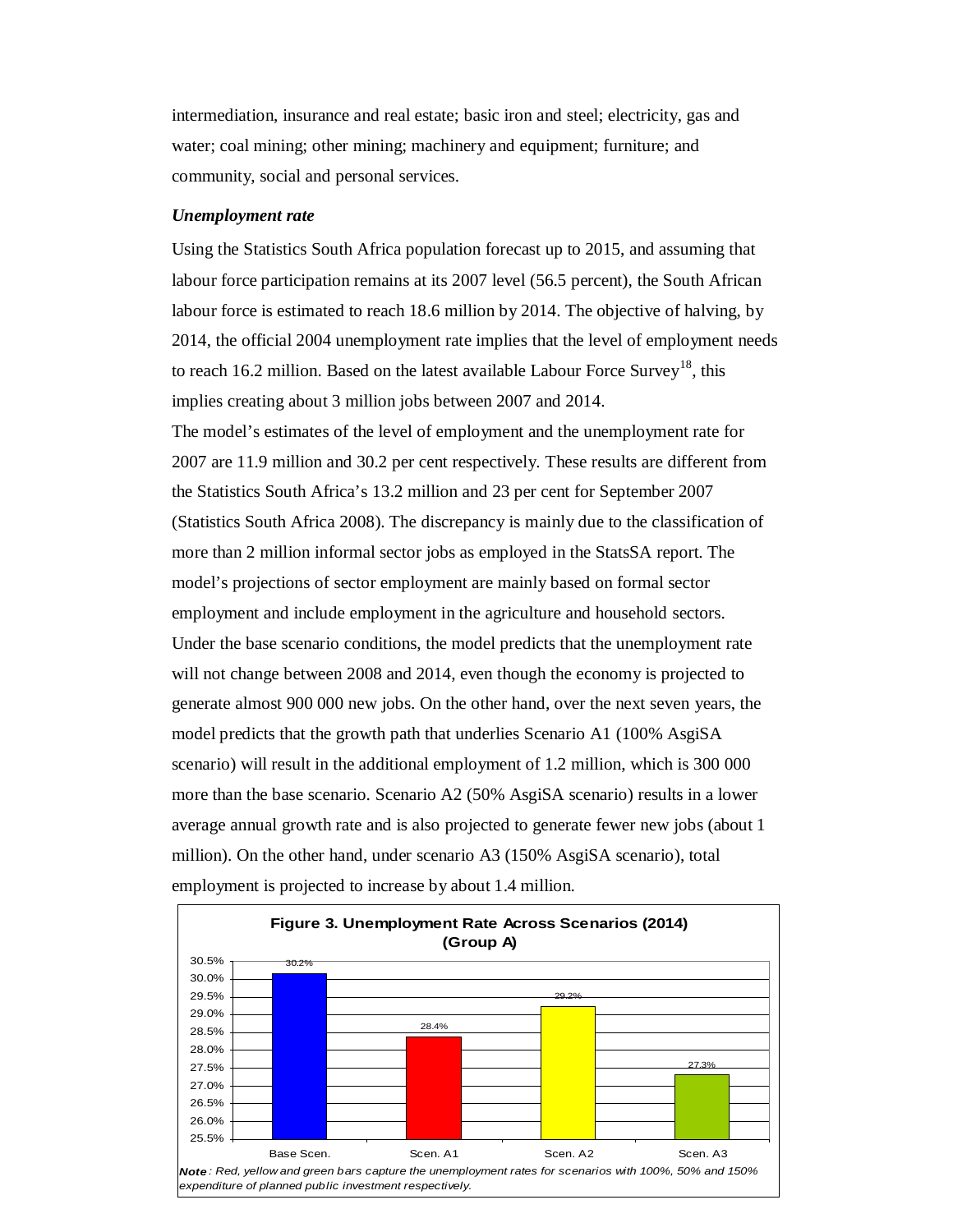Figure 3 compares the base scenario unemployment rate with the projected unemployment rates for the Group A scenarios. These results show that, even though the economy is projected to grow at moderate to high levels, the unemployment rate will be only few percentages lower than in 2007. This mainly reflects a structural problem with the South African economy, where investment (including public investment) that engenders economic growth embodies low employment creation. Consequently, the average employment elasticity of growth is relatively low (between an average annual value of 0.327 to 0.363) for the base scenario and the Group A scenarios for the period 2008 to 2014.

In terms of the distribution of employment between the economic sectors, manufacturing sector employment is the main beneficiary of the rise in the level of public infrastructure investment under Group A scenarios. Its share of total employment increases from the estimated 12.87 per cent for 2007 to 14.7 per cent (Scenario A1), 14.3 per cent (Scenario A2) and 15.0 per cent (Scenario A3) for 2014.

#### *Poverty and inequality*

Without AsgiSA-related public investment, the poverty rate (which is estimated at 39.9 per cent for 2008) is expected to deteriorate and drop to 44.2 per cent by 2014. Income inequality, measured by the Gini-index,  $19$  is expected to improve slightly from the estimated 71 per cent in 2008 to 70.8 per cent by 2014. These weak results are due to the narrowness of the economic channels that link the base scenario's growth path to poverty. Overall, the economic path represented by the base scenario is not propoor: that is, the non-poor portion of the population will be relatively better off under this growth path. This observation is captured by the positive sign of the total elasticity of poverty ( $\rho = 1.86$ ), which is an overall measure of the nexus between growth and poverty (Figure 4).<sup>20</sup>

The relatively higher growth performance of Group A's three public investment scenarios does not change the overall developmental characteristics of the related growth paths. None of the three scenarios generates pro-poor outcomes. The total elasticity of poverty remains positive for the three scenarios. This implies that, under the current economic structure, AsgiSA-related public investments will continue to benefit the non-poor more than the poor, as in the case of the base scenario. The only difference is that, relative to base scenario results, the Group A scenarios are expected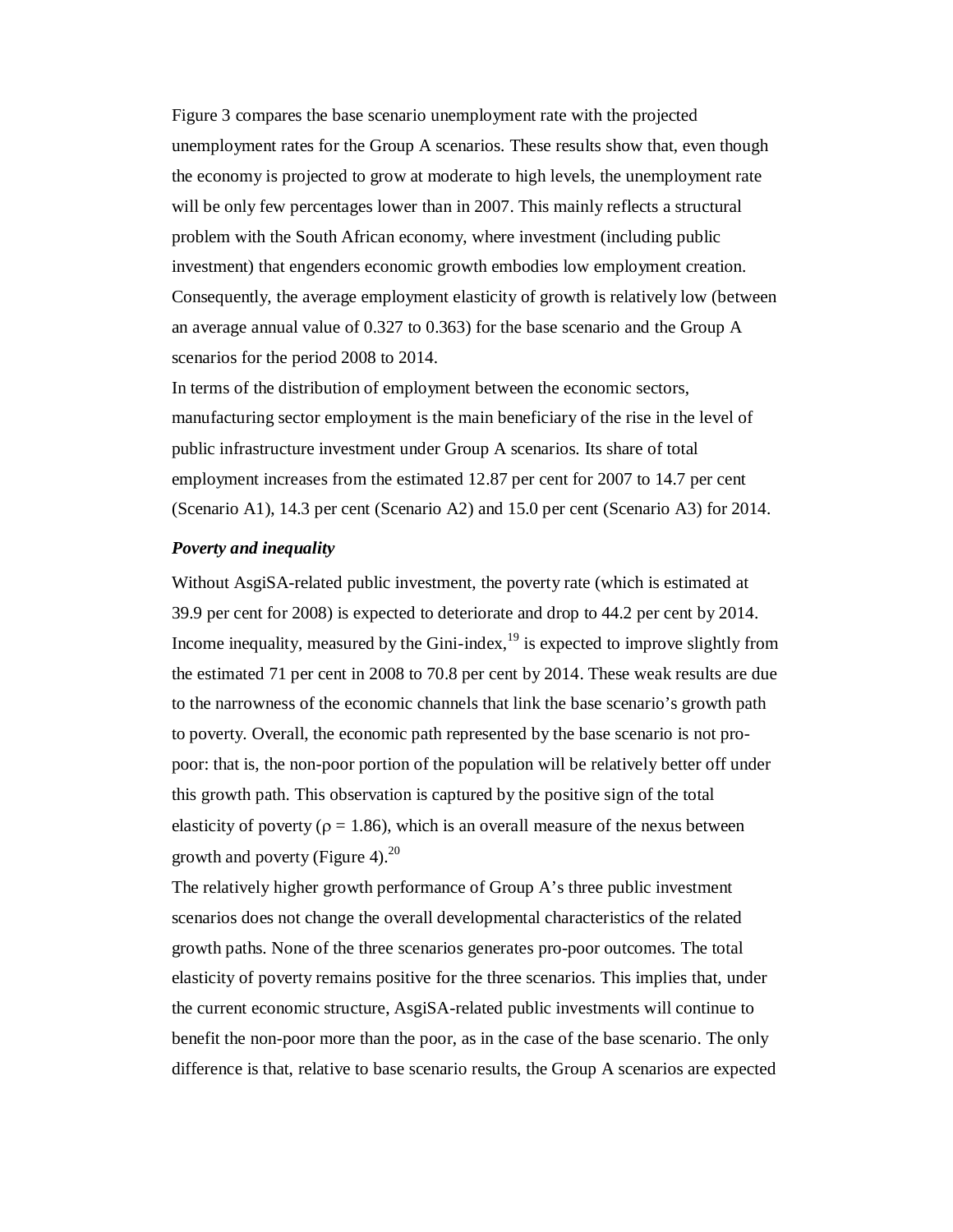to result in smaller increases in the poverty rate and larger reductions in inequality (Figure 5).





Figures 4 and 5 compare the poverty rate and inequality results for the Group A scenarios with the base scenario results. The findings show that even with the scenario with the best results (Scenario A3), the poverty rate will be 41.7 per cent in 2014, and income inequality will be only slightly less severe in 2014 than the corresponding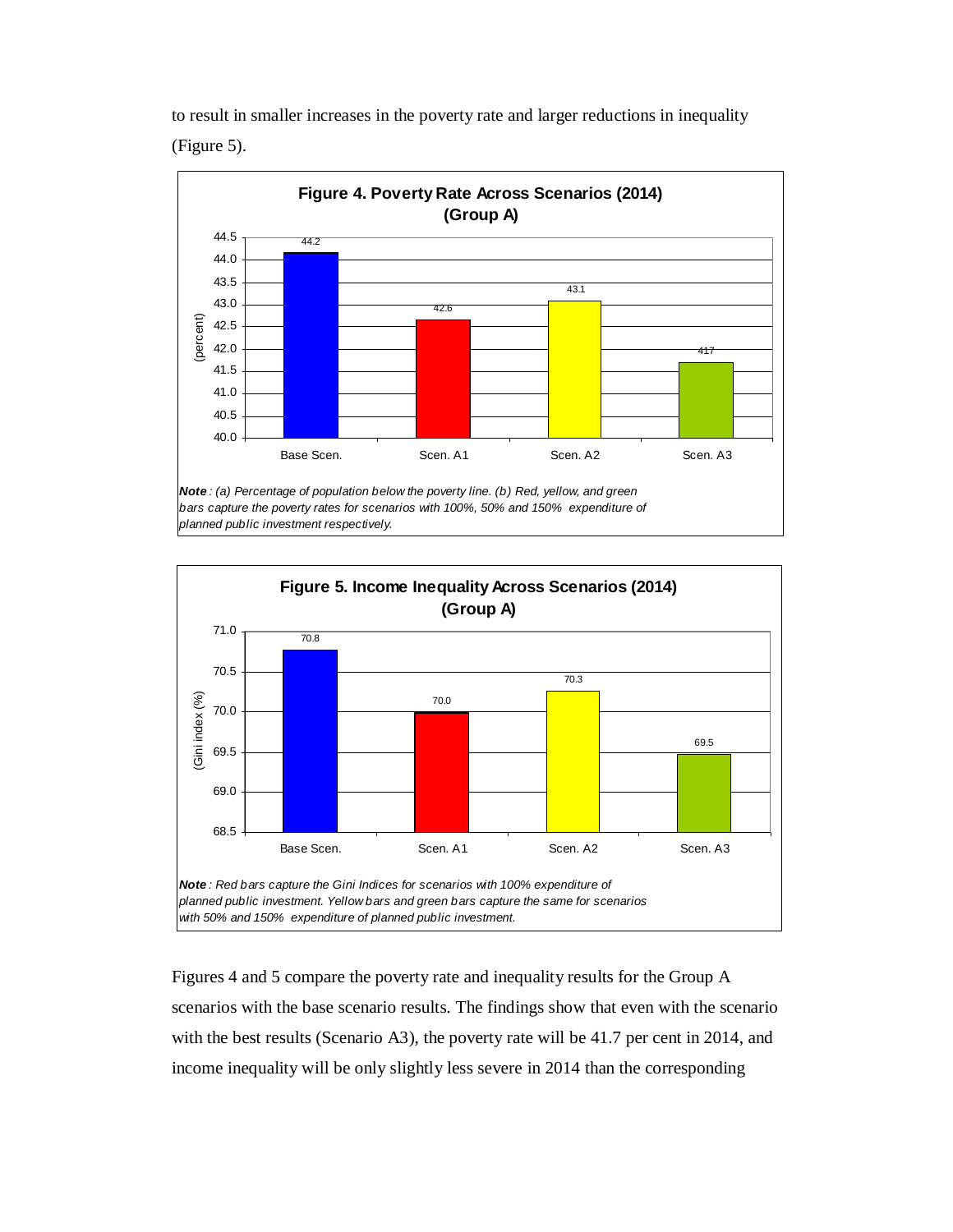values for 2008. The depth of poverty, measured by the poverty gap,  $^{21}$  also declines only slightly under the Group A Scenarios (Figure 6).



# *Sustainability of scenario results*

The results for Group A's public investment scenarios show that public infrastructure investment has the potential to propel the economy to medium to high growth paths, albeit with poor developmental outcomes. Results for a number of additional indicators, furthermore, highlight the characteristics of the scenarios in this group. Figure 7 provides an overview of indicators related to the macroeconomic and sector specific results. It shows that the three scenarios produce a consistent and stable set of results for key economic sustainability indicators. Of important interest for the next sets of scenarios are the fiscal results for the three scenarios, which include budget surpluses ranging from 1.5 per cent of GDP for scenario A2 to 4 per cent for Scenario A3.

# **GROUP B POLICY SCENARIOS: IMPACT OF CHANGES IN EMPLOYMENT INTENSITY OF GROWTH**

The simulation of the public infrastructure investment scenarios of Group A did not include additional measures to enhance the employment intensity of the growth process in South Africa. Consequently, despite AsgiSA's large investment injection into the economy, and given the inherited economic structure, the employment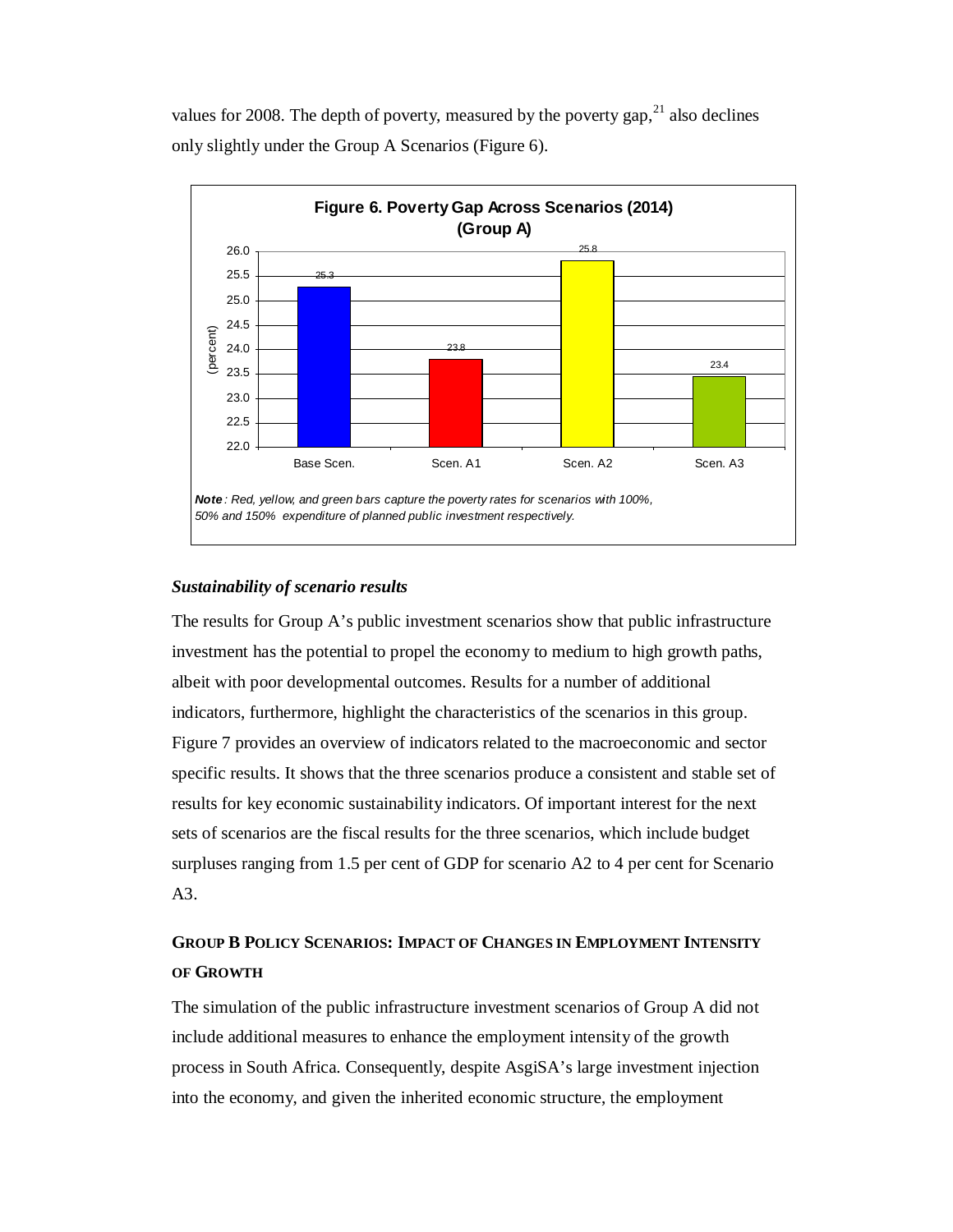projections for the three Group A scenarios were weak, resulting in a small decline in the unemployment rate. This outcome further undermined the potential of public investment to reduce poverty and inequality significantly.



The next group of scenarios considers what might happen if the infrastructure investment measures of Group A scenarios are accompanied by public and private sector decisions to use production technologies that help increase the economy's rate of employment creation.<sup>22</sup> What will be the impact on poverty and inequality? How will macroeconomic balance be affected?

The Group B scenarios seek to answer these questions by postulating gradual increases in the employment intensity of economic growth in South Africa. More specifically, the three scenarios in Group B (scenarios B1, B2, and B3) use a diffusion model of technology to allow the doubling of the sector specific employment elasticity of growth during the next six years. $^{23}$ 

In the literature, the technology diffusion time path most typically takes the form of Sshaped curve (Figure 8). In order to carry out the plan to double the labour intensity of growth, the S-curve process envisions a slow early stage (two years) of adopting important changes in how both public and private sectors use domestic and imported technologies in the production process. This process is then expected to begin to accelerate, diffusing to all industries and firms. But then it begins to tail off as sectors' employment intensity of production approach industry-specific targets. Hence the Sshape is depicted in Figure 5.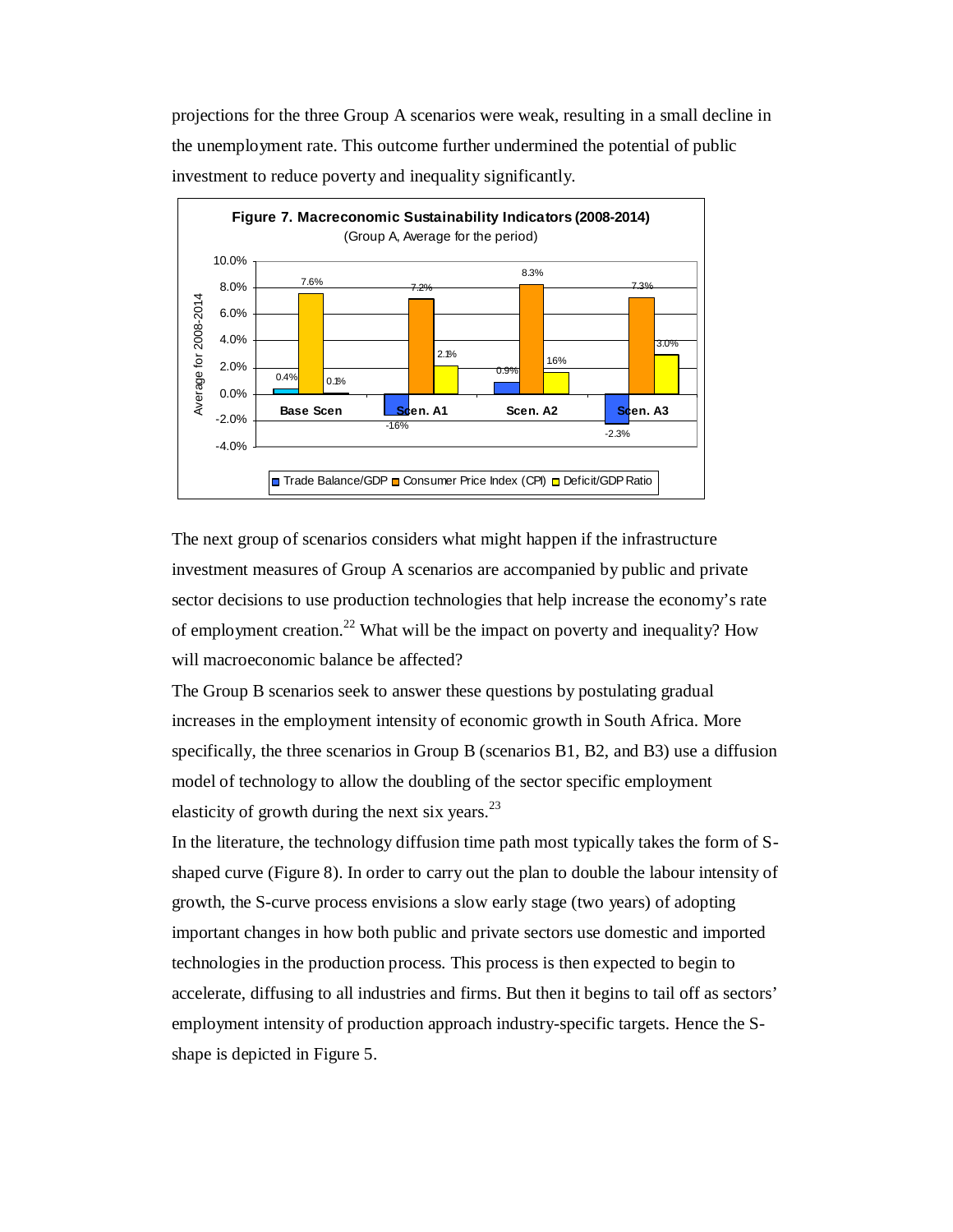

To simplify the approach, the Group B scenarios do not define a particular level of employment elasticity of growth to be reached by all sectors of the economy. Instead, the objective for each of the 42 sectors of the economy is to double its employment elasticity of growth by 2014. As an example, Figure 9 shows the S-curves that were defined for three sectors of the economy. $^{24}$ 

# **Analysis of scenario results**

The simulation exercise helps quantify the differences between Group A scenarios, which leave the historically low employment intensity of growth intact, and scenarios with a higher rate of employment creation in Group B. The simulation results are as follows.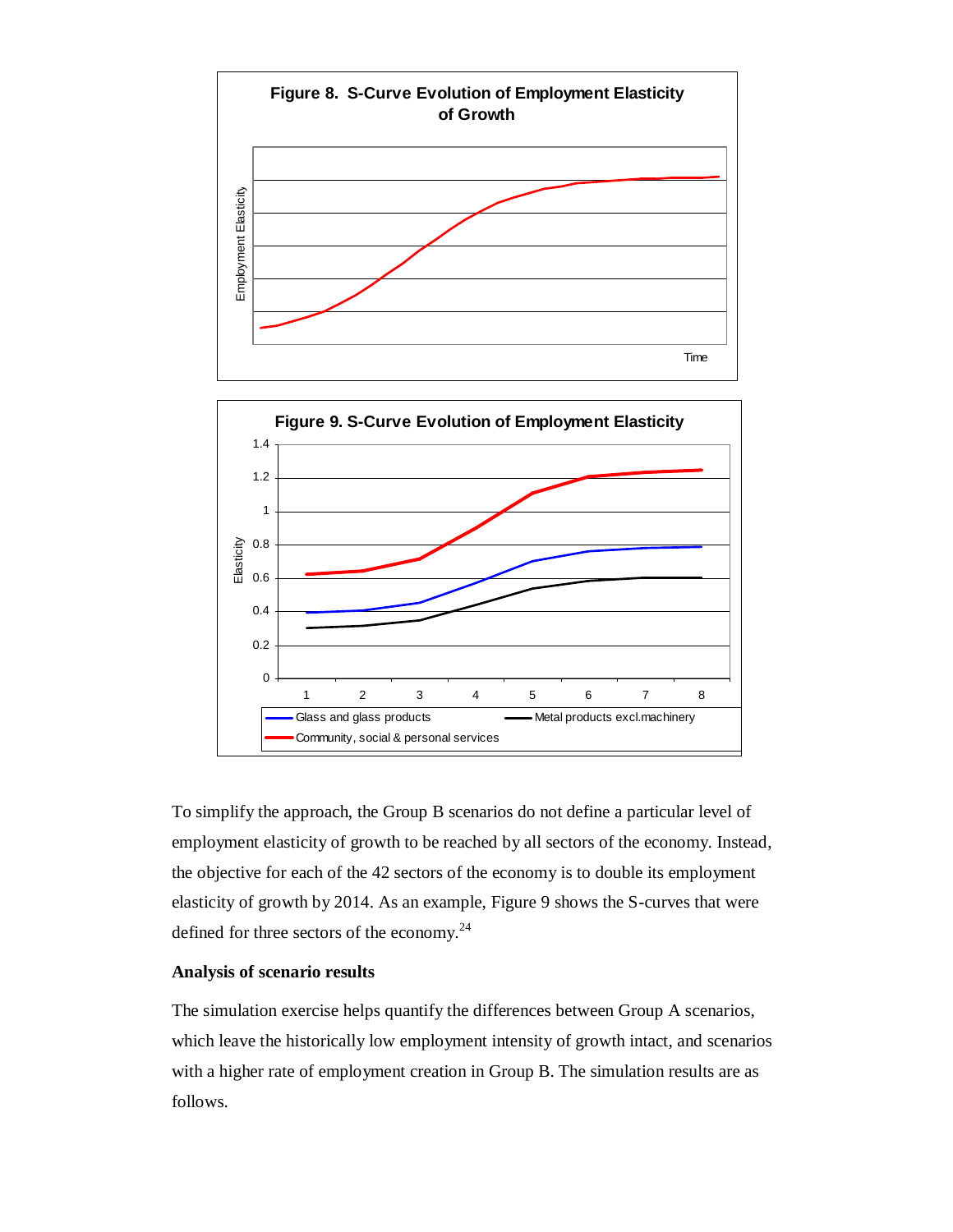#### *Growth rates*

The average annual growth rates generated under Group B scenarios are slightly higher than those produced for Group A. Even though the growth performance of the two sets of scenarios is almost the same, the growth paths that underlie the Group B scenarios are different. The trend increase in the employment intensity of growth gradually brings about modest changes in the distribution of the economic output between labour and capital. For example, for Scenario B1 (100% AsgiSA plus doubling of employment elasticity) the share of wages and salaries in the GDP is estimated to increase to 48.2 percent, from an average of 46.8 per cent for Scenario A1 (100% per cent AsgiSA scenario). Correspondingly, the profit share<sup>25</sup> is expected to decline from 40 per cent to 38.5 percent.

The above changes in the distribution of output among factors of production also engender changes in the components of aggregate demand – which induce changes in the sector outputs and the aggregate supply. Figure 10 presents a summary of the growth performance of Group B scenarios.



## *Unemployment rate*

As expected, the gradual increase in the employment intensity of growth helps Group B scenarios to generate higher levels of employment than the Group A scenarios. Consequently, as Figure 11 shows, by 2014, the estimated unemployment rates for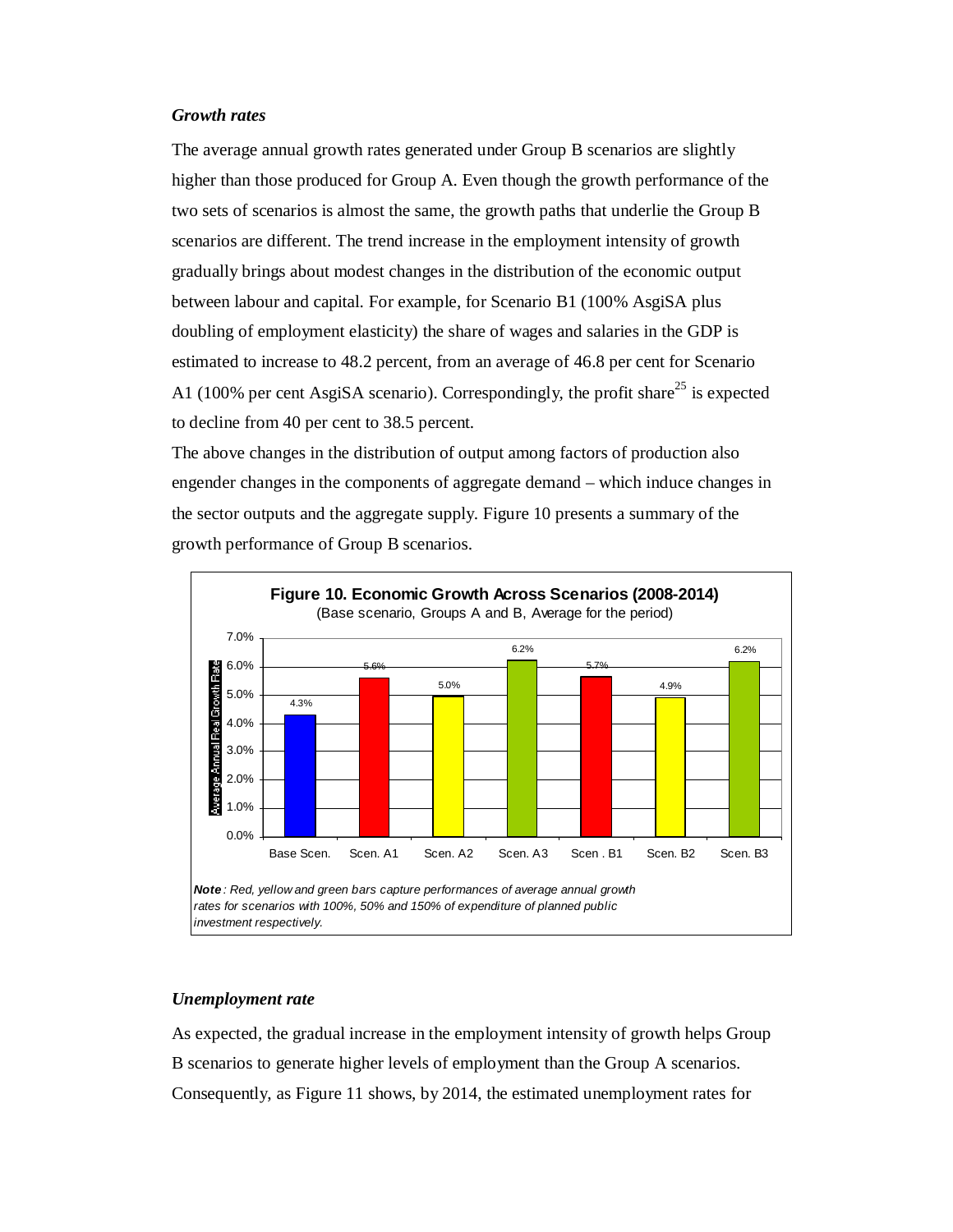Scenarios B1 to B3 are lower than the estimates for Scenarios A1 to A3 by about four to five percentage points. However, the projected unemployment rates associated with the Group B scenarios remain above 20 per cent in 2014. The total number of unemployed is estimated at 4.3 million (Scenario B1), 4.6 million (Scenario B2) and 4.1 million (Scenario B3).



Higher employment rates in Group B relative to Group A scenarios also result in relatively higher average real wage rates for the three scenarios in the former group. However, the differences are not significantly large. The average real salaries in the Group B scenarios are projected to be about 1.7 per cent higher than the results for the Group A scenarios.

The gradual adoption of more labour-intensive technologies leads to an about 0.5 per cent lower average (for the period between 2008 to 2014) capital labour ratio for Group B scenarios, compared to the Group A scenarios.

#### *Poverty and inequality*

In contrast to the Group A scenarios, the three scenarios in Group B produce pro-poor results. This is reflected in the negative value of the total elasticity of poverty for the Group's scenarios, signifying that the growth processes that underlie these scenarios tend to lower poverty. For example, Scenario B1 (100% AsgiSA and doubling of employment elasticity) yields –0.416 as its total elasticity of poverty. This means a one per cent increase in the real GDP reduces the poverty rate by 0.4 percent.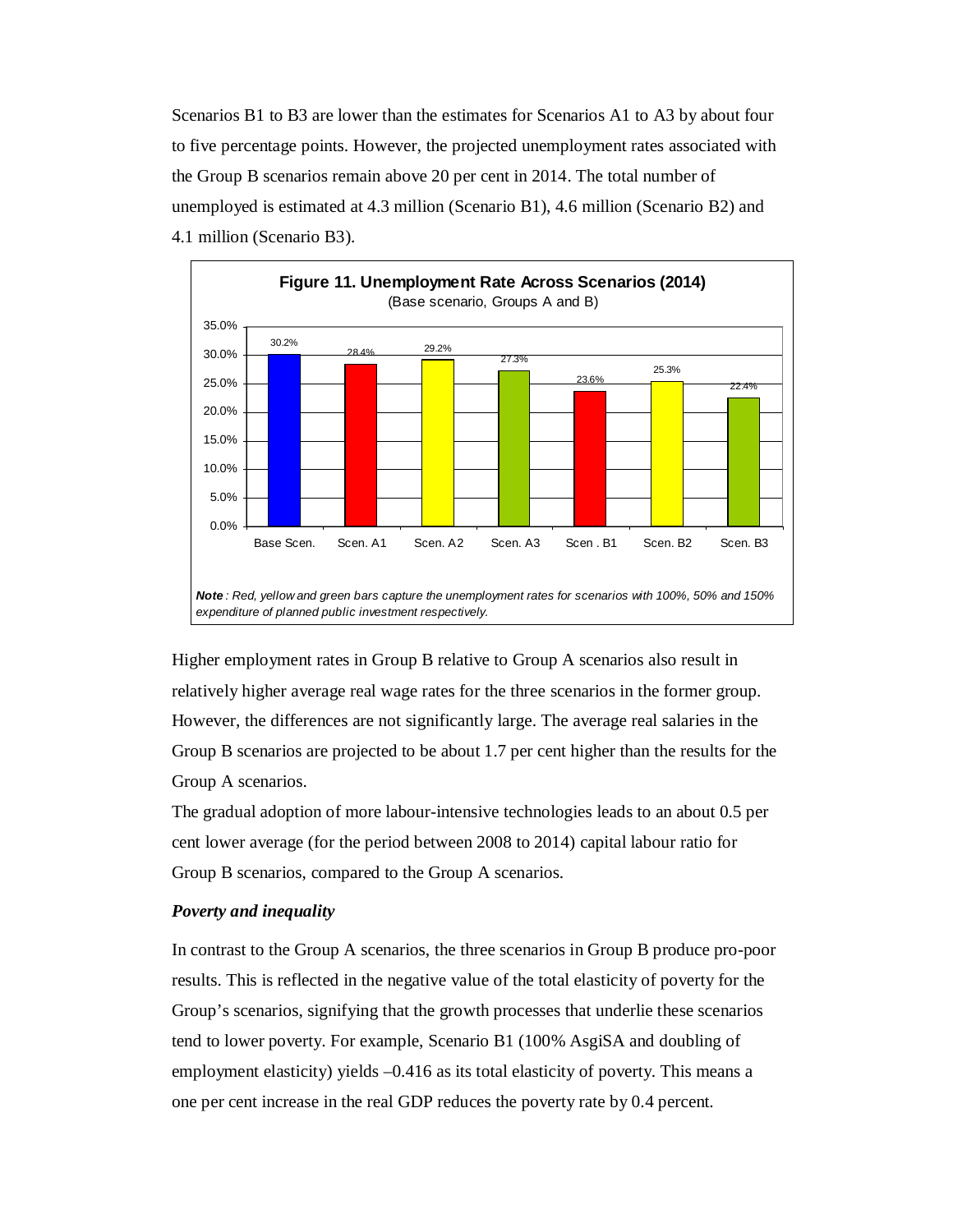

One reason for the projected pro-poor results for the Group B scenarios is the rise in the mean real household income in the Group B scenarios, which is projected to be about 2 per cent higher than the results for the Group A scenarios. Higher levels of employment among the three scenarios in Group B help widen the personal income channel that links economic growth to poverty. Moreover, to the extent that the unemployed from poor families are the main beneficiaries of the rise in the employment intensity of economic growth, $^{26}$  the growth processes that underlie Group B scenarios accelerate the decline in income inequality. This, in turn, contributes to further reductions in the poverty rate and poverty gap for the Group B scenarios. Figures 12-14 compare results for poverty rate, poverty gap, and income inequality for the two groups of scenarios.

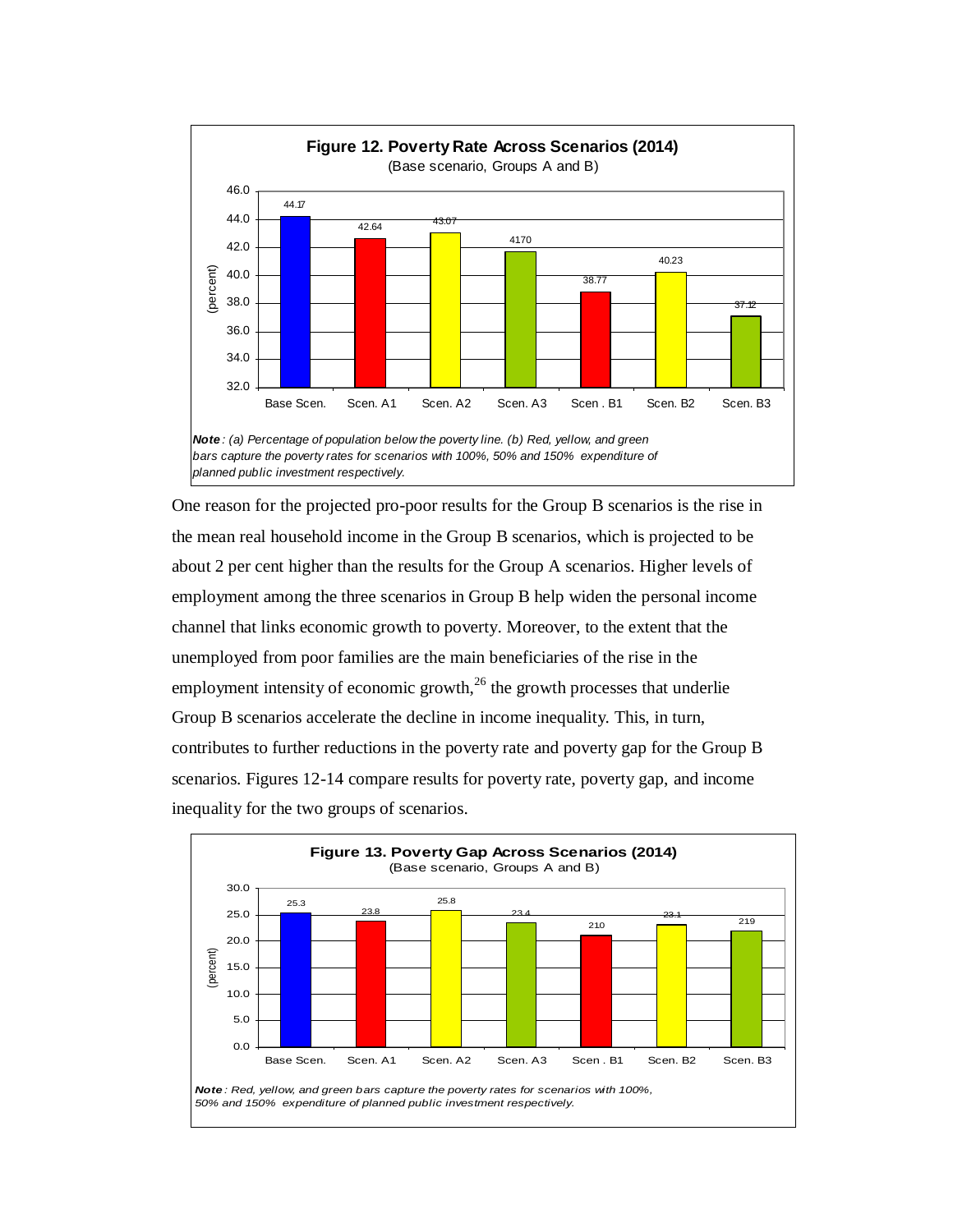An interesting finding relates to the comparison of results from scenarios A1 (100% AsgiSA scenario) and B2 (50% AsgiSA plus doubling of employment elasticity scenario). The first includes infrastructure investment that is twice the amount of similar investment in the later scenario. In the case of Scenario A1, the full implementation of infrastructure spent helps generate an average annual growth rate of 5.6 per cent for the period 2008 to 2014. This is 0.7 per cent higher than the average growth rate of 4.9 per cent that results from Scenario B2, when the infrastructure investment is equivalent to 50 per cent of Scenario A1. Thus Scenario A1 is clearly superior in terms of helping to raise the rate of growth.



In terms of developmental outcomes, however, the results paint a different picture. The scenario with the higher average growth rate is associated with a higher unemployment rate (28.4 per cent against 25.3 per cent for Scenario B2), a higher poverty rate (42.6 per cent versus 40.2 percent) and higher income inequality (Ginicoefficient of 0.70 compared to 0.68). These findings highlight the possibility of achieving better development results through a slower pace of infrastructure investment that allows for a gradual increase in the employment intensity of growth.

# *Sustainability of Group B economic paths*

The general economic indicators for Group B scenarios (Figure 15) reflect three stable economic paths. The three scenarios produce trade, fiscal, financial and real indicators that satisfy the stated basic sustainability criteria. These results show that the South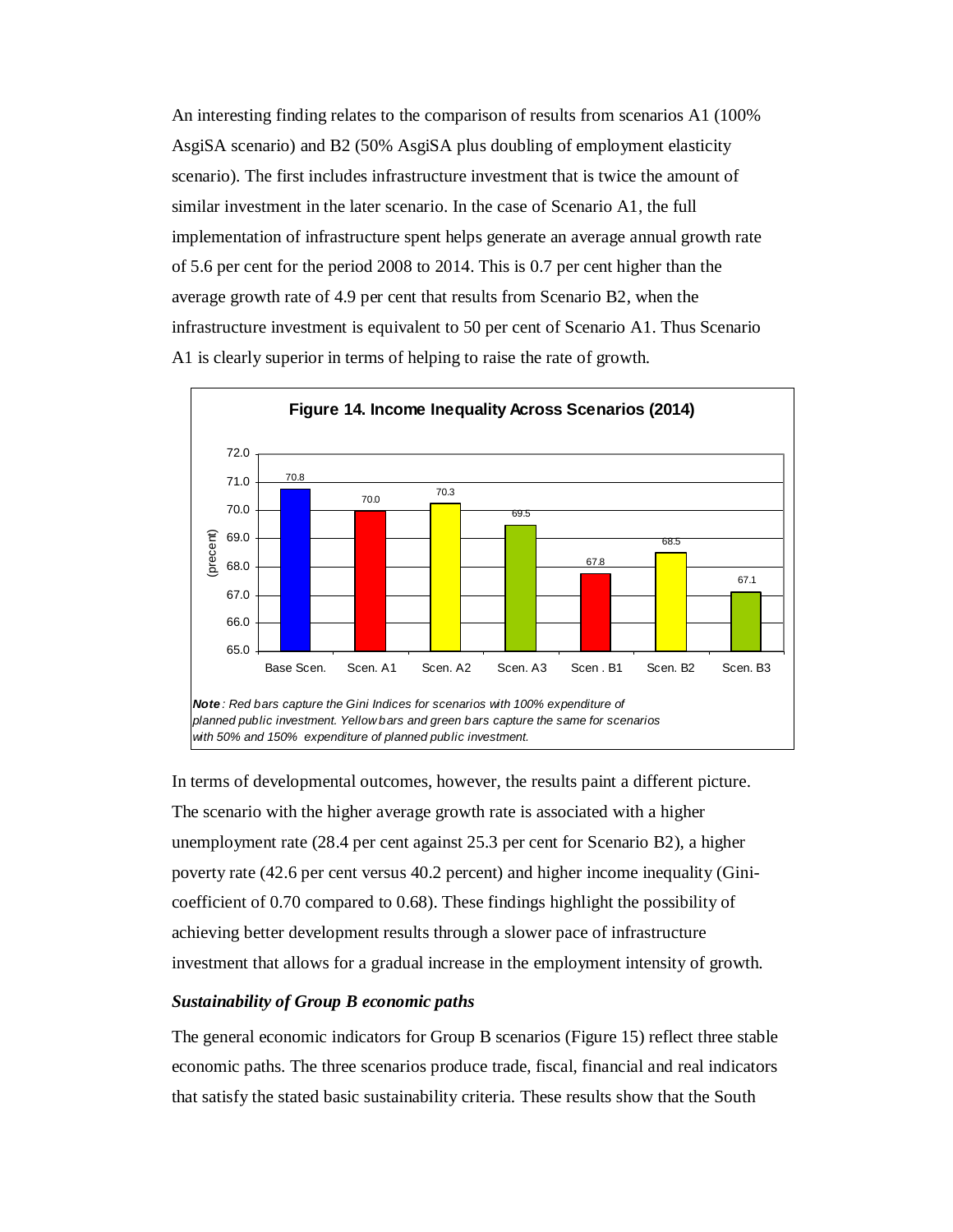African economy is sufficiently able to follow more labour intensive growth paths and avoid major swings in its general economic indicators.

At the same time, the results show that there are certain trade-offs between Group A and Group B scenarios. For example, the relative rise in levels of employment in Group B scenarios, which are accompanied by relative increases in household incomes, are expected to translate into relatively higher average wage shares and lower corresponding profit shares. As a result, the average wage share of 48.2 per cent for the period 2008 to 2014 for Scenario B1 in Group B is higher than the corresponding average share of 46.8 per cent for Scenario A1 of Group A. At the same time, the average profit rates for the Group B scenarios continue to remain relatively high, even though they are slightly lower than their corresponding values for Group A scenarios.



Importantly, these and other similar results in Table 5 reflect important changes in the pattern of income distribution in South Africa. These are crucial to accelerating the pace of poverty reductions.<sup>27</sup> Since the scenarios from Group A and B generate relatively similar growth rates, Group B's significantly lower poverty rates are basically due to improvements in income distribution that are, at macroeconomic level, captured by raising the wage share and per capita households' real disposable income.

Despite relatively better developmental outcomes, the simulation results for Group B scenarios show that even measures to gradually double the employment intensity of growth within the next seven years will not be sufficient to halve the unemployment rate by  $2014<sup>28</sup>$ . The results of Group B scenarios show that, by 2014, the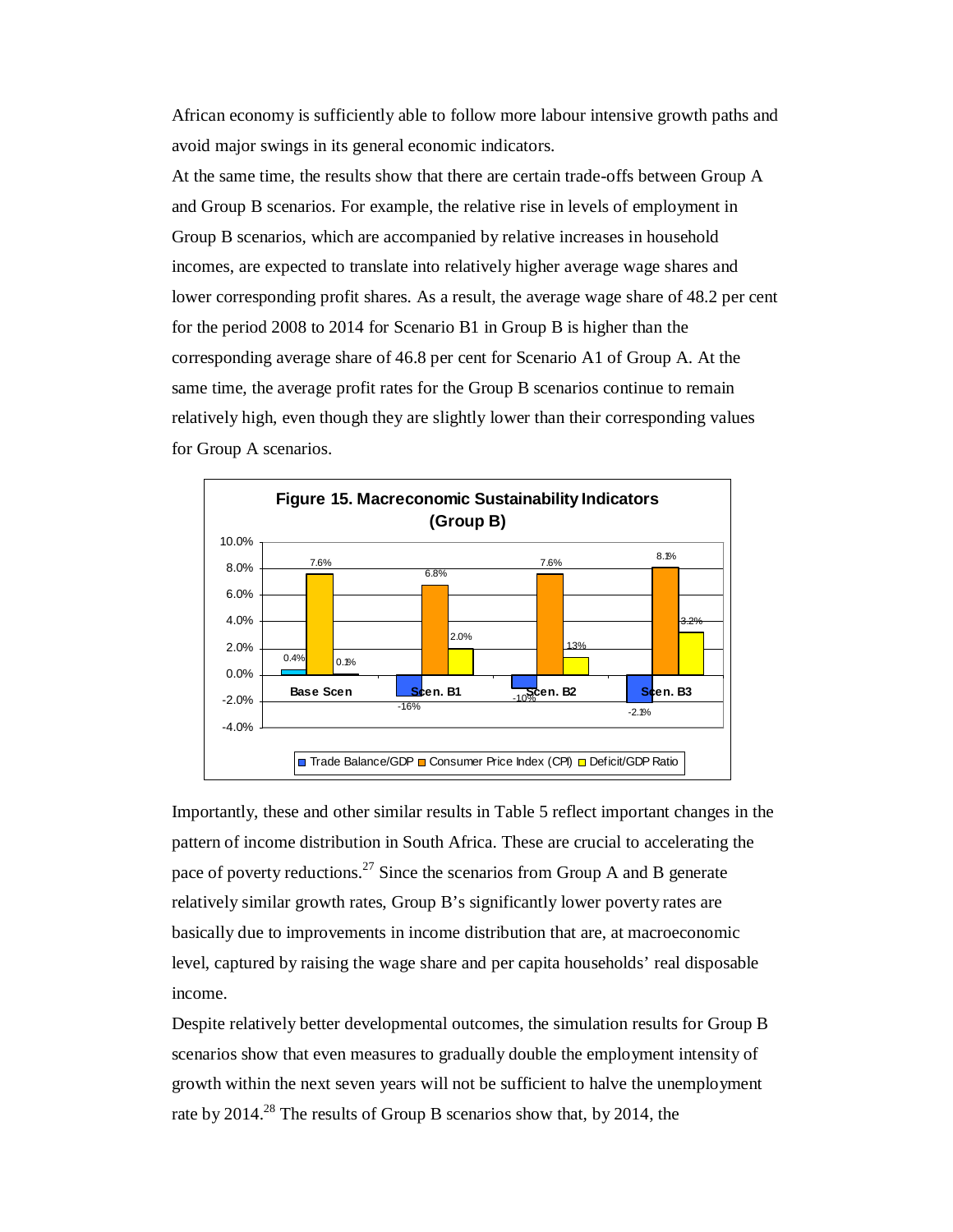unemployment rate will still be significantly high. Since Group B scenarios already embody high employment elasticity of growth, it is not reasonable to expect even higher elasticity within the next six years.

# **GROUP C POLICY SCENARIOS: QUANTIFICATION OF IMPACT OF GUARANTEED PUBLIC EMPLOYMENT**

The model results for Group B scenarios quantitatively underscore the working of the growth-employment-poverty nexus, as detailed in the analytical section of this chapter. On the one hand, the simulation results highlight the effectiveness of reducing poverty through employment (i.e., the employment-poverty channel). On the other, the results reveal the enormity of the challenge facing the market-based growthemployment nexus if it is to reduce the high level of unemployment in South Africa significantly. Even though Group B scenarios allow the employment intensity of growth to double during the next seven years, none of the three public infrastructure investment scenarios will help lower the unemployment rate to below 20 per cent by 2014.

Looking forward, it seems economically unrealistic to go a step further and examine the possibility of more than doubling the employment elasticity of growth within the next six years. An alternative is for the public sector to embark on a major employment creation programme. Group C policy scenarios examine the feasibility and impact of adding a guaranteed public employment scenario to the Group B scenarios.

# **Guaranteed Public Employment (GPE)**

Access to a form of public employment programme in economic crises and as a means of survival has a long history, especially as a temporary emergency measure.<sup>29</sup> In recent times, the rise in the number of unemployed and underemployed in many countries has led to calls to use public employment schemes on a permanent basis.<sup>30</sup> Over the years, many countries have had various experiences with the provision of public employment schemes. Antonopoulos<sup>31</sup> provides a summary table of the crosscountry variations in the policies and content of guaranteed employment programmes. This includes, amongst other things, overcoming challenges related to the source of financing, types of projects, eligibility criteria for the participants, method of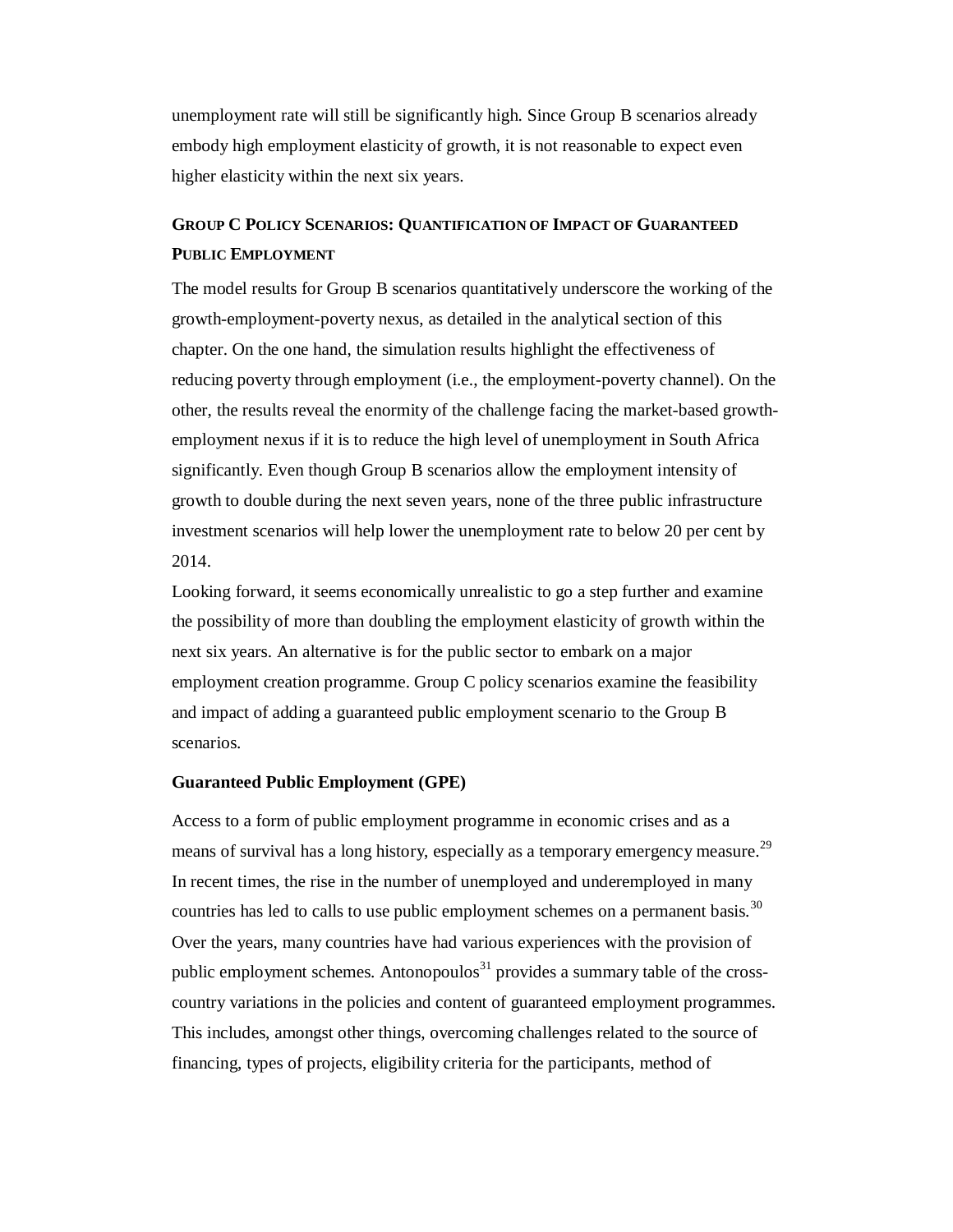remuneration, institutional arrangements, degree of decentralisation, level of community involvement and the length of guaranteed employment for participants. In 2004, South Africa embarked on the Expanded Public Works Programme (EPWP) as a medium-term active labour market policy to generate one million new jobs for unemployed low-skilled individuals over five years. Recent evaluations of EPWP performance<sup>32</sup> highlight the achievements and weaknesses of this programme. As a first step, the economic and development impacts of EPWP are simulated as a distinct policy scenario. The salient features of EPWP used for this purpose include: (a) its plan to provide part-time employment for one million unemployed by 2010; (b) its provision of an average 60 days of employment per year per person; and (c) its average daily wage rate of R50.<sup>33</sup>

In the next step, given the core objective of designing policy scenarios that radically reduce poverty and inequality, scenarios C1 to C3 examine the consequences of implementing a targeted guaranteed public employment (GPE) creation programme, designed to combat unemployment and poverty at national level. The scenarios assess the impact of integrating a GPE programme into the three scenarios of Group B. The main features of the GPE programme that have been captured by the model scenarios are:

- One part-time job per unemployed person
- 10 days of work per month or 120 days of work per year
- Remuneration of R100 per day (R1000 a month) that will be annually adjusted to the inflation rate
- During the first year of the programme, the programme is designed to cover 200000 unemployed. The number of participants in the GPE programme is designed to expand to 1.6 million by 2011 and to cover 3 million unemployed by 2014. The GPE is expected to encompass about 75 per cent of the estimated unemployed by  $2014.<sup>34</sup>$

The successful implementation of a GPE programme in South Africa requires identifying a broad range of economic sectors that can absorb and benefit from it. The expert group that the DBSA brought together to engage in the process of scenario formulation<sup>35</sup> also examined the potential for sector absorption of a large-scale guaranteed public employment programme. They identified a partial list of works that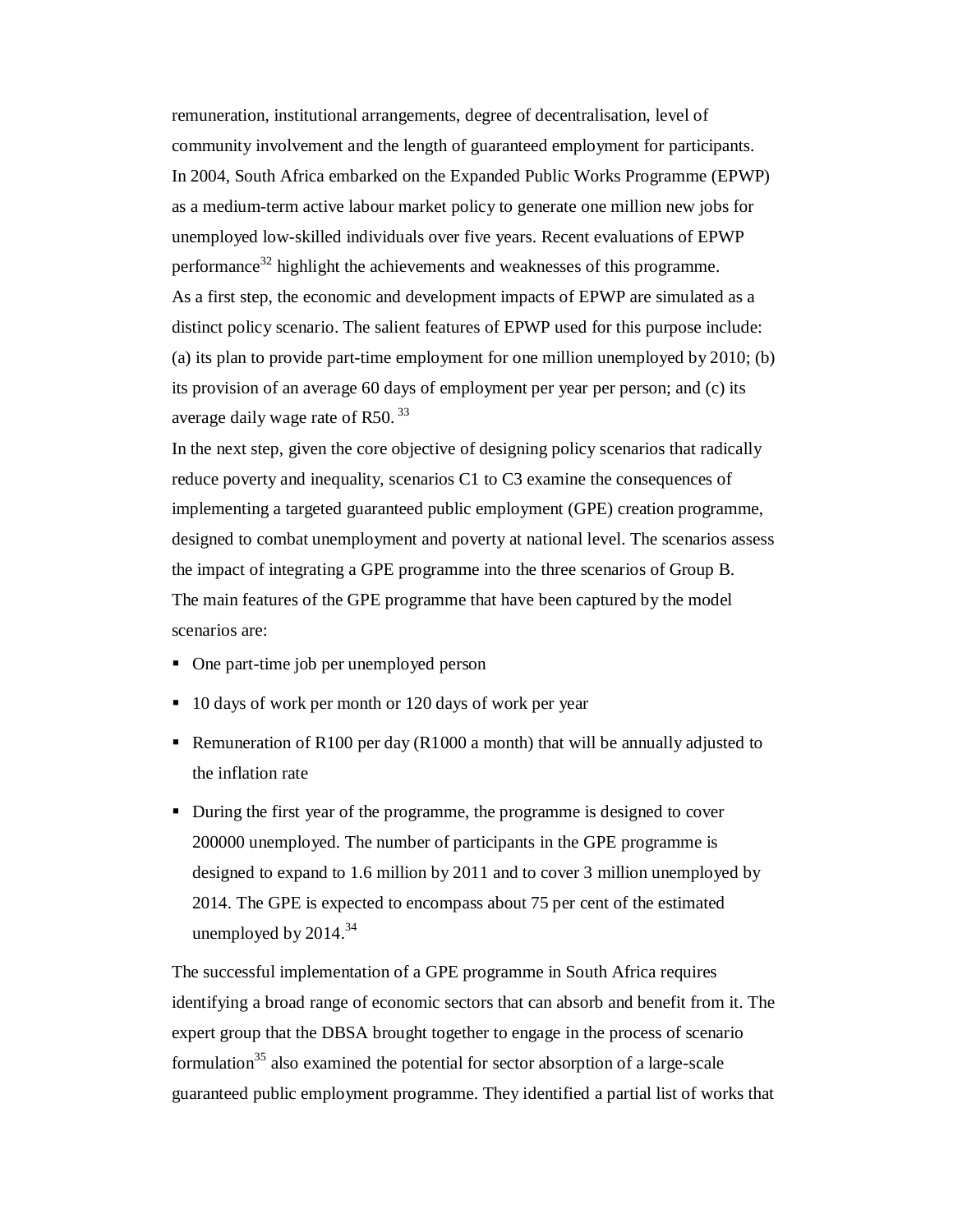can benefit and are needed within community services, public works, private sector and public enterprises. (Box 3)

#### **Box 3: Partial List of Types of Work For GPE**

- Water conservation and water harvesting
- Drought proofing, forestation and tree plantation
- **Irrigation canals including micro and minor irrigation works**
- **Provision of irrigation facility to land beneficiaries of land reforms**
- Renovation of traditional water bodies including unsilting of tanks
- Flood control and protection works including drainage in water logged areas
- Rural connectivity to provide all-weather access
- Any other works that may be identified by the central government in consultation with a provincial government
- Landscaping, garden maintenance, pathways, storm water disposal, painting, cleaning gutters, glazing, basic maintenance, etc
- After school supervision for all levels of after school activity
- Childminders, school feeding programmes, old age care
- Road maintenance
- Waste collection
- Cleaning streets
- **Environmental clean-up and recycling**
- Access roads
- Housing programmes
- Forestry
- Working for water
- Community schemes of all types
- Community catchment management
- Making building materials
- **Brick-making**
- Park maintenance
- School maintenance
- Food gardens.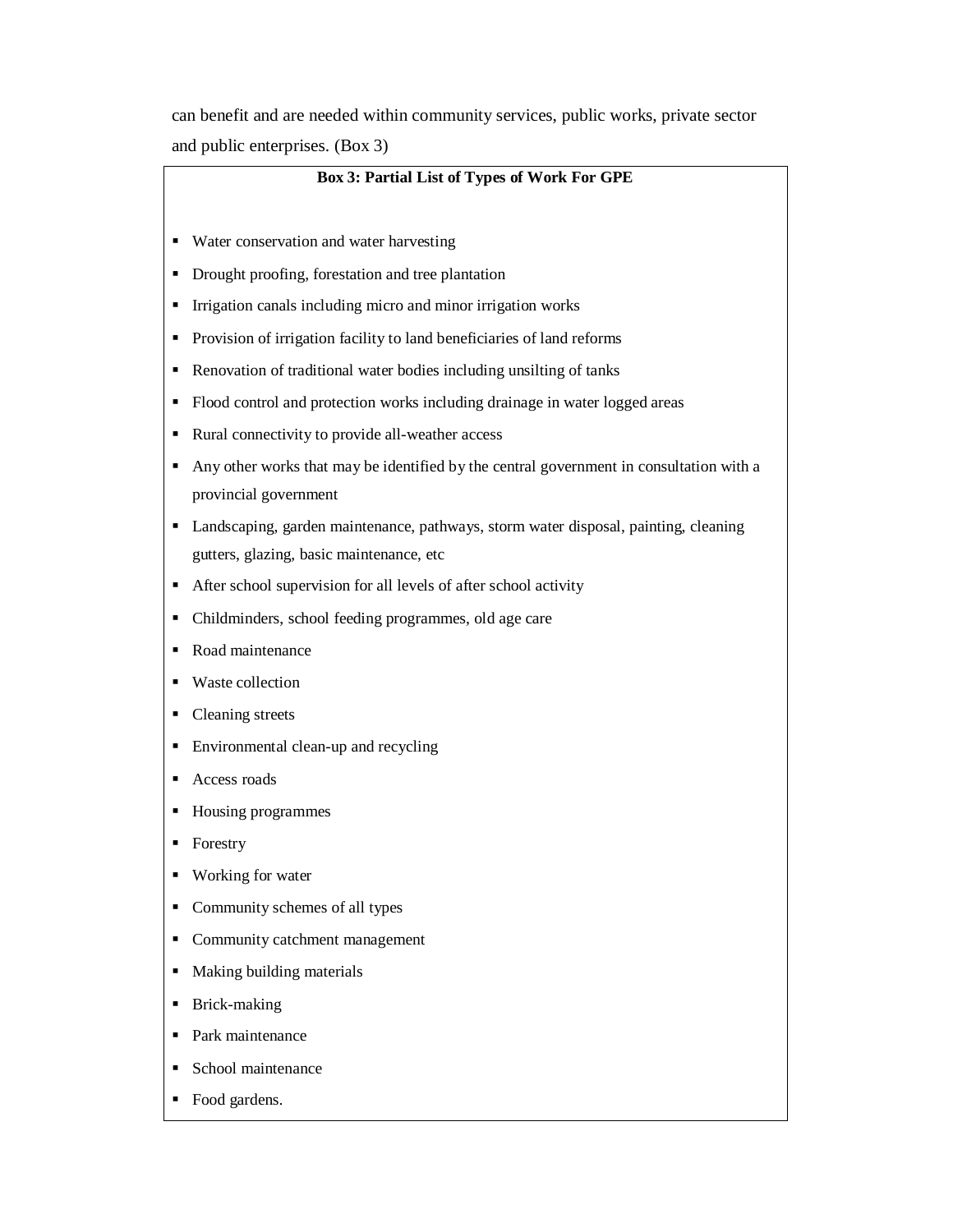#### **Analysis of scenario results**

Simulations of Group C scenarios provide quantification of the impacts of a set of policy scenarios that combine options for AsgiSA infrastructure investment, changes in production technology to double the employment intensity of growth, and a guaranteed public employment programme.

The central issue in simulating the impact of Group C scenarios is not to estimate the direct effect of the GPE programme on employment. Rather, it is to capture the dynamic effects of the programme. Questions of specific interest are: what are the implications of the GPE programme for economic growth and macroeconomic balance? What are the GPE programme's effects on the labour market? And what are the programme's poverty and inequality impacts? The simulation results are as follows.

#### *Growth rates*

A combination of the current EPWP and Scenario B1 (100 per cent AsgiSA plus doubling of employment elasticity scenario) is estimated to raise the average annual growth rate by 0.2 per cent during the next seven years – from 5.7 per cent (for Scenario B1) to 5.9 percent.<sup>36</sup> However, a combination of the GPE programme and Scenario B1 (i.e., Scenario C1) raises the average annual growth rate to 6.4 percent. The corresponding rates for Scenario C2 (50% AsgiSA plus doubling of employment elasticity plus GPE) and C3 (150% AsgiSA plus doubling of employment elasticity plus GPE) are 6 per cent (compared to 4.9 per cent for the same scenario without GPE, i.e., Scenario B2) and 7 per cent (compared to 6.2 per cent for the same scenario without GPE, i.e., Scenario B2). Therefore, the addition of GPE to Group B scenarios significantly enhances the economy's growth performance over the next six years (Figure 16).

These results reflect the net effects of two inter-related dynamics. On the one hand, the GPE programme helps raise the income of millions of families, which in turn significantly increases households' consumption expenditure. This exerts a positive pressure on the demands for outputs by different sectors of the economy and thus the aggregate demand as a whole. On the other hand, the increase in total employment contributes to the rise in the sector outputs in the economy, thus shifting the aggregate supply. $37$  The outward shifts of both the aggregate demand and aggregate supply help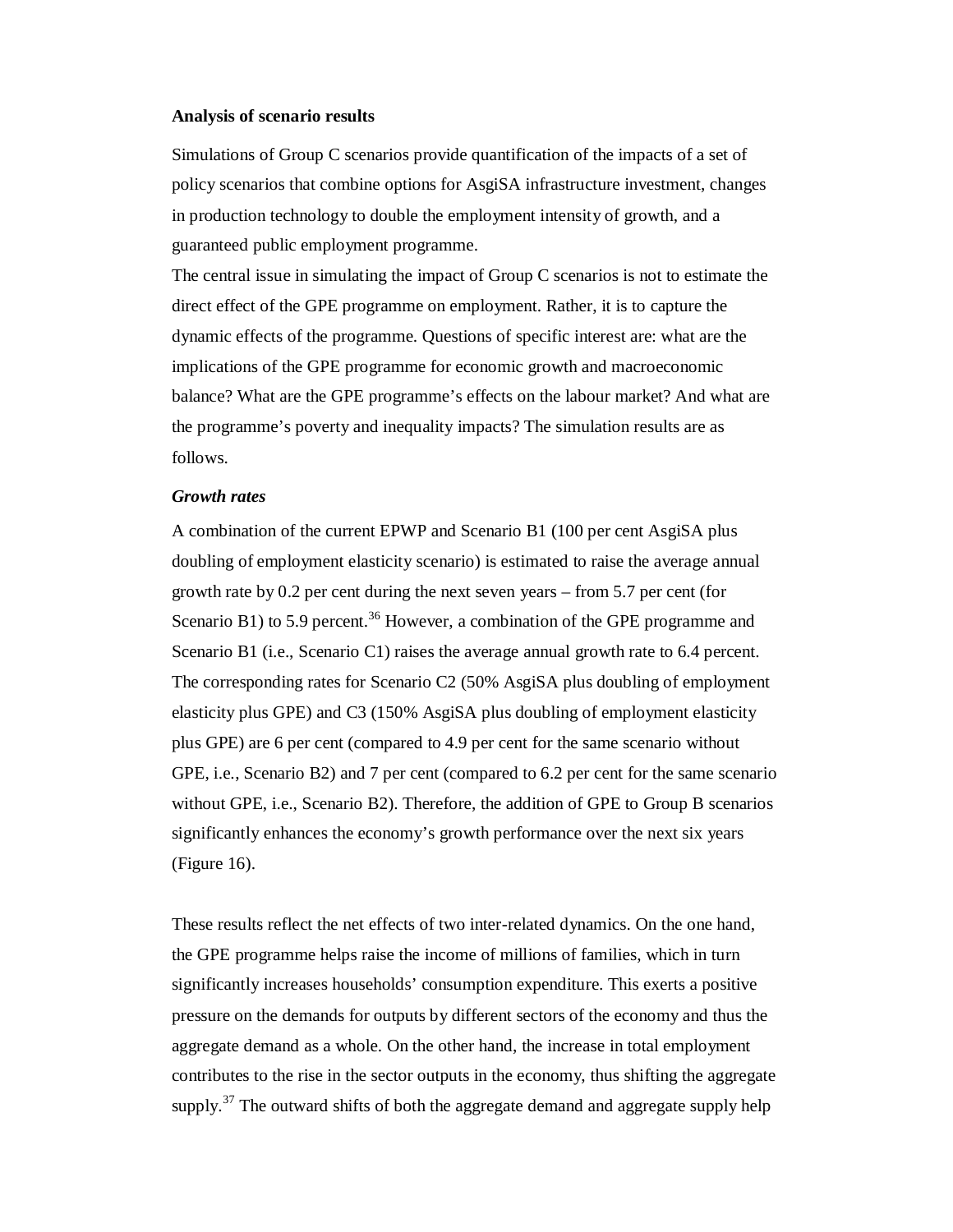realign the two at a higher level of output. This realignment is also further accommodated by adjustments in the trade sector.



For example, a comparison of the results of Scenario B1 (100% AsgiSA plus doubling of employment elasticity) and Scenario C1 (100% AsgiSA plus doubling of employment elasticity plus GPE) shows that, by 2014, the per capita real household disposable income is about 3.4 per cent higher for Scenario C1, which consequently translates into  $4.5$  per cent higher real household consumption expenditure.<sup>38</sup> On the supply side, the real output is estimated at about 5 per cent higher for Scenario C1.<sup>39</sup> Finally, the real imports are estimated to be  $4$  per cent higher.<sup>40</sup>

#### *Unemployment rate*

The simulation results capture the direct and indirect effects of the GPE programme on employment. The programme is expected to absorb an increasing portion of the unemployed directly into its pool. By 2014, it is expected to cover an equivalent of 1.5 million full-time jobs.<sup>41</sup> In addition, the increase in the average economic growth that accompanies the inclusion of the GPE programme also induces increases in private sector employment. For example, the model's estimate for this indirect effect of GPE on total employment is about 200 000 jobs in the private sector for Scenario C1 (100% AsgiSA plus doubling of employment elasticity plus the GPE) in 2014, which is about 1.3 percent of total employment for that year.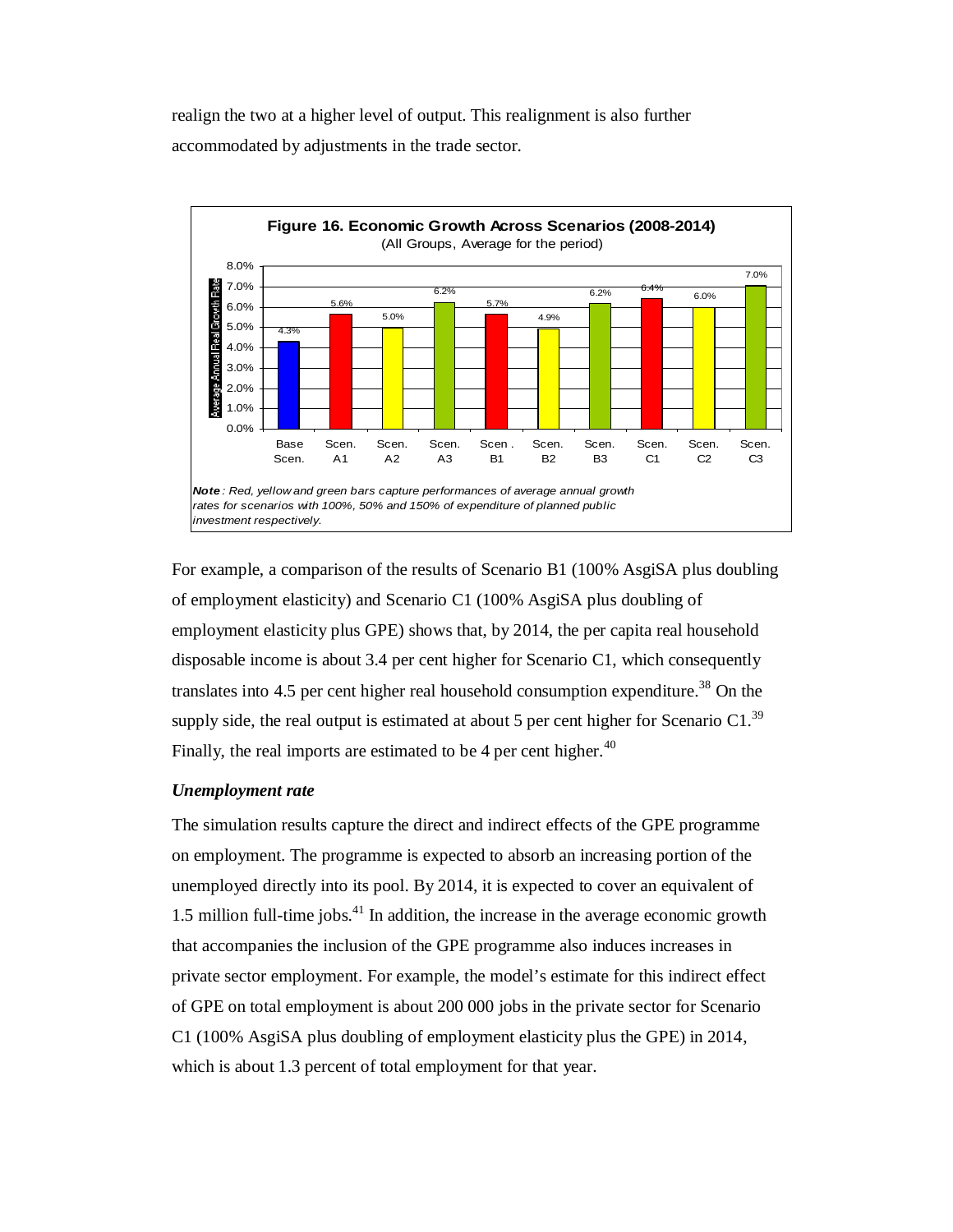

The overall impact of the above on the unemployment rate is highly significant. The model estimates that, by 2014, the unemployment rates associated with the three scenarios in Group C will drop to 14.2 percent, 14.1 per cent and 12.1 percent, respectively. These figures are about 10 per cent lower than their corresponding numbers for Group B scenarios.

## *Poverty and inequality*

The addition of EPWP to Group B Scenarios (AsgiSA investment scenarios plus doubling of employment elasticity) adds to its desirable impact on poverty and inequality. For example, when EPWP is added to Scenario B1 (100% AsgiSA plus doubling of employment elasticity) the poverty rate, poverty gap and the Gini-index are projected to further decline by 4 percent, 2 per cent and 1 percent, respectively. Under this scenario, the poverty rate drops to 25.5 per cent and the Gini index to 66.8 percent.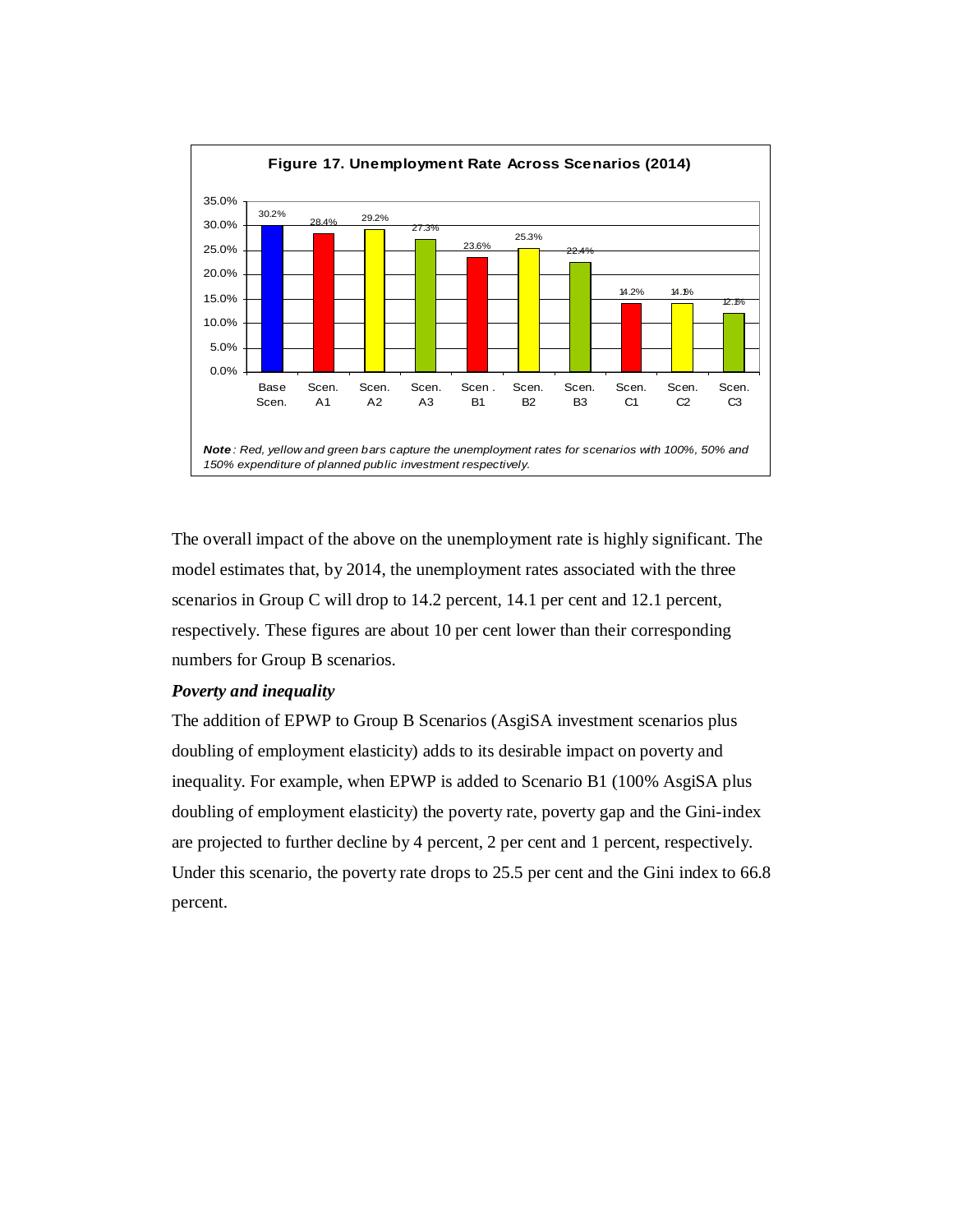

The policy scenarios with GPE have significantly larger impacts on poverty and inequality. The simulation results show that the poverty rate for each scenario in Group C is more than 8 per cent lower than the corresponding scenario in Group B. Figure 18 compares the model results for the poverty rate associated with Groups B and C. Similarly, income inequality drops considerably. Relative to the Group B scenarios, the Gini index related to each scenario in Group C drops by more than 3 per cent (Figure 19).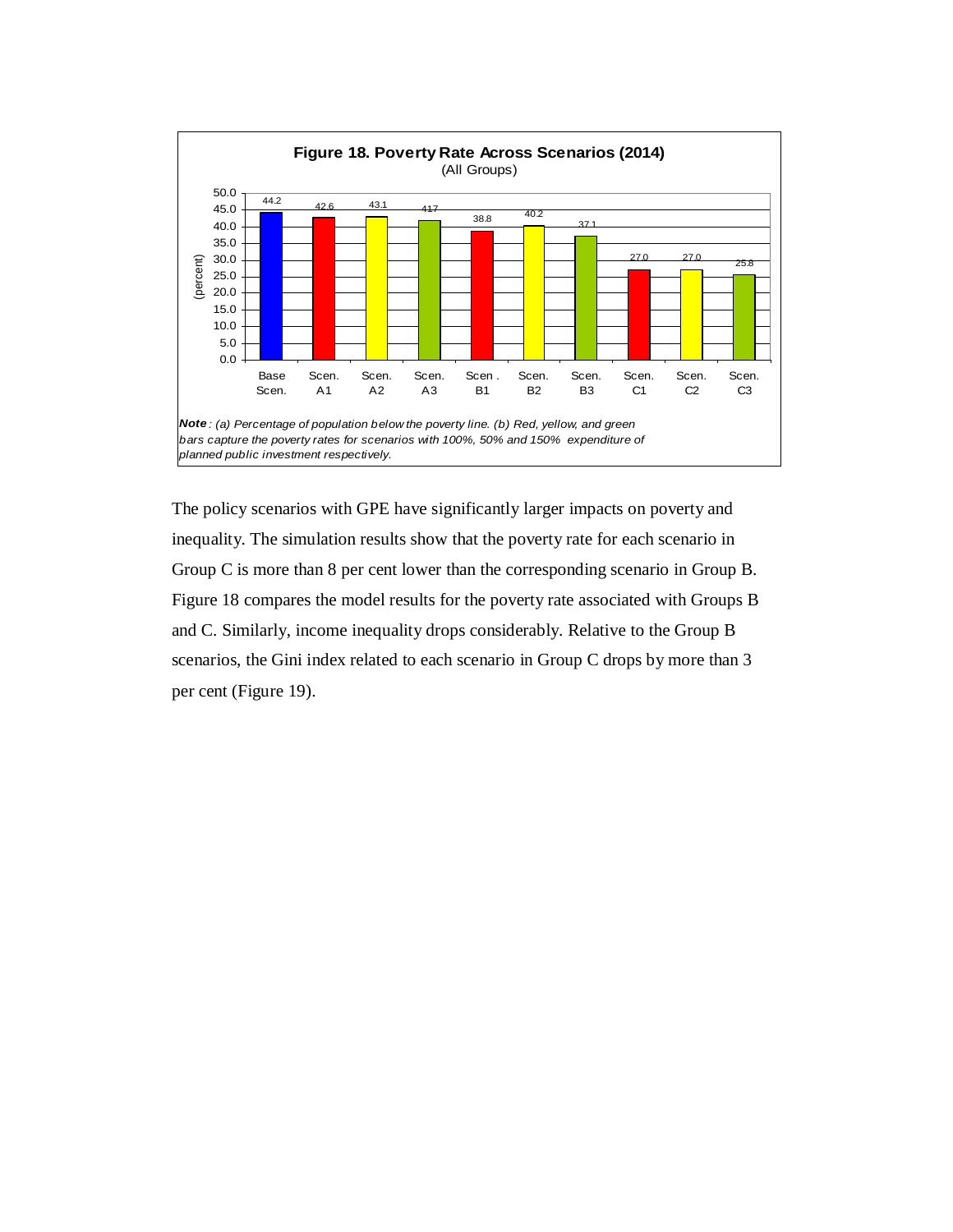



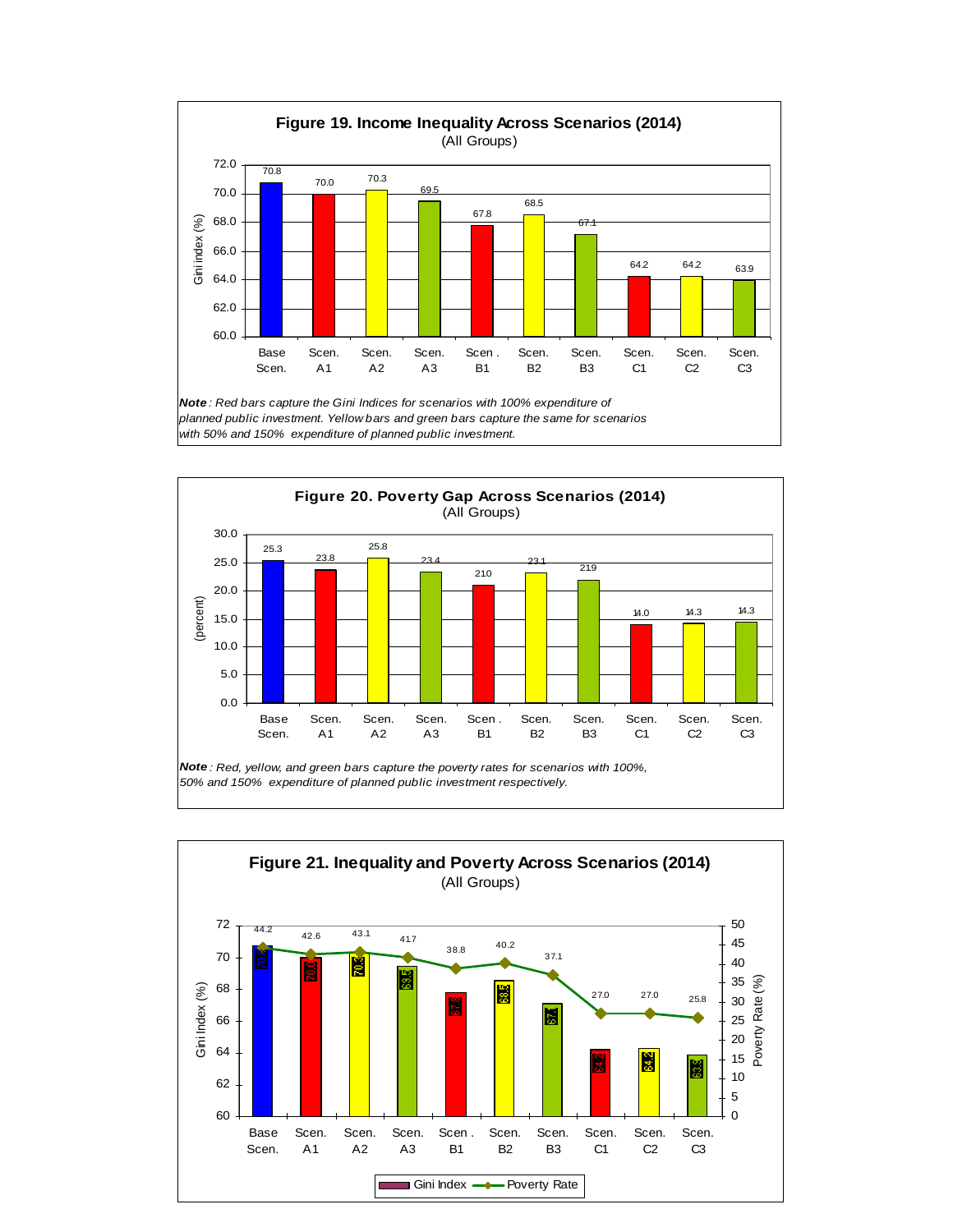Overall, the growth paths that underlie Group C scenarios benefit the poor more than the non-poor – that is, they are pro-poor. This is reflected in the relatively high values of the total elasticity of poverty.<sup>42</sup> Figure 21 depicts the nexus between income distribution and poverty for Group C and other scenarios.

#### *Sustainability of Group C policy scenarios*

The model results for the diverse macro and micro economic indicators of Group C capture how the South African economy would react and absorb a hypothesised guaranteed public employment programme when it is accompanied with a major public infrastructure investment undertaking.

The direct cost of the hypothesised GPE programme is estimated at R2.5 billion to provide for 200 000 part time workers in the first year of the programme. But as the programme expands to reach about 3 million unemployed by 2014, the corresponding cost of the programme is estimated to reach almost R49 billion in current 2014 prices. This cost estimate, however, does not provide a complete picture of the financial impact of the programme. A more accurate and useful approach is to present the net cost of the programme in both absolute and relative terms. For example, as the GPE programme reaches 3 million unemployed by 2014 and further stimulates private sector employment creation, the overall income of its direct and indirect beneficiaries is expected to rise and, as shown earlier, millions of families are expected to move out of poverty. This process facilitates the lowering of the dependency of many families on different social security grants. Consequently, relative to Group B scenarios, the total number of persons eligible, and thus the total budget for the old age pension, disability grant, child support grant and care dependency grant are expected to decline. The social security module of the model captures the evolution of each social grant and estimates the corresponding government saving associated with each grant programme. For example, the model's projections for Scenario C1 for 2014 show that the total number eligible for child support is expected to be almost 900 000 lower than the corresponding number for Scenario B1. Overall, relative to Scenario B1, the number of social security grant recipients is estimated to decline by 1.1 million persons under Scenario C1, which translates into a saving of R5.6 billion by the government.

Moreover, the Group C scenarios that (relative to Group B) generate relatively higher average annual growth rates are also expected to generate higher overall tax revenue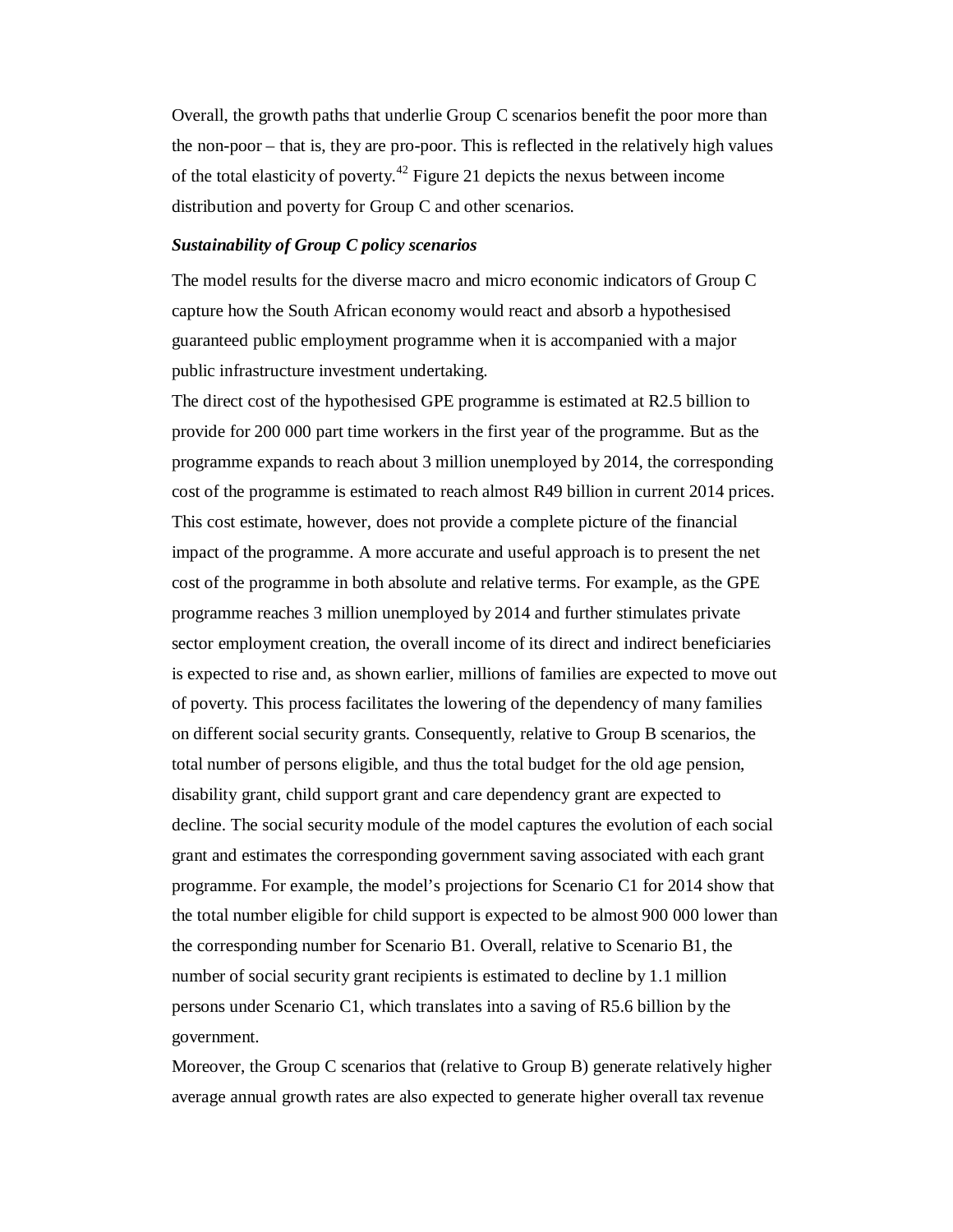for the government. The model's tax module, which includes both income tax and indirect tax, estimates government's tax revenue under each scenario. It shows, for example that in 2014, Scenario C1 is expected to produce R12.4 billion more tax revenue than the similar scenario without GPE (i.e., Scenario B1).

Therefore, a combination of government saving related to the social security budget and the rise in tax revenue reduces the net cost of the GPE to R30 billion in 2014, which is R19 billion lower than the initial crude calculation. This is equivalent to 0.7 per cent of the estimated nominal GDP for the same year. It is reasonable to conclude that, when one takes into account the positive impacts of GPE on growth, employment, poverty and distribution, the inclusion of a GPE programme in the public investment and employment policy scenarios is not expected to threaten the country's fiscal position negatively. This is also evident from the model's projection of the deficit/GDP ratio for each scenario (Figure 22).



As stated earlier, the evolution of macroeconomic balance under the Group C scenarios involves necessary adjustments in the composition of aggregate demand and supply. As part of this process, the growth paths of Group C scenario include shifts in the production and sector composition of output for domestic use and, to some extent, increased imports in order to accommodate the rise in household income and thus consumption expenditure. Consequently, the simulation results show a small decline in the share of exports in total GDP and a small rise in the import share. However, as Figure 22 shows, the trade deficit relative to GDP remains manageable for the three scenarios of Group C.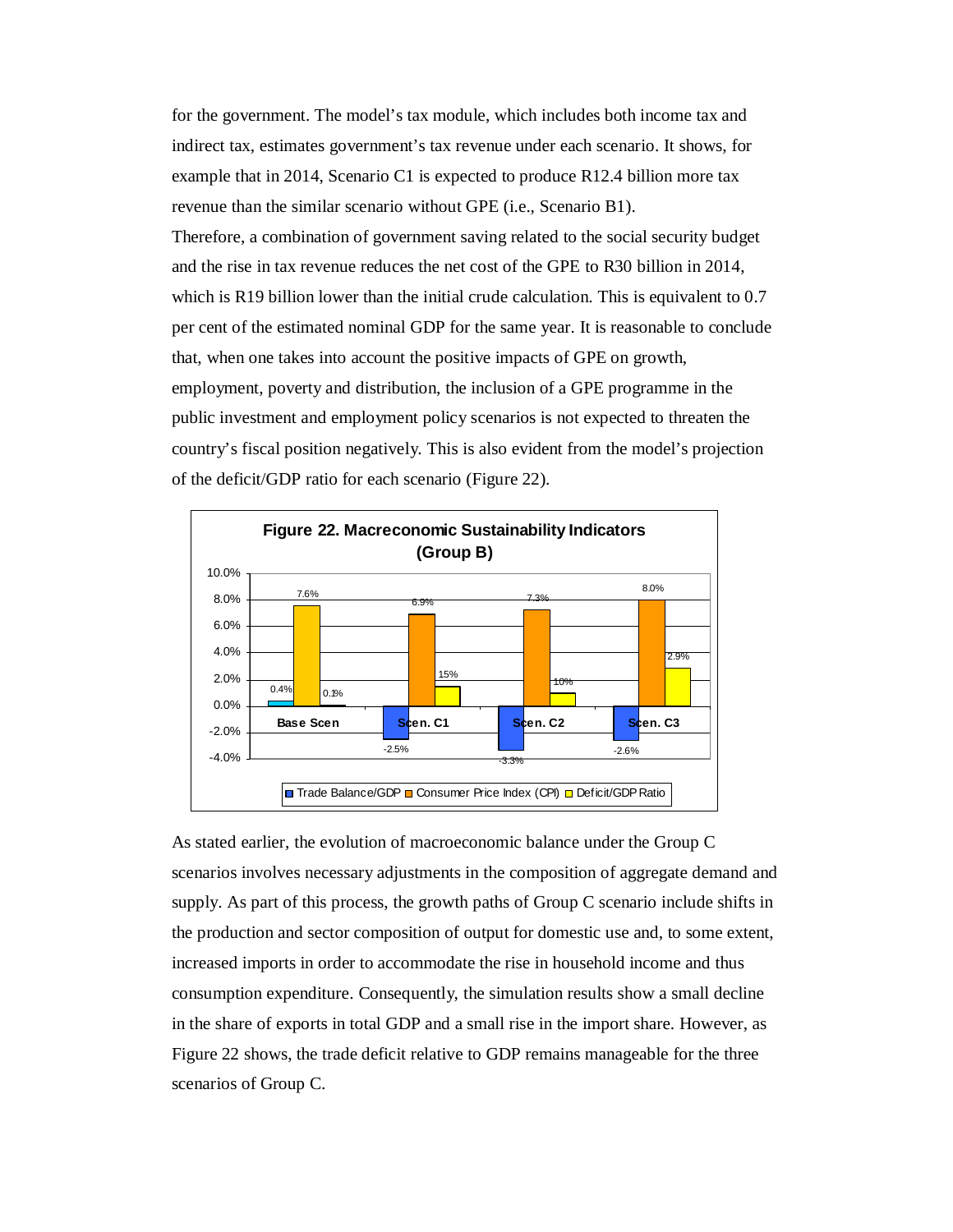Finally, the scenario results show small differences between the average inflation rates for the Group C and Group B scenarios (Figure 6). The main underlying reasons for this outcome is, on the one hand, the rise in the economy's potential outputs due to public investment in social and economic infrastructure and, on the other hand, the GPE's concurrent inducement of rises in both demand and supply in the economy.

#### **SOUTH AFRICA'S FUTURE DEVELOPMENT PATHS AND POLICY SCENARIOS**

In the first part of this chapter, four possible futures for South Africa were presented. Subsequently, three groups of policy scenarios were put forward and focused on the main question posed by the scenario group: namely, what are the prospects for increased infrastructure spending to help achieve faster growth and radically reduce poverty and inequality? This section combines the general findings from the three groups of scenarios (and a number of additional modelling experiments) to arrive at the four future scenarios envisioned by participants in response to the focus question. Two of the four future scenarios, 'Full steam ahead' and 'Riding steady on the local train', present the possibility of increased infrastructure investment that supports growth and reduces poverty and inequality. The other two scenarios, 'Coming off the tracks' and 'Derailed!' suggest that the implementation of the planned infrastructure investment, combined with other possible domestic or international shocks, do not favourably reduce inequality and poverty.

The main purpose of the modelling exercise was to provide answers to the above overarching focus question for the period between 2008 and 2014. This meant focusing mainly on the first two future development paths that envision growth paths with strong desired effects on poverty and inequality. Results from the Group C scenarios (scenarios C1 to C3: AsgiSA options plus doubling of employment elasticity plus the GPE programme) reflect prospects for infrastructure investment to generate a combination of relatively high rates of growth and significantly lower income inequality and poverty rates. This group of scenarios is able to halve the unemployment rate and reduce the poverty rate and the poverty gap by about 40 percent by 2014. As such, they represent economic paths that clearly fall within the future development path represented by 'Full steam ahead'. Similarly, policy scenarios B1 and B3 (100% and 150% AsgiSA plus doubling of employment elasticity) generate moderate growth rates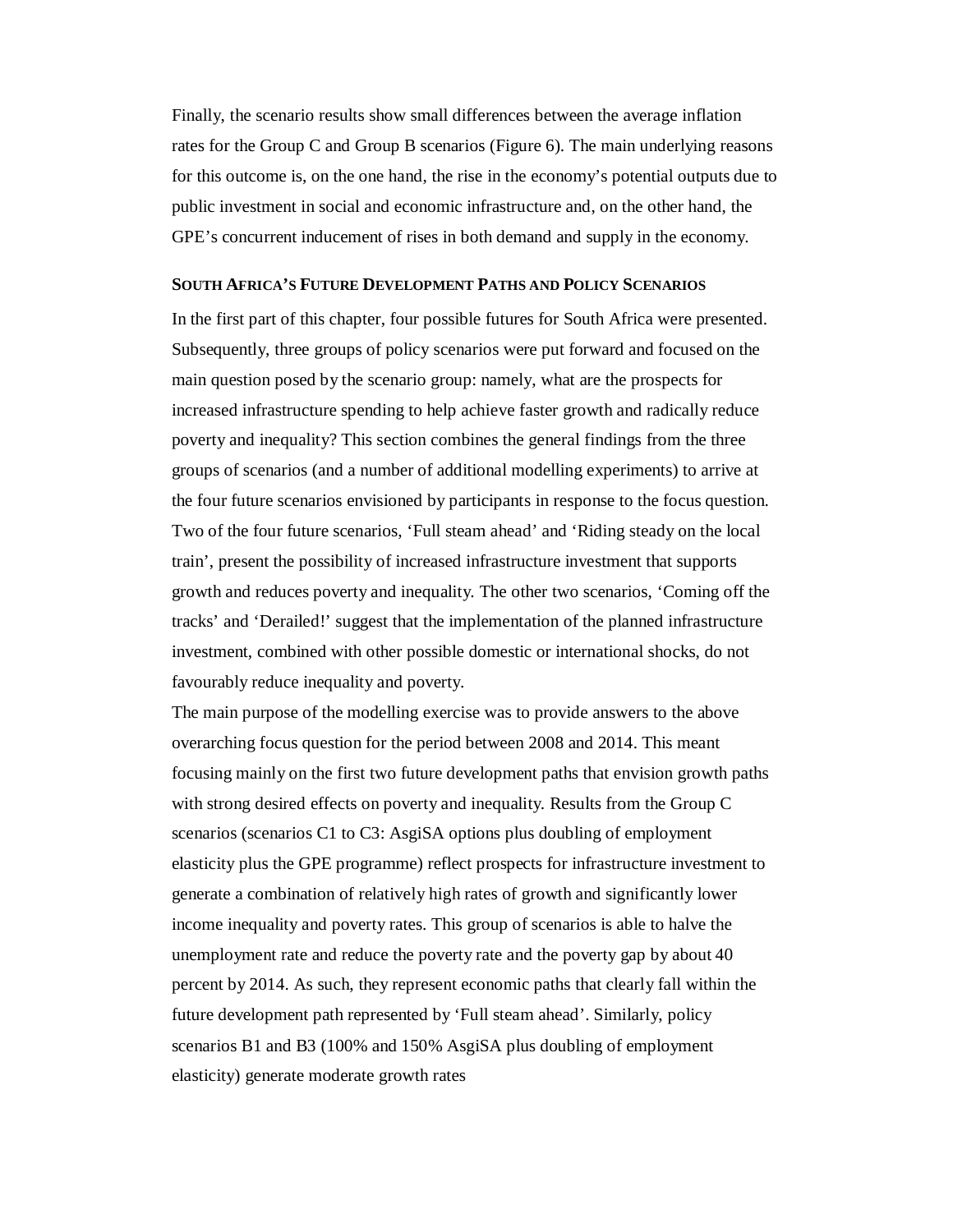



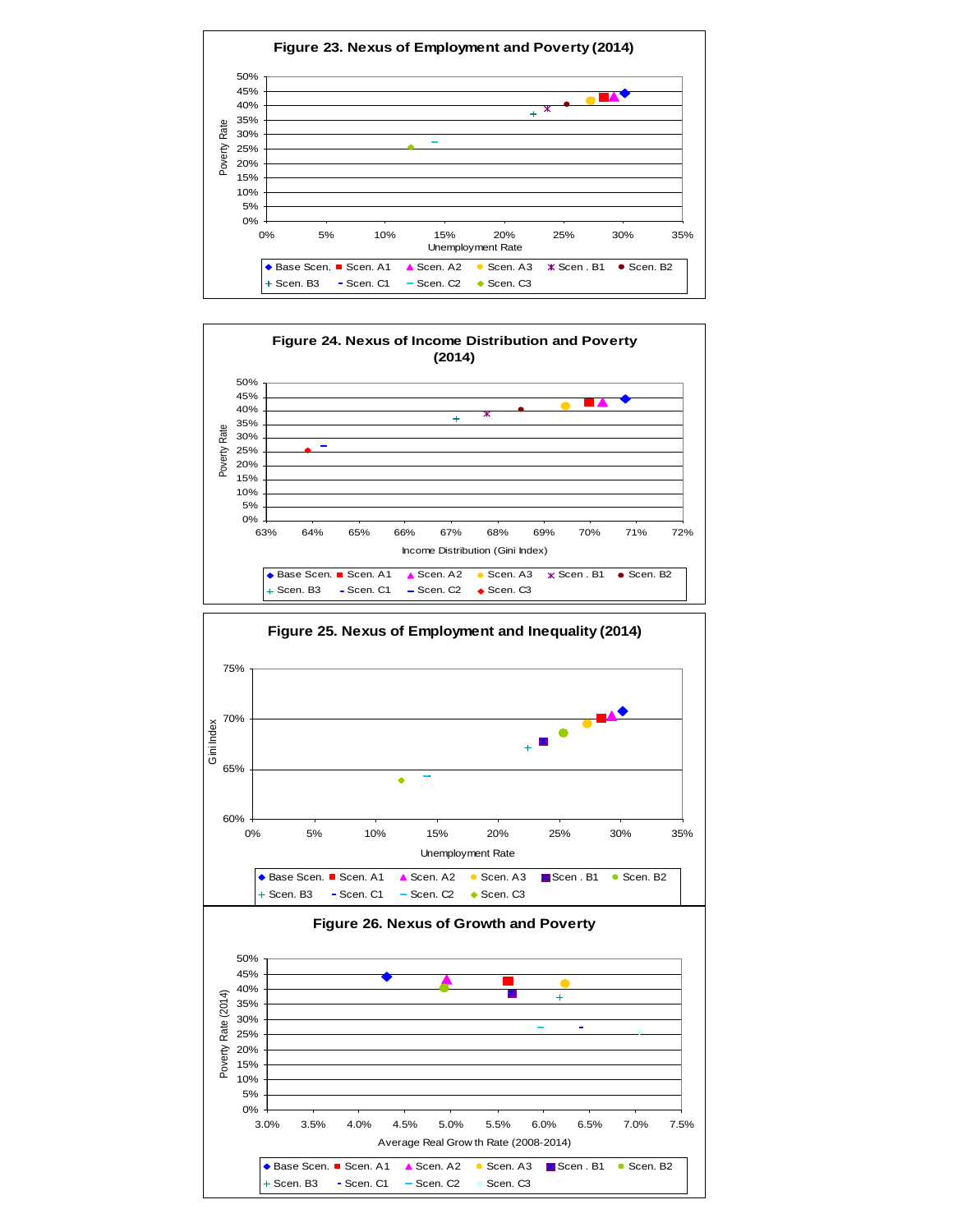and lead to moderate reductions in inequality and poverty. These scenarios also represent other possible economic paths within the same future scenario. One policy experiment (Scenario B2: 50% AsgiSA plus doubling of employment intensity) yielded results that reflect the main features of the second future development path, namely, 'Riding steady on the local train'. It produced lower than 5 per cent average annual growth rate with small reductions in poverty rate and income inequality.

The base scenario (no AsgiSA) and Group A scenarios, which only included different options for the amount of infrastructure investment, produced moderate to high rates of growth. However, they resulted in a worsening poverty rate and poverty gap. Thus these scenarios reflect the overall ethos of the future development path 'Coming off the tracks'.

Beyond the three groups of scenarios, a number of additional experiments were conducted to examine the prospects for the economy to land on future development paths represented by 'Coming off the tracks' or 'Derailed!' Two important findings of these experiments are:

First, several experiments incorporated the possibility of certain negative domestic or international shocks to the economy (e.g., credit crunch, increased oil prices, decline in growth rates in OECD countries and in sub Saharan countries). Their results demonstrated that the existence of the South African social security system potentially provides an important buffer against worsening poverty under negative economic conditions. This, however, was found to depend on whether the amounts of the social grants and the relevant means tests are indexed to inflation and the social security budget adjusted accordingly.

When the scenarios did not include annual full adjustment of these nominal values to the inflation rate, a certain set of negative shocks were able to get the economy 'Coming off the tracks' and thus land on low growth paths with worsening of poverty and inequality. However, when the grant amounts and the means tests were allowed to adjust fully to the inflation rate, and especially when the child support grant was allowed to extend to children below 18 years old, the overall social security system was able to prevent even some relatively severe negative shocks from leading to the worsening of poverty, thus allowing the economy to 'Ride steady on the local train'. In such circumstances, the budget for the social security programme was allowed to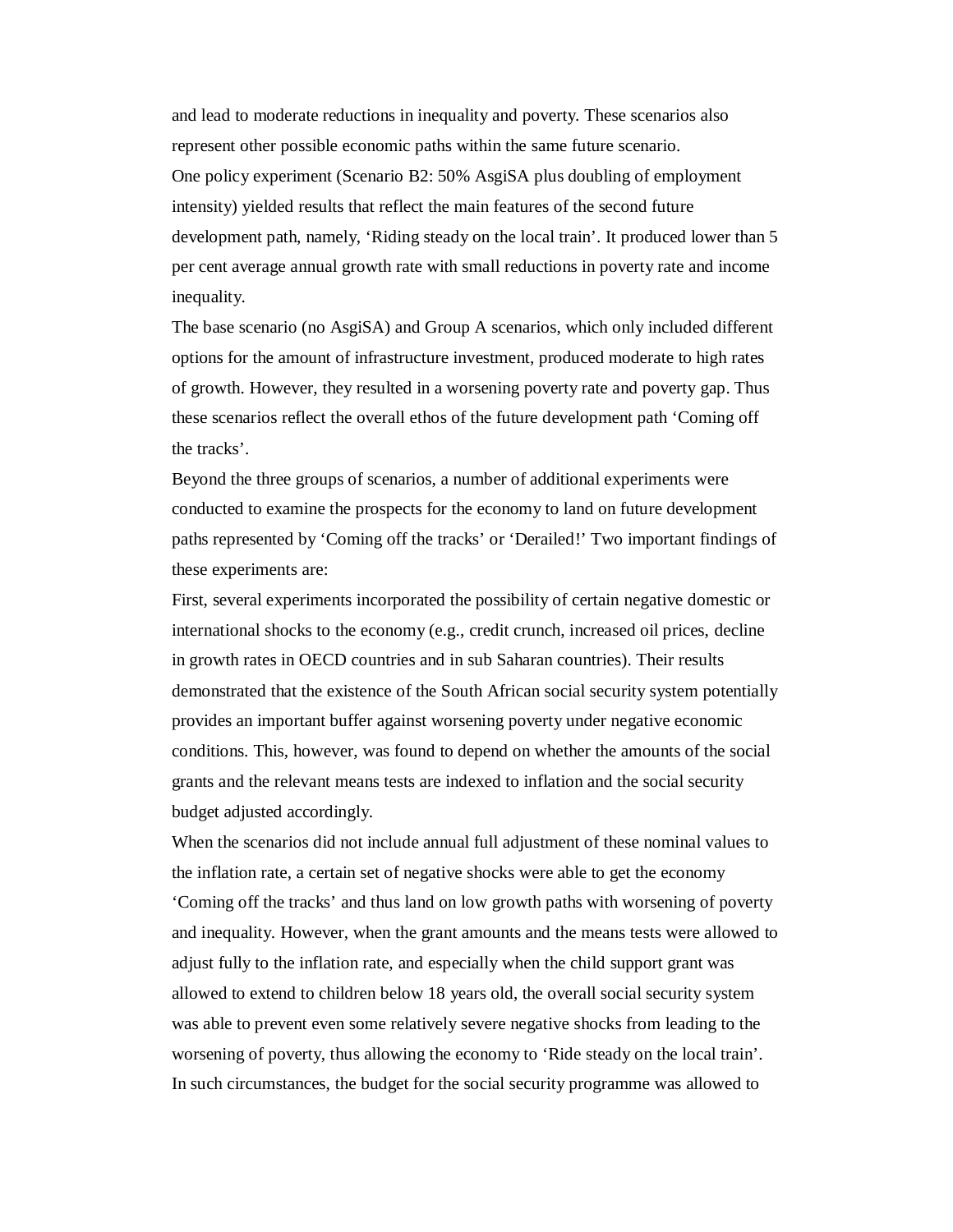adjust to accommodate the rising demand for grants, with implications for the size of the budget deficit/surplus relative to growth.

Second, the 'Coming off tracks' (i.e., high growth with worsening of poverty) of the South African economy needs the growth process to be highly polarising with few or no safeguards in place. In such a future scenario, even though economic growth is expected to be relatively high, the process needs to be so polarising that its negative effect on poverty (through rising inequality) begins to dominate any positive effect of high growth on poverty. Such a growth path is, therefore, expected to benefit the nonpoor more than the poor.<sup>43</sup>

The experiments to replicate the 'Coming off the tracks' future scenario produced the following insights. On the one hand, the scenarios had to focus mainly on achieving high growth exclusively through market mechanisms and downplay the role of public measures to increase employment and protect the poor and vulnerable. Therefore, scenarios had to include measures that weakened the current safeguards for the poor in the economy: for example, the amounts of the social grants and the means tests were left unchanged during the next six years. The scenarios also had to include the surge of imported capital goods to speed up the implementation of the infrastructure investment to hasten the growth process. They therefore included the possibility of worsening the employment intensity of growth. Under these circumstances, plus assumptions about favourable international environment (moderate growth patterns in OECD countries and robust commodity prices) the model generated economic paths that are consistent with the 'Coming off the tracks' future scenario. However, an economic path that is characterised, on the one hand, by its high growth rate and rising budget surplus and, on the other, by rising inequality, poverty and unemployment is not socially or politically sustainable.

#### **CONCLUSION**

There are many trends, events, and drivers that shape the future of a country, but some are more important and evident than others. The two key driving forces of the South African economy are growth and poverty. Current and planned large injections of public investment into social and economic infrastructure projects are creating an opportunity to harness growth and poverty and propel the economy along a desirable development path. Thus the overarching question is: what are the prospects for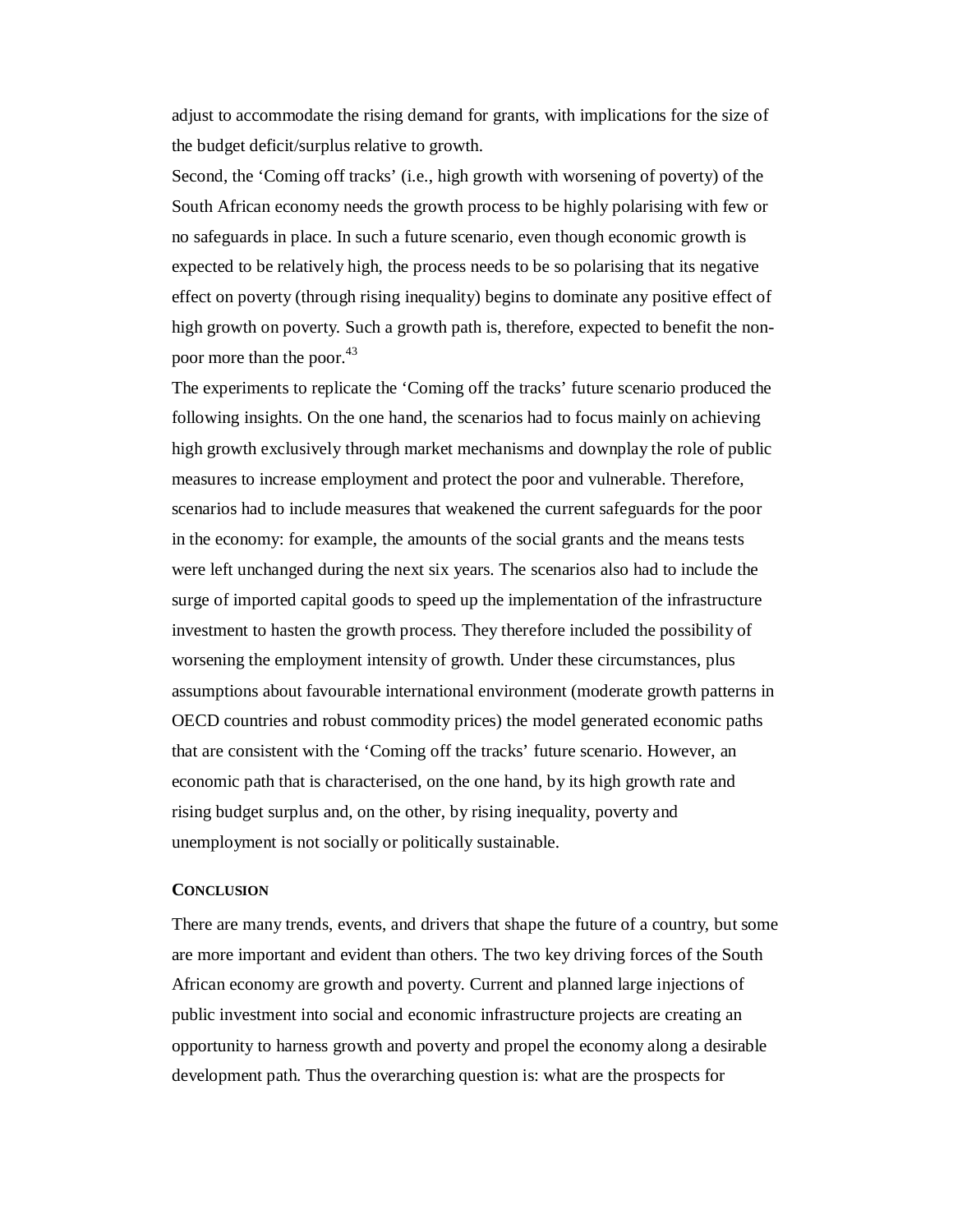increased infrastructure spending to help achieve faster growth, and radically reduce poverty and inequality?

This chapter has identified and presented four possible development paths for the South African economy. Moreover, it has described a limited number of policy scenarios that provide feasible answers to the focus question. With the help of an economic model of South Africa and analysis of simulation results of these policy scenarios, the chapter identifies the following important determinants as to whether we will be able to utilise AsgiSA to harness growth and poverty:

- The scenarios clearly highlight the relative importance of the role of government in the economy's future path. Whether the economy lands on 'Full steam ahead', on 'Coming off the tracks' or any of the other paths depends on the strategy and policy framework that guide the state with respect to how, to what extent, and for what purpose it will use the policy tools at its disposal.
- AsgiSA will be able to raise the average growth rate of the economy. However, the outcome will not be automatically pro-poor, resulting in substantial reductions in the poverty and unemployment rates.
- The economy is capable of producing sustainable pro-poor economic outcomes. However, multitudes of additional policy interventions are needed to complement AsgiSA – to form a complete set of integrated policies for growth and accelerated reductions in unemployment, poverty and economic inequality. The scenarios in this chapter, directly and indirectly, point to the importance of a strong public investment programme to support growth and economic development, industrial policy aimed at increasing the employment-creating thrust of the growth process, a public employment policy system to help the unemployed, and accommodating macroeconomic policies whose aim should be to achieve a growth path that embodies simultaneous progress towards minimising income inequality and achieving full employment.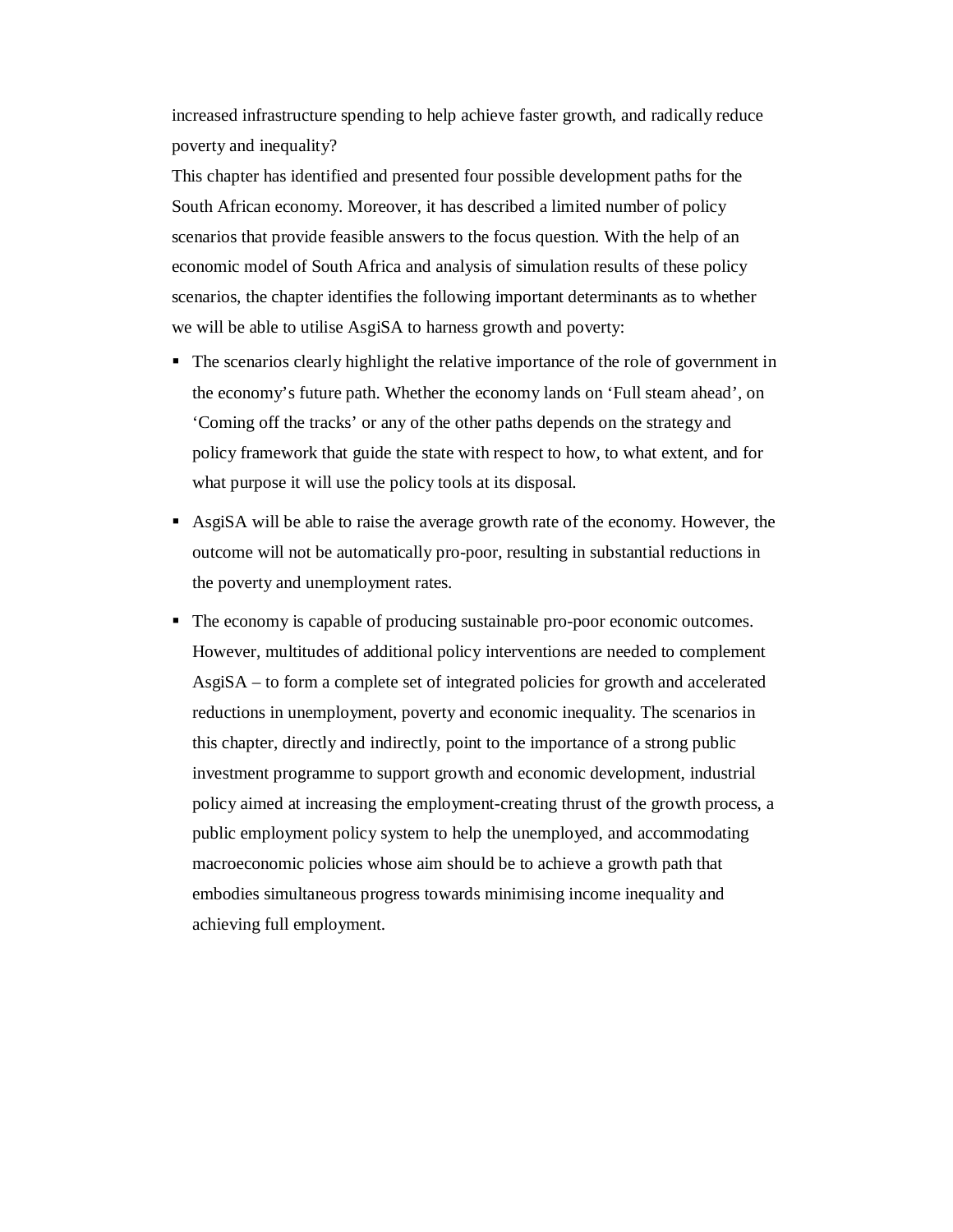#### **ENDNOTES**

1 Following Kakwani, Khandker and Son (2003) and UNDP Human Development Report (2005), "pro-poor" growth is defined as a growth path that delivers proportionally greater benefits to the poor than to the non-poor. Section 5A explains the concept in more details.

 $\overline{1}$ 

3 Kakwani *et al* (2003)

4 Kakwani *et al* (2003) uses a measure of the average deprivation in the society for which he uses f(x) as probability density function of individual income  $(x)$  that is a random variable.<br><sup>5</sup> Osmani (2002)

Osmani (2002).

<sup>6</sup> Adelzadeh (2006) provides a full explanation of this system.

 $<sup>7</sup>$  In Equation 1,  $\kappa$  captures whether growth is inherently accompanied by rising or declining inequality. Kuznets</sup> (1955) suggests that inequality initially worsens as economic development takes off but, in the later stage of development, inequality begins to improve. Recent empirical studies have questioned this proposition (Anand and Kanbur 1984; Deininger and Squire 1998) and have found no support for Kuznets' inverted U-shaped pattern of income inequality. Recent studies have argued that it is not possible to state *a priori* the sign and magnitude of  $\kappa$ , since how  $\kappa$  changes depends on a country's initial level of economic development, inequality and policies (Kakwani and Son 2002, Bourguignon 2004).

<sup>8</sup> See Appendix A for the derivation of this equation.

<sup>9</sup> Kakwani (1993).

<sup>10</sup> Kakwani (1993).

<sup>11</sup> Kakwani, Khandher and Son (2003).

<sup>12</sup> For details see Adelzadeh (2006).

<sup>13</sup> Given the size of DIMMSIM both in terms of its macro/sectoral parts and its household components, it is not possible to list and discuss the assumptions related to all the exogenous variables of the model in this short space. For a full list of assumptions, please contact adelzadeh@adrs-global.com.

<sup>14</sup> This differs from the current government policy, which leaves adjustments of the amount of the grants and the means test to the discretion of the Treasury. However, recent proposals may lead to automatic adjustments of the means test and the grant amounts to the inflation rate.

<sup>15</sup> The macroeconomic component of the model generates annual results in real and nominal terms for 45 economic sectors. The results include annual values for sector outputs, investments, employments, exports, imports, wage rates, and prices. The model produces results for 26 categories of household consumption expenditures in both real and nominal values. Moreover, the model's projections include more than 100 prices and deflators, 16 categories of private sector's income and expenditure, 16 categories of households income and expenditure, and 28 categories of government sector income and expenditure. The microsimulation component of the model estimates annual forecasts of poverty, inequality, budget for and distribution of social grants, and direct and indirect taxes in aggregate levels and the cross tabulation of results by region, gender, race, locality and family type.

<sup>16</sup> The Gini coefficient measures the extent to which the distribution of income among individuals or households within an economy deviates from a perfectly equal distribution. It measures the area between the Lorenz curve and the hypothetical line of absolute equality, expressed as a share of the maximum area under the line. It is defined as a ratio with values between zero and one. A low Gini-coefficient represents more equal income, while a high Gini-coefficient reflects more unequal distribution. Zero implies perfect equality and 1 implies perfect inequality. The Gini-index is the Gini-coefficient expressed in a percentage. (OECD Glossary of Statistical Terms (http://stats.oecd.org).

<sup>17</sup> The model's projection for the real GDP (2000 price) for the Base Scenario for 2014 is R1 689 billion. With the injection of the additional public investment, the real GDP in 2014 is project at R1 846 billion for Scenario A1, R1 765 billion for Scenario A2, and R1 922 billion for Scenario A3.

<sup>18</sup> Statistics South Africa (2008).

<sup>19</sup> The Gini-index is the Gini-coefficient expressed in a percentage.

<sup>20</sup> Therefore under the Base Scenario, and when taking into account all the channels through which growth is linked to poverty, one per cent increase in the real GDP will lead to 1.86 per cent increase in the poverty rate.

<sup>21</sup> Poverty gap is the mean shortfall from the poverty line (counting the nonpoor as having zero shortfall), expressed as a percentage of the poverty line. This measure reflects the depth of poverty as well as its incidence. <sup>22</sup> See Chapter 11 for specific policy recommendations to increase the economy's employment creation potentials.

<sup>23</sup> The employment elasticity of growth for each sector of the economy is defined as the ratio of the growth rate of employment in that sector and the growth rate of the sector's real gross value added at basic prices.

<sup>24</sup> The targets for sectors that currently have negative employment elasticity are set to half of their current levels, thus expecting them to become 50 percent less job-shedding by 2014.

 $<sup>5</sup>$  Profit share is defined as the share of the net operating surplus of the GDP.</sup>

<sup>26</sup> According to the Statistics South Africa's latest released Labour Force Survey (March 2008), the unemployed Black African (almost 3.5 million) constituted about 88 percent of total number of unemployed (about 3.9 million) in 2007 (Table 5, p. 39). According to the model estimates for 2008, the poverty rate among the Black Africans is about 6 times higher than the poverty rate among the White South Africans. Any major employment creation

 $<sup>2</sup>$  Ibid.</sup>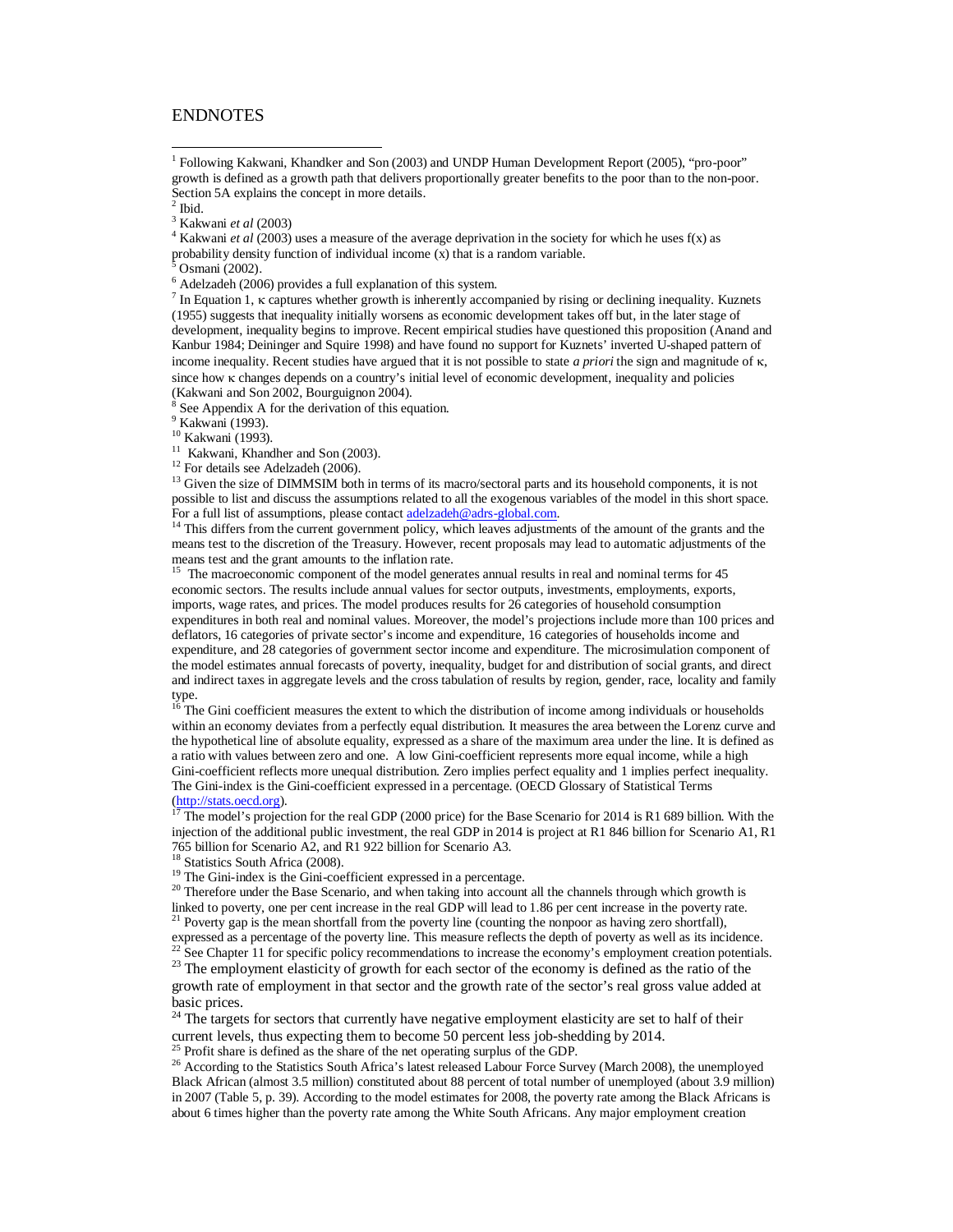scenario is thus expected to increase the pool of employed Black Africans.

 $\frac{27}{27}$  This issue was analytically presented in the section on the nexus between growth and poverty.

<sup>28</sup> This takes into account that realistically any serious effort to help diffuse employment-enhancing technologies in South African economy will be gradual.

<sup>30</sup> For example see Minsky (1986), Papadimitriou (1998), Mitchell (2001), and Wray (2007). According to Antonopoulos (2007) the economic literature on this issue at least goes back to the period following the industrial revolution with the periodic economic crises and the accompanied rises in the unemployment rates. In years that followed the Great Depression economists not only argued for the government to implement countercyclical monetary and fiscal policies, some went further to argue for the government to guarantee full employment through direct job creation as needed (Kaboub 2007). More recently, Minsky (1986) argued for governments to serve as an employer of last resort. In his view, market economies did not possess an internal mechanism to fully match jobs to those seeking them. Concerned with poverty in the United States, he advocated that the "war on poverty" ought to be fought through public job creation. Much like the liquidity role that the U.S. Federal Reserve facilitates in the financial markets, in the labour market only the government could create "an infinitely elastic demand for labour at a floor or minimum wage that does not depend upon long- and short-run profit expectations of business. Since only government can divorce the offering of employment from the profitability of hiring workers, the infinitely elastic demand for labour must be created by government". Minsky envisioned government as employer of last resort as a permanent policy whereby the state assumes a buffer-stock employment role, absorbing the unemployed during periods of contraction and releasing them back into the market as needed.

Development economists have argued for public employment creation as a means to address the widespread problem of high rate of unemployment and the associated underutilisation of labour resources. Hirway (2007) traces this view to Nurkse and Hirchman and more recently to Tinbergen who have argued that surplus labour in developing economies suffered from a shortage of capital formation and that constructing productive assets would expand employment opportunities while potentially encouraging crowding-in of new investment. Tinbergen in particular viewed public works programmes as "transitional" ones that moved a labour surplus economy closer to full employment through "strategic use of surplus labour" in generating productive assets that, although needed, the private sector would not provide (Hirway 2007). In more recent time, Bhaduri (2005) and Kregel (2006) have also argued for employment guaranteed programmes as a means to advance pro-poor development.

 $31$  Antonopoulos (2007). <sup>32</sup> Mitchell (2008), Hemson (2007).

<sup>33</sup> See Mitchell (2008).

 $\overline{a}$ 

<sup>34</sup> The first three features of GPE are similar to Mitchell (2008) proposals to overcome some of the shortcomings of the current EPWP.

 $35$  See Introduction to this chapter.

<sup>36</sup> A combination of the current EPWP and Scenario B1 was simulated as a distinct policy scenario, using DIMMSIM. The main features of EPWP that were integrated into the scenario include: (a) part-time employment for one million unemployed by 2010; (b) an average 60 days of employment per year per person; and (c) the average daily wage rate of R50, (Mitchell 2008).

 $<sup>7</sup>$  Real output is measured by the model's estimations of the real gross value added at basic price for 41 sectors of</sup> the economy. The total output is the sum of the sector outputs.

 $38$  In the case of Scenario C1, the model estimates that the per capital real households disposable income and the real households consumption expenditure will be R18 410 and R1.15 trillion in 2014. The similar result for Scenario B1 is R17 802 and R1.10 trillion.

<sup>39</sup> The model's estimate for the real gross value added at basic price is R1.717 151 million for Scenario C1 for 2014. The similar projection for Scenario B1 is R1.635 569 million.

<sup>40</sup> The model's estimate for the real imports for Scenarios 7 and 4 for 2014 are R747 949 million and R719 154 million respectively.<br><sup>41</sup> These figures take into account the assumption that every two employment provided under the GNE is

equivalent of one full time employment.<br><sup>42</sup>High in absolute value terms.

<sup>43</sup> Therefore, such an economic path is expected to have a positive total elasticity of poverty reflecting a positive inequality elasticity of poverty that is greater (in absolute value terms) than the negative growth elasticity of poverty.

 $29$  For example see Dreze and Sen (1989) and Hirway and Terhal (1994).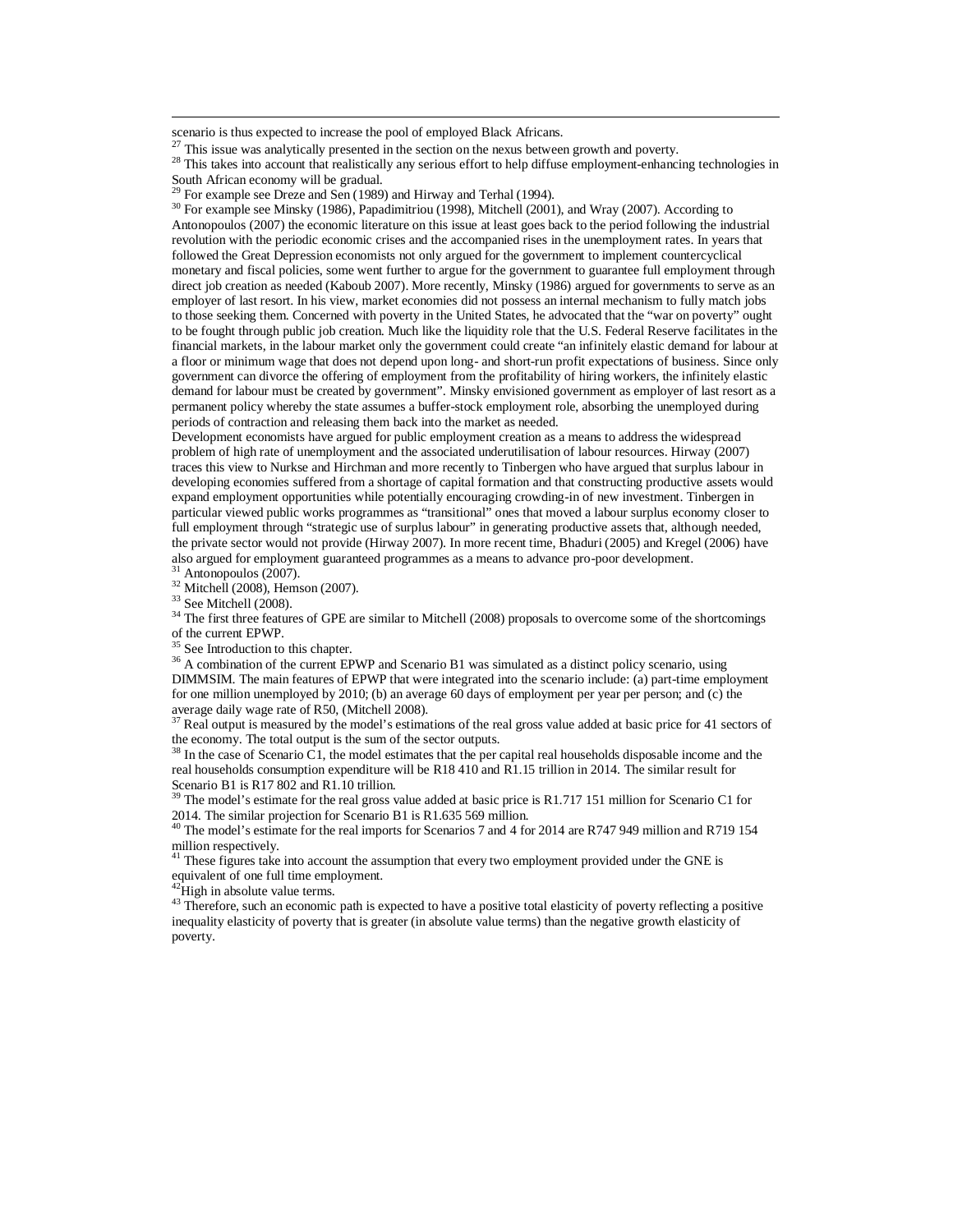#### **REFERENCES**

 $\overline{a}$ 

Adelzadeh, A. (2007). "Halving Poverty and Unemployment in South Africa: Choices for the next 10 years", Oxfam.

Anand, S.and Kanbur, S.M.R. (1984). "The Kuznets Process and the Inequality Development Relationship", *Journal of Development Economics,* Vol. 40, pp. 25-52.

Antonopoulos, R. (2007). "The Right to a Job, the Right Types of Projects: Employment Guarantee Policies from a Gender Perspective", The Levy Economic Institute of Bard College, Working Paper No. 516.

Bhaduri, A. (2005). "First Priority: Guarantee Employment and the Right to Information", Economic and Political Weekly, Vol. 40, No. 4, pp.267-269.

Bourguignon, F. (2004). "The Poverty-Growth-Inequality Triangle", Paper Presented at the Indian Council for Research on International Economic Relations, New Delhi, February.

Deininger, K. and L. Squire, (1998). "New Ways of Looking at Old Issues", *Journal of Development Economics,* Vol. 57, pp. 259-87.

Drèze, J. and A. Sen, (1989). Hunger and Public Action, Oxford: Oxford University Press.

Hemson, D. (2007). "Mid-term Review of the Expanded Public Works Programme", Centre for Service Delivery, HSRC.

Hirway, I. (2007). "Implications of Time Use Patterns for Public Employment Guarantee Programmes in Global South." The Levy Economics Institute Project: Impact of Employment Guarantee Programs on Gender Equality and Pro-Poor Economic Development.

Hirway, I. and P. Terhal, (1994). Towards Employment Guarantee in India: Indian and International Experiences in Rural Public Works Programmes. New Delhi: Thousands Oaks: Sage Publications.

Kaboub, F. (2007). Employment Guarantee Programs: A Survey of Theories and Policy Experiences", The Levy Economics Institute of Bard College, Working Paper No. 498.

Kakwani, N. (1993). "On a Class of Poverty Measures", *Econometrica,* Vol.48, No.2, pp.437-446.

Kakwani, N. (2000). "On Measuring Growth and Inequality Components of Poverty with application to Thailand ", *Journal of Quantitative Economics.*

Kakwani, N., S. Khandker and H. Son, (2003). "Pro Poor Growth Strategies in Africa: Poverty Equivalent Growth Rates with applications to Korea and Thailand",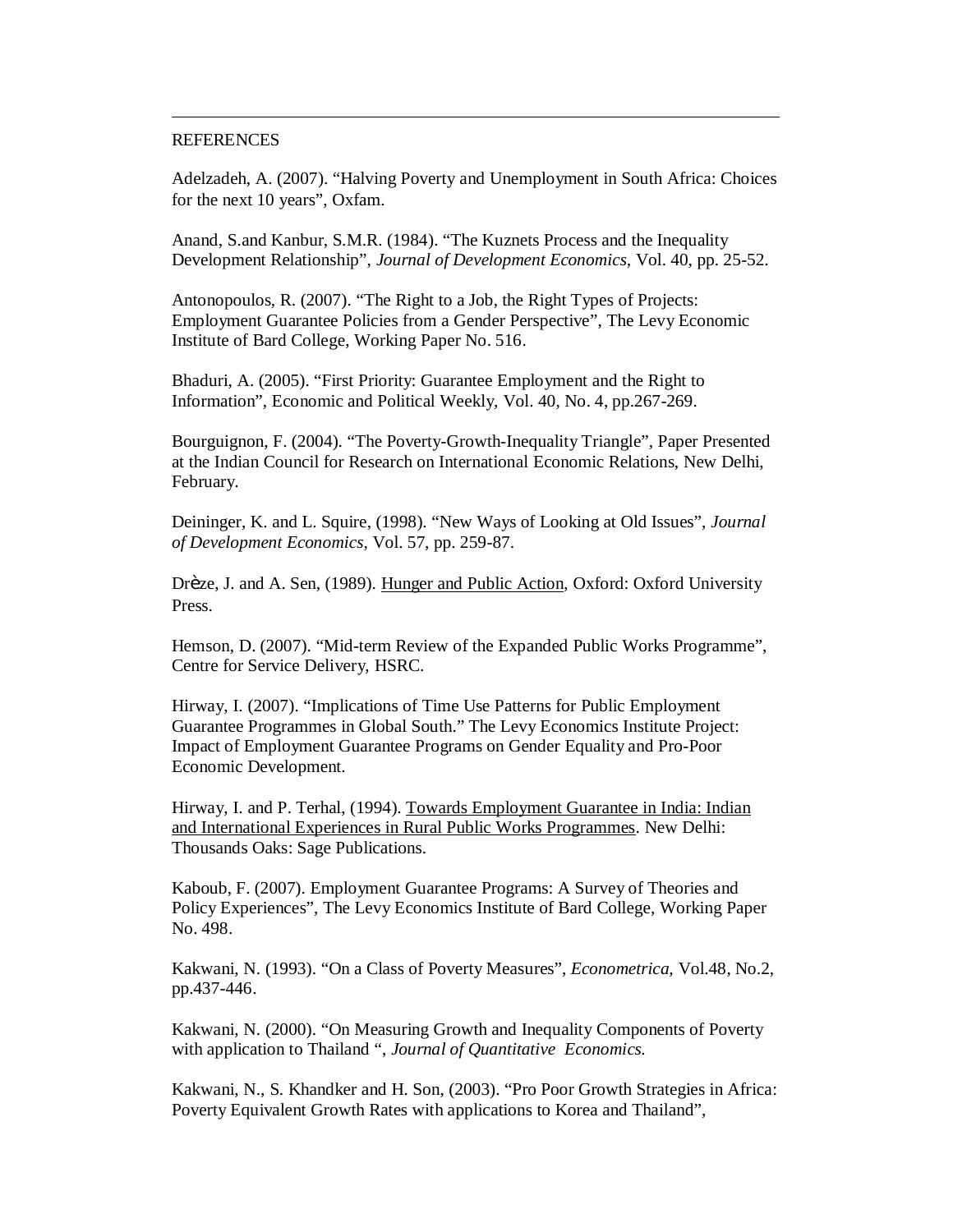Economic Commission for Africa, Economic Policy Research Center, Expert Group Meeting, June.

Kregel, J. (2006). "ELR as an Alternative Development Strategy", Presentation at The Levy Economics Institute conference: "Employment Guarantee Policies – Theory and Practice", October 13-14.

Kuznets, S. (1995). "Economic Growth and Income Inequality", *American Economic Review*, Vol. 45, pp. 1-28.

Mitchell, W. (2008). "Assessing the Wage Transfer Function of and Developing a Minimum Wage Framework for the Expanded Public Works Programme in South Africa", Centre of Full Employment and Equity, University of Newcastle, June.

Mitchell, W. (2001). "Fiscal Policy and the Job Guarantee", Working Paper No. 01/09, Newcastle, Australia: Centre for Full Employment and Equity.

Minsky, H. (1986). Stabilizing an Unstable Economy. New Haven: Yale University Press.

OECD Glossary of Statistical Terms, http://stats.oecd.org.

 $\overline{a}$ 

Osmani, S. R. (2002). "Exploring the Employment Nexus: Topics in Employment and Poverty", A Report prepared for the Task Force on the joint ILO-UNDP Programme on Employment and Poverty.

Papadimitriou, D. (1998). "Full Employment Policy: Theory and Practice", Working Paper No. 258, The Levy Economics Institute of Bard College.

Statistics South Africa, (2008).Labour Force Survey September 2007, Statistical Release P0210, March, Pretoria, .

UNDP (2005). 2005 Human Development Report "International cooperation at a crossroads: Aid, trade and security in a unequal world*.* New York: Oxford University Press.

Wray, R. (2007). "The Employer of Last Resort Programme: Could it Work for Developing Countries?" ILO, Employment Analysis and Research Unit, Economic and Labour Market Analysis Department, Economic and Larbour Market Papers, No. 5, Geneva: ILO.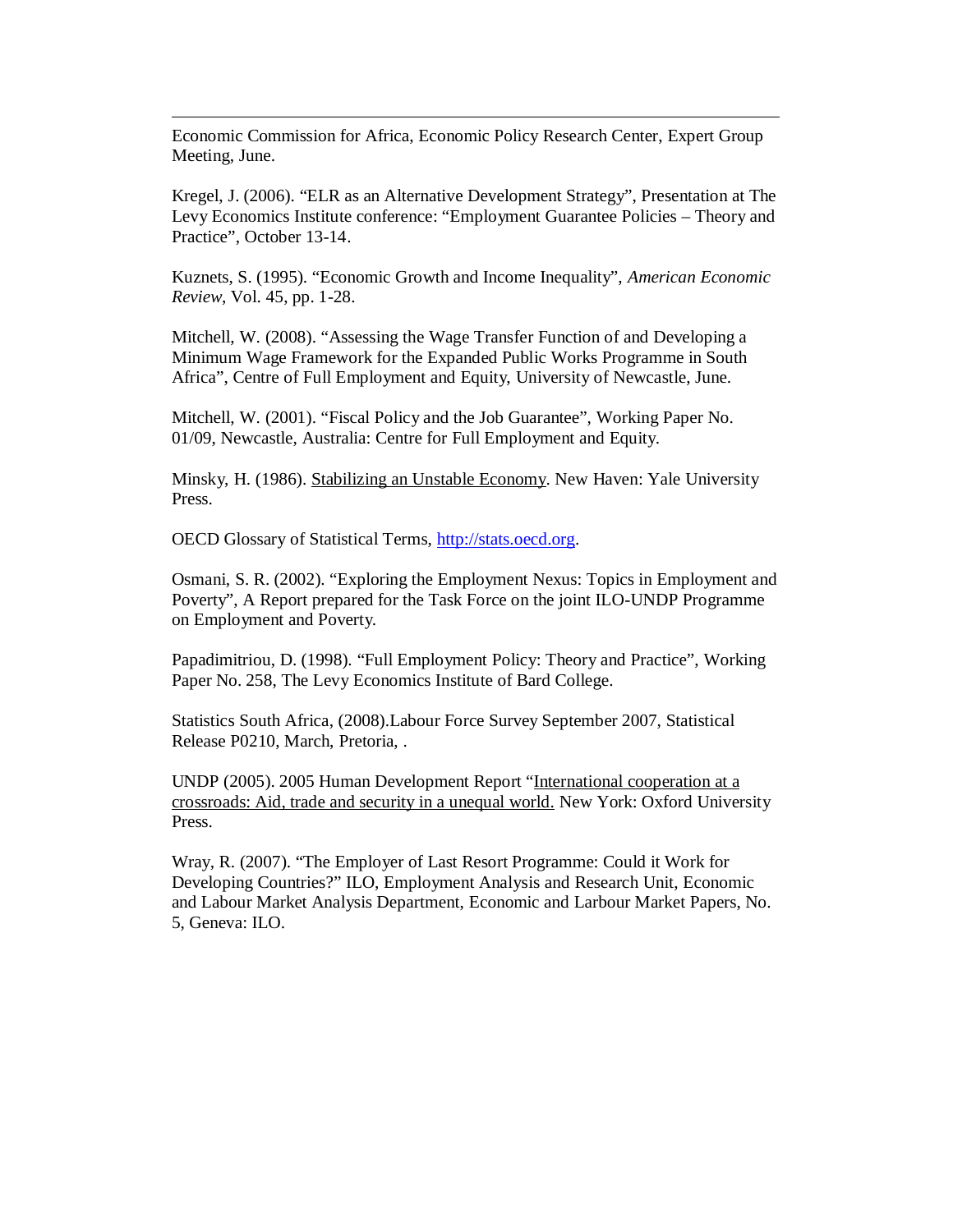#### **Appendix A**

 $\overline{a}$ 

# **FORMAL PRESENTATION OF THE SYSTEM OF INTER-RELATIONSHIP BETWEEN GROWTH, POVERTY, INCOME DISTRIBUTION, PROVISION OF SOCIAL SERVICES AND EMPLOYMENT<sup>43</sup>**

Poverty reductions, especially rapid reductions in poverty, depend on two important factors. First, the size of the economic growth rate: that is, the higher (lower) the growth rate, the larger (smaller) the poverty reduction will be. Second, changes in inequality that generally accompany economic growth: that is, a rise (fall) in inequality decreases (increases) the impact of growth on poverty reduction. Kakwani *et al* (2003) derives a measure of *total elasticity of poverty* that captures the net effect of the above two factors on the overall poverty index, and uses it to define the formal conditions for pro-poor growth. In the following pages, we adopt a different formal approach to derive a similar measure of total elasticity of poverty and conditions for pro-poor growth.<sup>43</sup> The approach is informed by the need to include explicitly the links between poverty and both the labour market and government's poverty related expenditures. Osmani (2002) defines these channels as the personal income channel and social provisioning channel. The former refers to the growth of the economy, which through employment, translates into higher personal income amongst the poor. The latter refers to the resources generated by growth (e.g. taxes) that can potentially be used by a society to provide services to the poor.

Following Kakwani (1993, 2003), the general class of poverty measures (v) can be fully represented by a poverty line (z) that captures the country's minimum standard of living, the mean household income (y) and the Gini index (G) as a measure of inequality. Therefore:  $v = v(z, y, G)$  with  $\partial v / \partial z > 0$ ;  $\partial v / \partial y < 0$ ;  $\partial v / \partial G > 0$  [1] In equation 1, the mean household income  $(y)$  is defined as the average household income after tax and includes current transfers from general government. The next equation expresses mean household income as a function of employment, E, and government's cash and in-kind transfers to households, S. Therefore, we can write:  $y = y(E, S)$  with  $\partial y / \partial E > 0$ ;  $\partial y / \partial S > 0$  [2] In equation 2, variable E captures the impact of the level of employment in the economy and the associated rate of compensation (i.e. total compensation of employees) on the mean household income. It, therefore, reflects both the quantity and quality of employment in the economy.<sup>43</sup> Our assumption is that the average household income is a positive function of both the level of employment in the society and its quality. Therefore, for example, it is assumed that, *ceteris paribus* (all things being equal), the average household income increases (decreases) when the share of total employment in formal, manufacturing or unionised sectors of the economy increases (declines).<sup>43</sup>

In equation 2, variable S captures the impact of cash and non-cash government transfers to households on the mean household income.<sup>43</sup> It is closely related to the concept of the social provisioning channel used by Osmani (2002 and 2004). According to equation 2, an overall rise in employment – *ceteris paribus* – is expected to be accompanied by an overall increase in mean household income. Similarly, mean household income is expected to increase –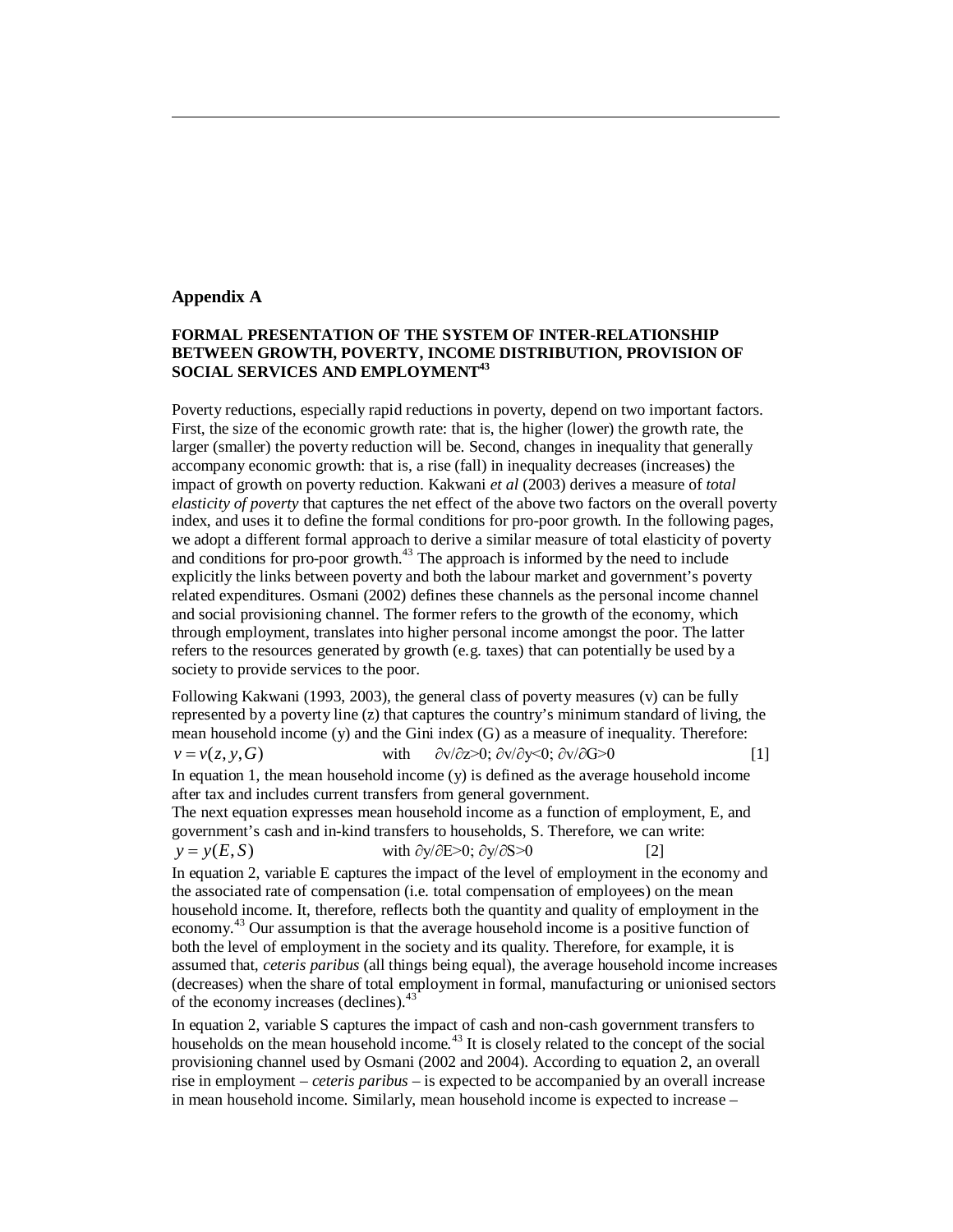*ceteris paribus–* as a result of the state's cash and in-kind transfers to households.

The next equation expresses total employment (E) as a function of the size of the economy, which is represented by the *real* gross domestic product (GDP). It is assumed that employment will increase (decrease) with the rise (fall) of GDP and suggests that economic growth is central to any employment, and as we will see later, poverty reduction focused strategy. $43$  Thus:

$$
E = E(GDP)
$$
 with  $\partial E/\partial GDP > 0$  [3]

Finally, the last equation of the model captures one of the basic empirical relationships between the Gini-coefficient measure of inequality (G) and mean household income. Since mean household income is directly related to the size of the economy, studies have found that a positive or negative relationship between inequality and growth implies a parallel relationship between inequality and mean household income (Kuznets, 1955; Blank, 1989; <sup>43</sup> Arnand and Kanbur, 1984; and Deininger and Squire, 1998). Therefore, equation 4 postulates that income distribution in a country is a function of mean household income:

$$
G = G(y) \qquad \text{with } \partial G / \partial y \ll 0 \tag{4}
$$

As will be discussed later, it is not possible to express *a priori* the sign of the relationship between mean household income and inequality.

The total differentials of the above equation system yield:

$$
dv = \frac{\partial v}{\partial z} dz + \frac{\partial v}{\partial y} dy + \frac{\partial v}{\partial G} dG
$$
  
\n
$$
dy = \frac{\partial y}{\partial E} dE + \frac{\partial v}{\partial S} dS
$$
  
\n
$$
dE = \frac{\partial E}{\partial GDP} dGDP
$$
  
\n
$$
dG = \frac{\partial G}{\partial y} dy
$$

Assuming that the poverty line (z) is kept constant in real terms, the above system can be reduced to one central expression that captures the channels through which changes in the real growth rate of the economy impact on the poverty index:

$$
\rho = \frac{dv/v}{dGDP/GDP} = (\varepsilon_y^v + \varepsilon_G^v \varepsilon_y^G) \varepsilon_E^v \varepsilon_{GDP}^E + (\varepsilon_y^v + \varepsilon_G^v \varepsilon_y^G) \varepsilon_S^v \varepsilon_{GDP}^S + \varepsilon_G^v \varepsilon_{GDP}^G \tag{6}
$$

Where:

 $\overline{a}$ 

- $\rho$  = total elasticity of poverty as a measure of the overall rate of decline in the poverty index, due to a 1 percent real increase in GDP.
- $\varepsilon_y^{\nu}$  = poverty elasticity (partial elasticity) of mean household income as a measure of the rate of decline (increase) in the poverty index, as a result of a small increase (decrease) in mean household income. It is expected to be negative,  $(\partial v/v) / (\partial y/v) \le 0$ .
- $\varepsilon_G^{\nu}$  = poverty elasticity of the inequality index, using Gini index. ( $\partial v/v$ )/( $\partial G/G$ )>0 is expected to be positive, suggesting that the poverty index declines (increases) with reductions (rises) in inequality.
- $\varepsilon$ <sup>*G*</sup> = inequality elasticity of mean income can be either positive or negative.
- $\varepsilon_E^y$  = income elasticity of employment is expected to be positive (equation 2).
- $\varepsilon_{GDP}^E$  = employment elasticity of growth is assumed to be positive (equation 3).
- *y*  $\mathcal{E}_S^y$  = income elasticity of social provisioning is assumed to be positive (equation 3).
- $\varepsilon_{GDP}^{S}$  = social provisioning elasticity of growth can be either positive or negative.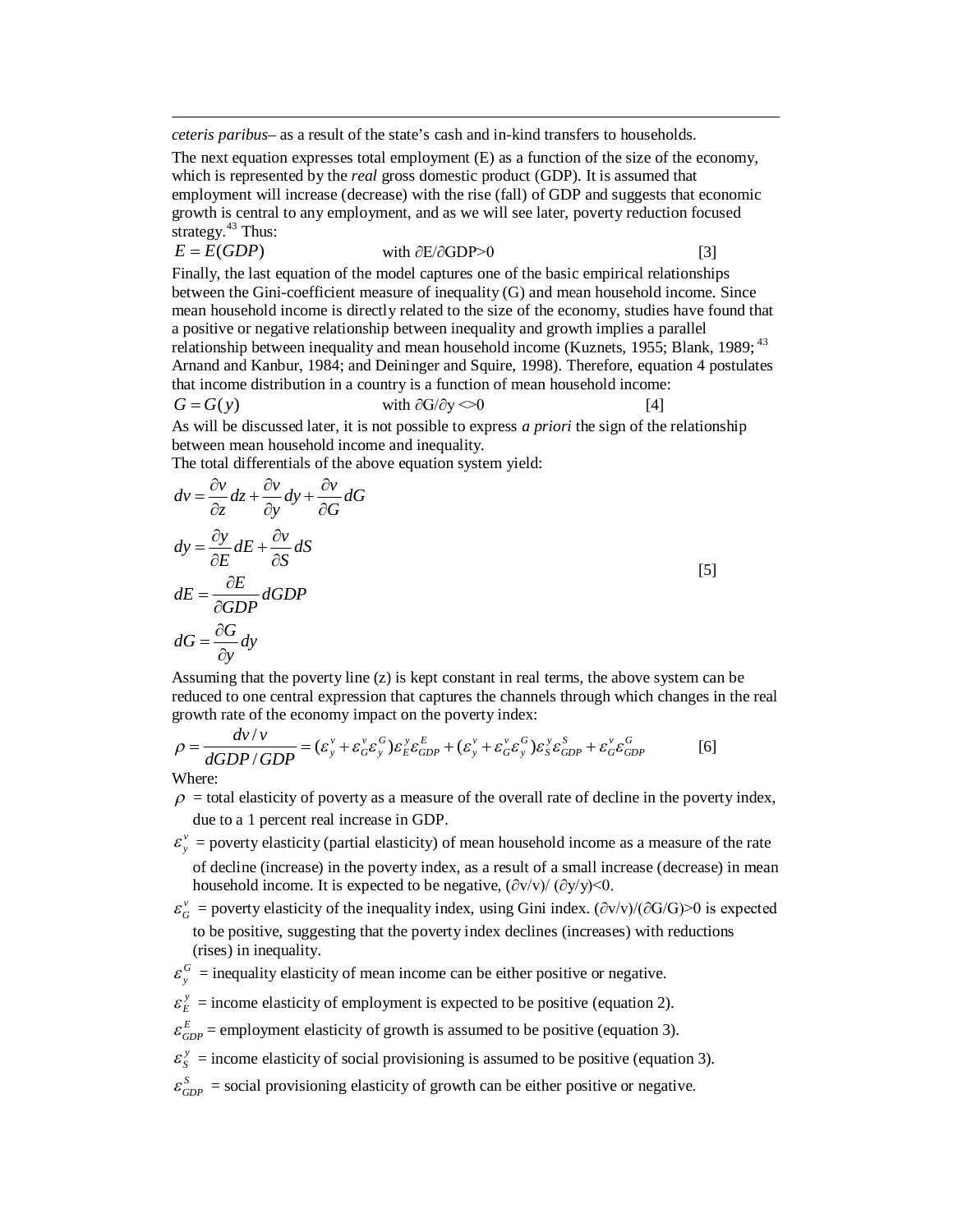$\varepsilon_{GDP}^G$  = inequality elasticity of growth which can be either positive or negative. Equation 6 can be expressed in a more compact form as:

 $\rho = \psi + \varphi + \kappa \gamma$  [7]

#### Where:

 $\overline{a}$ 

- represents a combination of elasticities related to the employment nexus between growth and poverty. It is a measure of how much a small increase in GDP reduces poverty through employment. It captures both the income and the inequality effects. In the rest of this paper, we refer to  $\Psi$  as the *poverty elasticity of employment*.
- represents a combination of elasticities related to the social provisioning nexus between growth and poverty. It is a measure of how much a small increase in GDP reduces the poverty rate through the social provisioning channel. It captures both the income and the inequality effects. In the rest of this paper, we refer to  $\varphi$  as the *poverty elasticity of social provisioning.*
- $\kappa$  measures the direct effect of 1 percent increase in GDP on inequality (Gini index).
- $\gamma$  measures the increase in the poverty index as a result of a small increase in the inequality index.

Equation 7 shows clearly how a 1 percent increase in GDP is channelled through employment and social provisioning to impact on mean household income and inequality, which in turn impacts on the total poverty rate.

In Equation 7,  $\kappa$  captures whether growth is inherently accompanied by rising or declining inequality. Kuznets (1955) suggests that inequality initially worsens as economic development takes off; but, in the later stage of development, inequality begins to improve. Recent empirical studies have questioned this proposition (Anand and Kanbur 1984; Deininger and Squire 1998) and have found no support for Kuznets' inverted U-shaped pattern of income inequality. Recent studies (Kakwani and Son 2002, Bourguignon 2004) have argued that it is not possible to state *a priori* the sign and magnitude of  $\kappa$ , since how  $\kappa$ changes depends on a country's initial level of economic development, inequality and policies.

In order to separate the channels through which changes in inequality impact on poverty, equation system [5] is summarized differently to derive the following equations:

$$
\rho = \frac{dv/v}{dGDP/GDP} = \varepsilon_y^v (\varepsilon_E^v \varepsilon_{GDP}^e + \varepsilon_y^v \varepsilon_{GDP}^s) + \varepsilon_G^v (\varepsilon_y^G \varepsilon_E^v \varepsilon_{GDP}^e + \varepsilon_y^G \varepsilon_y^v \varepsilon_{GDP}^s) + \varepsilon_G^v \varepsilon_{GDP}^G \tag{8}
$$
  
or  

$$
\rho = \mu + \sigma
$$

Where:

 $\mu = \varepsilon_v^v (\varepsilon_E^v \varepsilon_{GDP}^E + \varepsilon_S^v \varepsilon_{GDP}^S)$  represents the *growth elasticity of poverty* (Kakwani, 1993),

which is the percentage change in poverty due to a 1 percent increase in economic growth, provided that the growth process does not change inequality (i.e. the benefits of growth are distributed equally among everyone in the country).

 $\sigma = \varepsilon_0^v (\varepsilon_v^0 \varepsilon_E^v \varepsilon_{GPP}^E + \varepsilon_v^0 \varepsilon_S^v \varepsilon_{GPP}^S) + \varepsilon_v^v \varepsilon_{GDP}^C$  represents the *inequality elasticity of poverty*. It is an aggregate measure of all the channels through which a 1 percent increase in GDP impacts on poverty through its impact on inequality. In other words, it is a measure of how much the changes in the total poverty index relate to changes in inequality, given a 1 percent increase in GDP.

Equation 9 shows that the total poverty index is equal to the sum of two combinations of elasticities. The first  $(\mu)$  is an extension of Kakwani's concept of growth elasticity of poverty (Kakwani, 1993). It measures percentage change in the poverty index that results from the impact of a 1 percent increase in GDP on employment and social provisioning, provided that the growth process does not change inequality.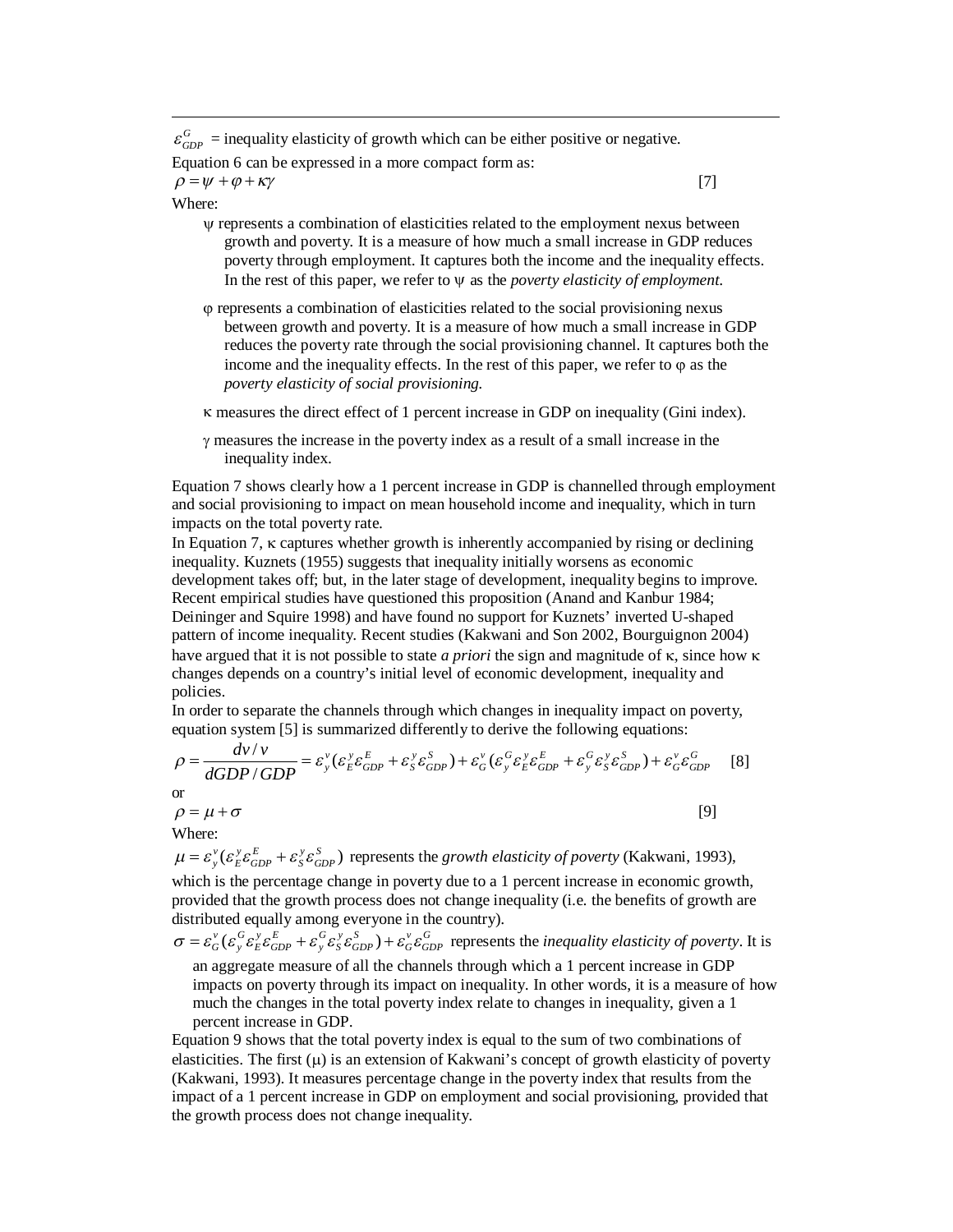The second combination of elasticities ( $\sigma$ ) – a measure of the inequality elasticity of poverty – is the sum of different channels through which a 1 percent increase in GDP impacts on poverty through its net effects on inequality.  $\sigma$  captures three channels through which growth impacts on inequality. The first and second measures capture the impacts of growth on inequality through employment and social provisioning channels ( $\epsilon_y^G \epsilon_z^y \epsilon_{GDP}^z$ ,  $\epsilon_y^G \epsilon_z^y \epsilon_{GDP}^s$ ). The

third measures the direct effect of growth on inequality ( $\varepsilon_{GDP}^G$ ).

Kakwani, Khandher and Son (2003) show that economic growth is pro-poor (pro-rich) if the change in inequality that accompanies growth reduces (increases) total poverty. In the above system, this implies the growth is pro-poor if both total elasticity of poverty  $(\rho)$  and the growth elasticity of poverty  $(\mu)$  are negative and  $|\rho| > |\mu|$ . These two criteria for pro-poor growth are satisfied under the following conditions and assuming that the mean household income elasticity of growth is positive  $(\varepsilon_{GDP}^y > 0)^{43}$ :

a) if  $\varepsilon_{GDP}^S > 0$  and  $\varepsilon_{GDP}^G < 0$  (therefore  $\varepsilon_{y}^G < 0$ ), both  $\mu$  and  $\sigma$  will be negative, which implies

that  $|p|>|u|$ . This implies that the pro-poor growth conditions are met if government's spending on social provisioning increases with economic growth, and if, at the same time, economic growth is accompanied by a decline in inequality. Relative to other possibilities, under these conditions, *ceteris paribus*, the pro-poorness channels of the growth process will be the most extensive.

b) if  $\varepsilon_{GDP}^S > 0$  but  $\varepsilon_{GDP}^G > 0$  (therefore  $\varepsilon_{y}^G > 0$ ), both  $\mu$  and  $\sigma$  will be positive, which implies that  $\rho > \mu > 0$ . This implies that the growth process is not pro-poor (is pro-non poor) because

poverty is expected to worsen through economic growth, both directly and through the increase in inequality.

c) if  $\varepsilon_{GDP}^S$  < 0 but  $\varepsilon_{GDP}^G > 0$  (therefore  $\varepsilon_{y}^G > 0$ ), most probably,  $\sigma$  will be positive, which implies that a direct effect of a 1 percent increase in GDP is to worsen (increase) inequality, i.e. growth is not pro-poor. The growth elasticity of poverty  $(\mu)$  is also weakened due to a decline in social provisioning as the economy grows by 1 percent. Overall, the growth path is

not pro-poor.

 $\overline{a}$ 

d) if  $\varepsilon_{GDP}^S < 0$  and  $\varepsilon_{GDP}^G < 0$  (therefore  $\varepsilon_{y}^G < 0$ ),  $\sigma$  will be negative. The negative social spending elasticity of growth means that one component of  $\mu$  will be positive and the second

part will have a negative value. The overall value of  $\mu$  will, most likely, be negative, thus satisfying one of the conditions for pro-poor growth. This combined with negative

 $\varepsilon_{GDP}^G$  implies that the second condition ( $|\rho| > |\mu|$ ) is also satisfied. Therefore, even without a

negative correlation between changes in social provisioning and economic growth, as long as the employment intensity of growth is relatively high, the economic growth path will be propoor. In this case, a strong poverty elasticity of employment ensures that the poverty elasticity of growth is negative (i.e., reduces poverty) and the negative inequality elasticity of growth ensures that economic growth, by reducing inequality further, facilitates reductions in the poverty index.

For more information, please send you enquires to **asghar@adrs-global.com.**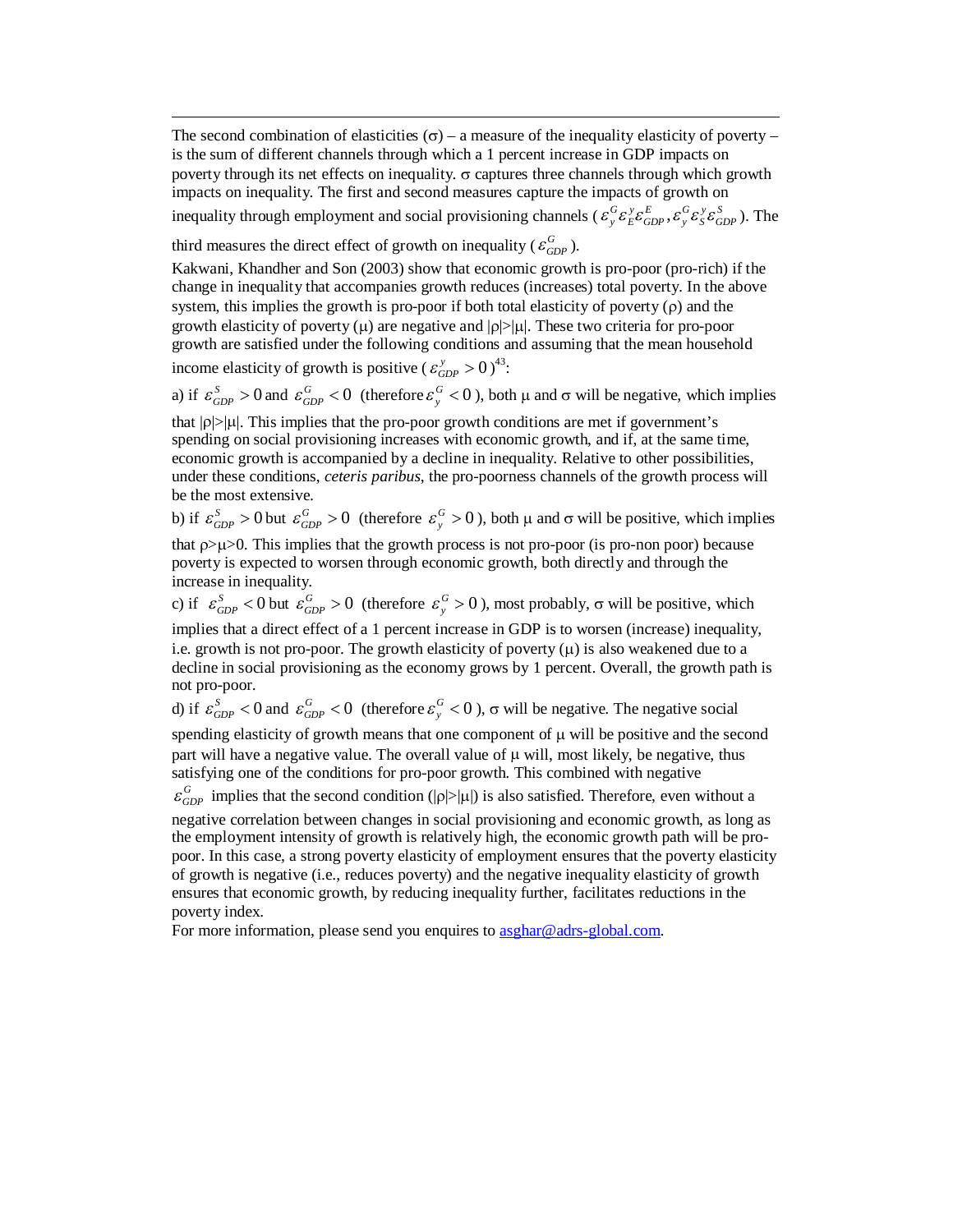#### **Appendix B**

 $\overline{a}$ 

# **BASIC STRUCTURE AND FEATURES OF DYNAMICALLY INTEGRATED MACRO-MICROECONOMIC SIMULATION MODEL OF SOUTH AFRICA (DIMMSIM)**

Dynamically Integrated Macro-Micro economic Simulation Model (DIMMSIM) is one of the four economic models of South Africa that are built by the Applied Development Research Solutions and are available at the ADRS website (www.adrs-global.com). It integrates a macroeconometric model of South Africa with a household microsimulation model of the country to capture the dynamic interactions between the macroeconomic performance and the poverty and income distribution at household level. Several features of the model give it an edge for the analysis of poverty and inequality and for the impact analyses of alternative macro and micro policies for growth and development. For example, the specification of the model provides the necessary flexibility to capture the underlying structure of the South African economy; it is inter-temporal and dynamic by nature; it is sufficiently disaggregated, in terms of economic sectors, consumption goods and labour market related variables, to allow for the establishment of strong links to the microsimulation part of the model; and the final integrated model provides for dynamic, short term and long term policy simulation exercises. Following is a brief non-technical introduction to the DIMMSIM's two underlying models, empirical methodologies, and the simulation approach.

#### **DIMMSIM's Macroeconomic Component**

One of the two economic models that underlie DIMMSIM is a macroeconometric model. Instead of incorporating an input-output system to derive sector results, the model incorporates sector specific estimations designed to capture the differentiation between the determinants of specific variables related to different sectors of the economy. Therefore, DIMMSIM has a bottom-up approach to the determination of seven variables related to 45 economic sectors and includes a significant number of policy parameters (Figure 1).<sup>43</sup>

Basic Structure of the Model: The model is relatively large, composed of 2864 equations with 374 estimated equations. Its main behavioural relationships include estimated equations for a number of aggregate variables and estimations at disaggregate levels for output, investment, employment, wage rates, exports, imports, prices, consumption and investment deflators. Its underlying accounting relationships reflect bottom-up calculations of relevant variables at real and nominal levels that ensure consistency in relation to the flow of income, expenditure, and savings in the economy. Therefore, the model solution for each period is consistent with the various identities required by the national account at real and nominal levels. Since the macro model is linked to a household model, a number of the accounting relations are met through household level information.

The model is most suitable for simulating impacts of changes in policies related to fiscal and monetary issues as well as changes in economic sectors, private businesses, government and households' incomes and expenditures.

*Empirical Methodology and Model Specification:* The model uses the cointegration technique for its estimated equations. Among the several such techniques available for the analysis, we chose the Autoregressive-distributed lag (ARDL) estimation procedure, developed by Pesaran (1997) and Pesaran, Shin and Smith (1996). The advantage of this technique is that it offers explicit tests for the existence of a unique cointegrating vector, rather than assuming uniqueness, as do the otherwise most widely used Engle-Granger technique. Another advantage of the technique is that the endogenous variables are valid explanatory variables.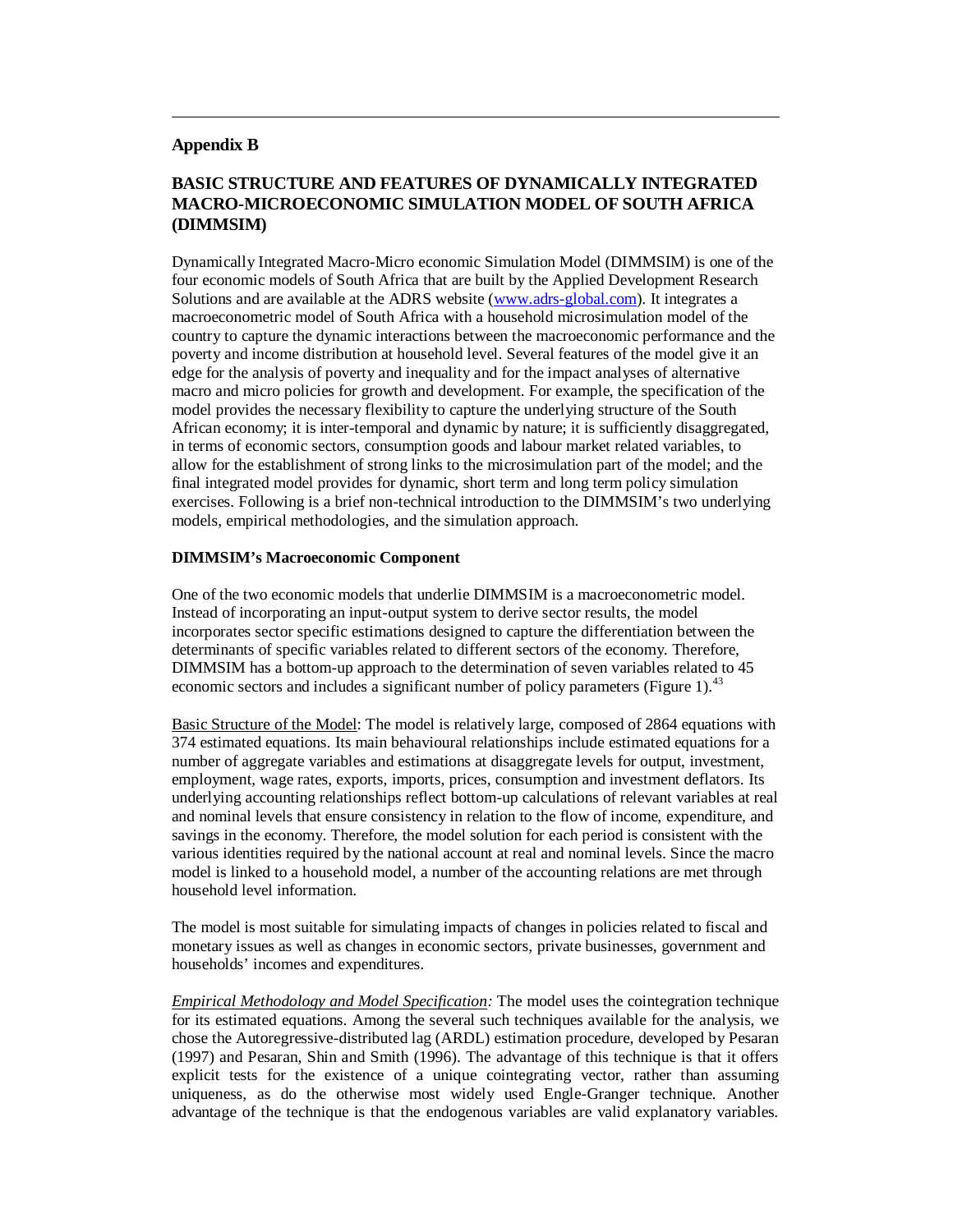Since the existence of a long run relationship is independent of whether the explanatory variables are integrated of order I(1) or of order I(0)<sup>43</sup>, the ARDL remains valid irrespective of the order of integration of the explanatory variables.<sup>43</sup> Thus, the ARDL methodology has the advantage of not requiring the identification of the precise order of integration of the data to be used in the analysis – an advantage it enjoys over the Johansen technique.

The ARDL approach hinges on the existence of a co-integrating vector among the variables in the regression model. The existence of a CV is tested by the variable addition test, a technique that utilises the F tests developed by Perron. Where a CV existed, both short and long run estimates of the regression model are computed. It is a an established fact that wherever there is a long-run relationship, there must exist a valid error correction mechanism that depicts the adjustment process towards this long run relationship. The critical test for the validity test of this adjustment process is that the coefficient of adjustment must be negative, between 0 and 1, and statistically significant.

#### **DIMMSIM's Microsimulation Component**

 $\overline{a}$ 

The modelling principle employed to build the South African household model is the microsimulation modelling technique, whose application to socio-economic modelling was pioneered by Guy Orcutt in the United States in the late 50's and early 60's (Orcutt, 1957; Orcutt *et al.*, 1961). The South African model which was originally built as a static model (Adelzadeh, 2001) has been expanded and complemented with dynamic properties for the purpose of building DIMMSIM.

The main components of the model are its database and its tax and social policy modules. The South African model uses a micro-database of individuals and households using official annual October Household Survey (since 1995), the Income Expenditure Survey (1995 and 2000), the Census (1996 and 2001) and the bi-annual release of the Labour Force Survey, which are the main sources of countrywide economic and demographic microdata. The model's database is prepared in terms of *family units*, because it relates closely to the definition of the financial unit used by many of the government tax and transfer programmes. <sup>43</sup> The model's database includes 125 830 individuals, making up 61 684 families or 29 800 households. The database includes weights for individuals, families and households, which are used to translate each of the three samples to their corresponding populations for a given year. Each unit record includes more than 400 columns of information for each individual in the family – including demographic, labour force, marital status, housing, income and expenditure information.

The data ageing is obtained by 'reweighting ' and 'uprating' each record. Reweighting is used to modify the demographic, family and labour force characteristics of the model's population. Uprating, on the other hand, is used to update individual and family's incomes and expenditures. CALMAR (*cal*iberation of *mar*gins) is a reweighting algorithm that has been used to alter weights in a sample dataset to reflect a new population of reference. It applies given marginal totals to a set of initial weights on a survey record file. DIMMSIM endogenously uprates incomes and expenditures of individuals and families.

The South African microsimulation model includes three government's taxation policies (i.e., personal income tax, excise tax, and value added tax) and six transfer programmes (i.e., old age grant, child support, disability grant, care dependency grant, care giver support, and the basic income grant). Four of the programs constitute government's main social security programmes (Figure 1).

The process of integrating the microsimulation model into the DIMMSIM included: First, the tax and transfer parameters of the model were given time dimensions to allow for their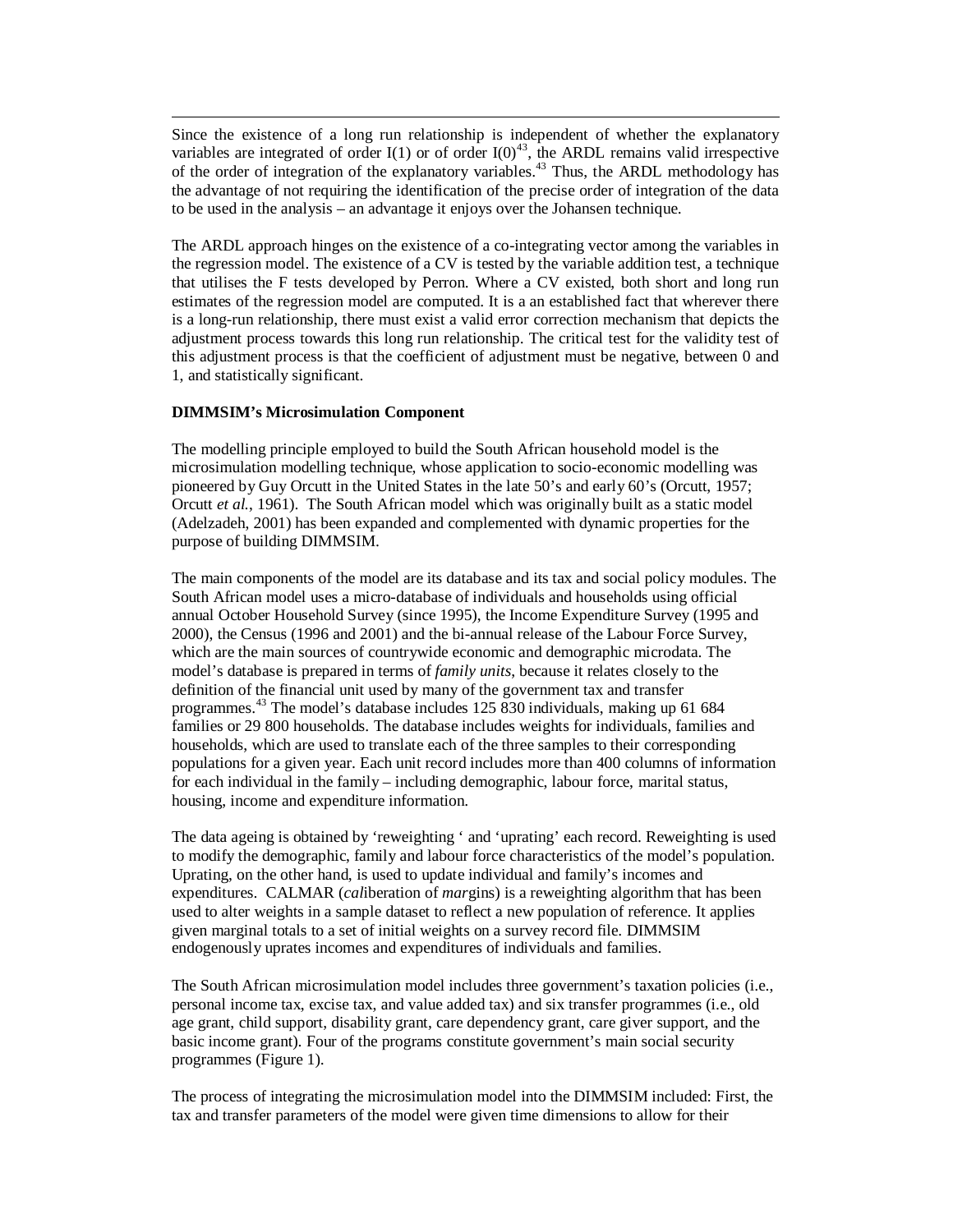possible future changes as part of developing policy scenarios and also to allow for the annual adjustments of some of the parameters, such as the annual adjustment of the poverty line to the rate of inflation. Second, prior to the simulation with DIMMSIM, the demographic weights were aged for the next ten years using the existing forecast of South African population and its distribution among the nine provinces and by race and gender and age categories. The simulation program is instructed to use corresponding individual weights for a given forecasting year. Finally, new programs were written to allow for the annual uprating of households income and expenditure using appropriate combinations of 21 consumption deflators, 38 sectoral price changes, and the consumer price index (CPI) that are annually generated by the macroeconomic model part of DIMMSIM.

#### **Accounting Consistency Within DIMMSIM**

 $\overline{a}$ 

Technically, two important distinguishing features of DIMMSIM relate to establishing twoway interactions between its underlying models and generating the model's macro and household level results that embody the necessary accounting requirements related to linked macro-micro models for each period.

A considerable part of the model is concerned with enforcing the necessary accounting relationships both within and between the two models to ensure simulation results are consistent, meaningful and reliable. DIMMSIM's iterative process of generating each period's forecast ensures that the accepted simulation results for each period satisfies all the specified accounting relationships. For example, with regard to the macroeconomic model, the components of the product account add up, and the income and product sides of the accounts are equal. Moreover, the price/quantity relationships are consistent. Some of these relationships include:

- Total employment at the macroeconomic level, which corresponds to the sum of sectoral employments, is equal to the total employment at households level, generated by the microsimulation model.
- The income tax module of the microsimulation part of DIMMSIM estimates family level income tax for each period, and feeds the information to the equation for the calculation of households disposable income, and the equation that captures sources of government current income, , where the government's overall revenue from taxes on income and wealth is made up of households and business enterprises contributions.
- Similarly, the VAT module of the microsimulation component of the DIMMSIM uses detailed households level expenditures to calculate the contribution of households to the government's revenue from the VAT and excise taxes, where n3 represents the number of goods and services covered by the VAT payment.
- The social security modules of the microsimulation model provide for the estimation of households income from government's direct transfers. For each year of the forecast, the model's policy modules that capture the current government's old age pension, child support, disability, care dependency, and war veteran grants estimates total number of eligible persons for each grant and the required budget allocation. Changes to the eligibility and entitlement conditions of either of these policies and changes in the overall poverty rate in the country (e.g., due to a rise in the unemployment rate) implies changes in the budgetary requirements of these programs. In turn, the estimated budgetary requirement of the above government